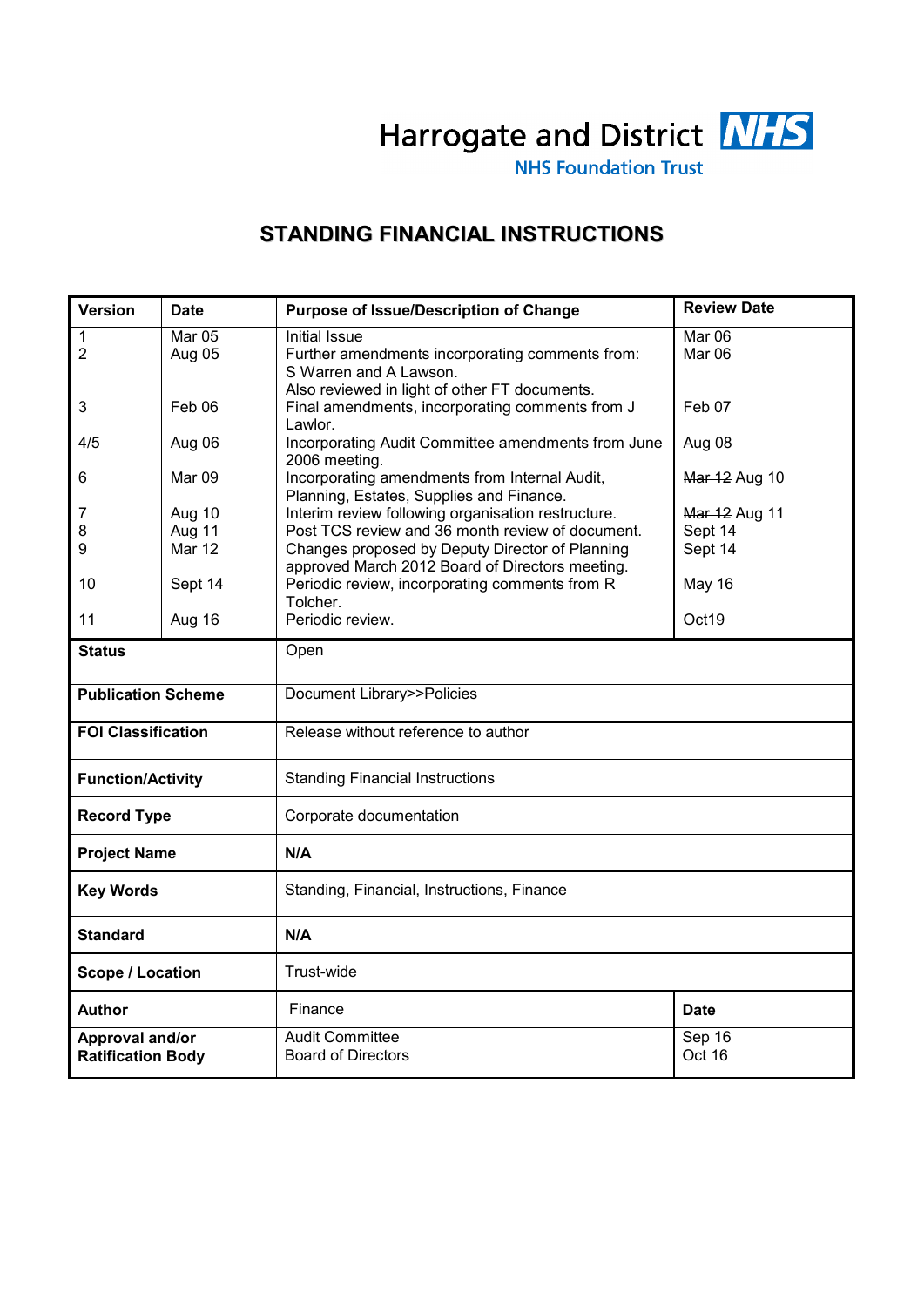# **CONTENTS**

| 1.<br>1.1<br>1.2<br>1.3<br>$\overline{2}$<br>2.1<br>2.2<br>2.3<br>2.4<br>2.5<br>BUSINESS PLANNING, BUDGETS, BUDGETARY CONTROL,<br>3<br>PREPARATION AND APPROVAL OF BUSINESS PLANS AND BUDGETS  13<br>3.1<br>3.2<br>3.3<br>3.4<br>3.5<br>4<br>BANK AND GBS ACCOUNTS, INVESTMENT AND EXTERNAL<br>5<br>5.1<br>5.2<br>5.3<br>5.4<br>5.5<br>5.6<br>INCOME, FEES AND CHARGES AND SECURITY OF CASH, CHEQUES<br>6<br>6.1<br>6.2<br>6.3<br>SECURITY OF CASH, CHEQUES AND OTHER NEGOTIABLE INSTRUMENTS 20<br>6.4<br>NHS SERVICE CONTRACTS FOR PROVISION OF SERVICES  21<br>7<br>TERMS OF SERVICE, ALLOWANCES AND PAYMENT OF MEMBERS OF<br>8<br>8.1<br>8.2<br>8.3<br>8.4<br>8.5<br>9<br>9.1<br>CHOICE, REQUISITIONING, ORDERING, RECEIPT AND PAYMENT FOR GOODS AND<br>9.2<br>9.3<br>9.4<br>9.5 |     |  |  |  |  |  |
|-------------------------------------------------------------------------------------------------------------------------------------------------------------------------------------------------------------------------------------------------------------------------------------------------------------------------------------------------------------------------------------------------------------------------------------------------------------------------------------------------------------------------------------------------------------------------------------------------------------------------------------------------------------------------------------------------------------------------------------------------------------------------------------|-----|--|--|--|--|--|
|                                                                                                                                                                                                                                                                                                                                                                                                                                                                                                                                                                                                                                                                                                                                                                                     |     |  |  |  |  |  |
|                                                                                                                                                                                                                                                                                                                                                                                                                                                                                                                                                                                                                                                                                                                                                                                     |     |  |  |  |  |  |
|                                                                                                                                                                                                                                                                                                                                                                                                                                                                                                                                                                                                                                                                                                                                                                                     |     |  |  |  |  |  |
|                                                                                                                                                                                                                                                                                                                                                                                                                                                                                                                                                                                                                                                                                                                                                                                     |     |  |  |  |  |  |
|                                                                                                                                                                                                                                                                                                                                                                                                                                                                                                                                                                                                                                                                                                                                                                                     |     |  |  |  |  |  |
|                                                                                                                                                                                                                                                                                                                                                                                                                                                                                                                                                                                                                                                                                                                                                                                     |     |  |  |  |  |  |
|                                                                                                                                                                                                                                                                                                                                                                                                                                                                                                                                                                                                                                                                                                                                                                                     |     |  |  |  |  |  |
|                                                                                                                                                                                                                                                                                                                                                                                                                                                                                                                                                                                                                                                                                                                                                                                     |     |  |  |  |  |  |
|                                                                                                                                                                                                                                                                                                                                                                                                                                                                                                                                                                                                                                                                                                                                                                                     |     |  |  |  |  |  |
|                                                                                                                                                                                                                                                                                                                                                                                                                                                                                                                                                                                                                                                                                                                                                                                     |     |  |  |  |  |  |
|                                                                                                                                                                                                                                                                                                                                                                                                                                                                                                                                                                                                                                                                                                                                                                                     |     |  |  |  |  |  |
|                                                                                                                                                                                                                                                                                                                                                                                                                                                                                                                                                                                                                                                                                                                                                                                     |     |  |  |  |  |  |
|                                                                                                                                                                                                                                                                                                                                                                                                                                                                                                                                                                                                                                                                                                                                                                                     |     |  |  |  |  |  |
|                                                                                                                                                                                                                                                                                                                                                                                                                                                                                                                                                                                                                                                                                                                                                                                     |     |  |  |  |  |  |
|                                                                                                                                                                                                                                                                                                                                                                                                                                                                                                                                                                                                                                                                                                                                                                                     |     |  |  |  |  |  |
|                                                                                                                                                                                                                                                                                                                                                                                                                                                                                                                                                                                                                                                                                                                                                                                     |     |  |  |  |  |  |
|                                                                                                                                                                                                                                                                                                                                                                                                                                                                                                                                                                                                                                                                                                                                                                                     |     |  |  |  |  |  |
|                                                                                                                                                                                                                                                                                                                                                                                                                                                                                                                                                                                                                                                                                                                                                                                     |     |  |  |  |  |  |
|                                                                                                                                                                                                                                                                                                                                                                                                                                                                                                                                                                                                                                                                                                                                                                                     |     |  |  |  |  |  |
|                                                                                                                                                                                                                                                                                                                                                                                                                                                                                                                                                                                                                                                                                                                                                                                     |     |  |  |  |  |  |
|                                                                                                                                                                                                                                                                                                                                                                                                                                                                                                                                                                                                                                                                                                                                                                                     |     |  |  |  |  |  |
|                                                                                                                                                                                                                                                                                                                                                                                                                                                                                                                                                                                                                                                                                                                                                                                     |     |  |  |  |  |  |
|                                                                                                                                                                                                                                                                                                                                                                                                                                                                                                                                                                                                                                                                                                                                                                                     |     |  |  |  |  |  |
|                                                                                                                                                                                                                                                                                                                                                                                                                                                                                                                                                                                                                                                                                                                                                                                     |     |  |  |  |  |  |
|                                                                                                                                                                                                                                                                                                                                                                                                                                                                                                                                                                                                                                                                                                                                                                                     |     |  |  |  |  |  |
|                                                                                                                                                                                                                                                                                                                                                                                                                                                                                                                                                                                                                                                                                                                                                                                     |     |  |  |  |  |  |
|                                                                                                                                                                                                                                                                                                                                                                                                                                                                                                                                                                                                                                                                                                                                                                                     |     |  |  |  |  |  |
|                                                                                                                                                                                                                                                                                                                                                                                                                                                                                                                                                                                                                                                                                                                                                                                     |     |  |  |  |  |  |
|                                                                                                                                                                                                                                                                                                                                                                                                                                                                                                                                                                                                                                                                                                                                                                                     |     |  |  |  |  |  |
|                                                                                                                                                                                                                                                                                                                                                                                                                                                                                                                                                                                                                                                                                                                                                                                     |     |  |  |  |  |  |
|                                                                                                                                                                                                                                                                                                                                                                                                                                                                                                                                                                                                                                                                                                                                                                                     |     |  |  |  |  |  |
|                                                                                                                                                                                                                                                                                                                                                                                                                                                                                                                                                                                                                                                                                                                                                                                     |     |  |  |  |  |  |
|                                                                                                                                                                                                                                                                                                                                                                                                                                                                                                                                                                                                                                                                                                                                                                                     |     |  |  |  |  |  |
|                                                                                                                                                                                                                                                                                                                                                                                                                                                                                                                                                                                                                                                                                                                                                                                     |     |  |  |  |  |  |
|                                                                                                                                                                                                                                                                                                                                                                                                                                                                                                                                                                                                                                                                                                                                                                                     |     |  |  |  |  |  |
|                                                                                                                                                                                                                                                                                                                                                                                                                                                                                                                                                                                                                                                                                                                                                                                     |     |  |  |  |  |  |
|                                                                                                                                                                                                                                                                                                                                                                                                                                                                                                                                                                                                                                                                                                                                                                                     |     |  |  |  |  |  |
|                                                                                                                                                                                                                                                                                                                                                                                                                                                                                                                                                                                                                                                                                                                                                                                     |     |  |  |  |  |  |
|                                                                                                                                                                                                                                                                                                                                                                                                                                                                                                                                                                                                                                                                                                                                                                                     |     |  |  |  |  |  |
|                                                                                                                                                                                                                                                                                                                                                                                                                                                                                                                                                                                                                                                                                                                                                                                     |     |  |  |  |  |  |
|                                                                                                                                                                                                                                                                                                                                                                                                                                                                                                                                                                                                                                                                                                                                                                                     |     |  |  |  |  |  |
|                                                                                                                                                                                                                                                                                                                                                                                                                                                                                                                                                                                                                                                                                                                                                                                     |     |  |  |  |  |  |
|                                                                                                                                                                                                                                                                                                                                                                                                                                                                                                                                                                                                                                                                                                                                                                                     |     |  |  |  |  |  |
|                                                                                                                                                                                                                                                                                                                                                                                                                                                                                                                                                                                                                                                                                                                                                                                     |     |  |  |  |  |  |
|                                                                                                                                                                                                                                                                                                                                                                                                                                                                                                                                                                                                                                                                                                                                                                                     |     |  |  |  |  |  |
|                                                                                                                                                                                                                                                                                                                                                                                                                                                                                                                                                                                                                                                                                                                                                                                     |     |  |  |  |  |  |
|                                                                                                                                                                                                                                                                                                                                                                                                                                                                                                                                                                                                                                                                                                                                                                                     |     |  |  |  |  |  |
|                                                                                                                                                                                                                                                                                                                                                                                                                                                                                                                                                                                                                                                                                                                                                                                     | 9.6 |  |  |  |  |  |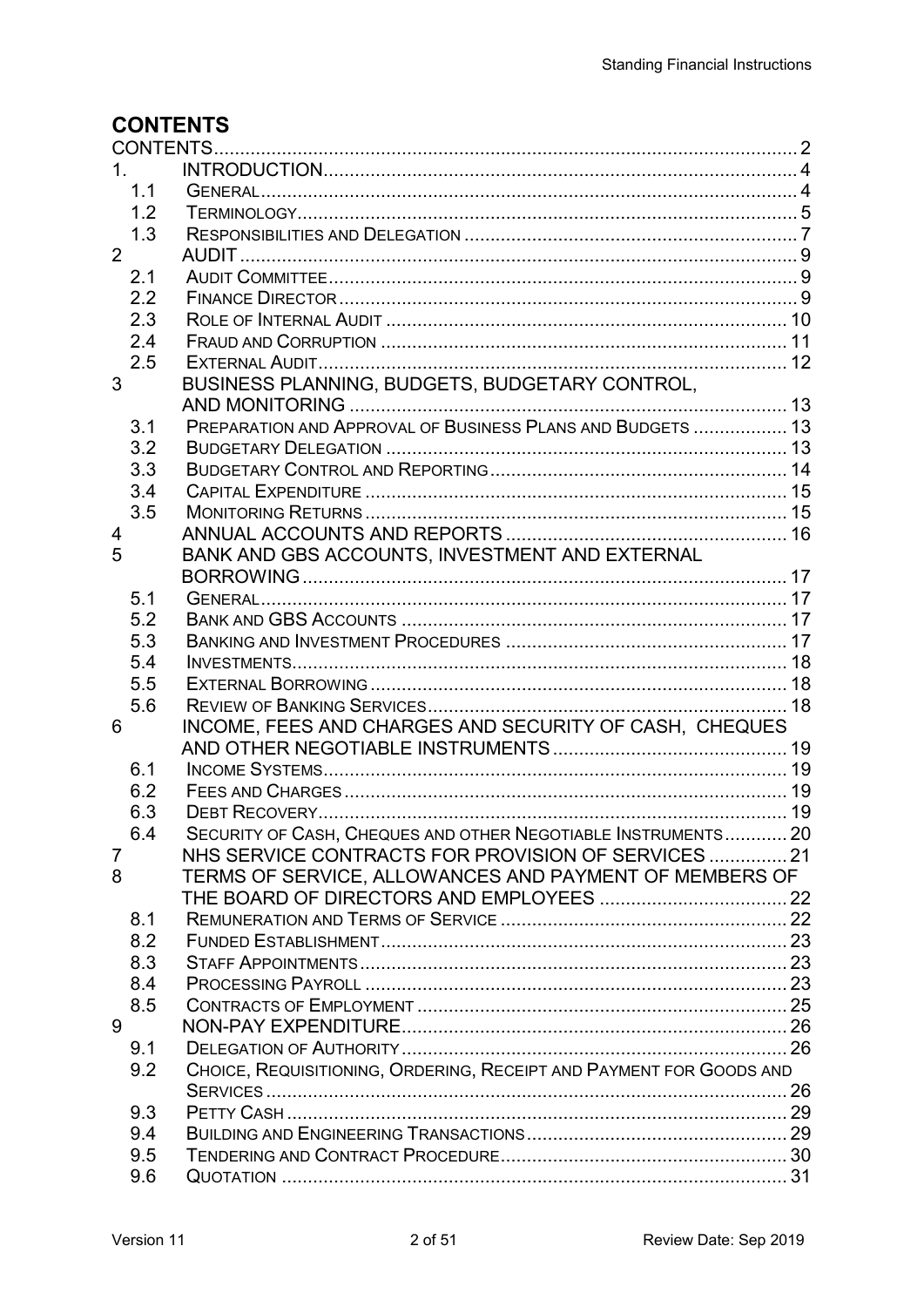| 10   | CAPITAL INVESTMENT, PRIVATE FINANCING, FIXED ASSET |     |
|------|----------------------------------------------------|-----|
|      |                                                    |     |
| 10.1 |                                                    |     |
| 10.2 |                                                    |     |
| 10.3 |                                                    |     |
| 10.4 |                                                    |     |
| 11   |                                                    |     |
| 12   | DISPOSALS AND CONDEMNATIONS, LOSSES AND SPECIAL    |     |
|      |                                                    |     |
| 12.1 |                                                    |     |
| 12.2 |                                                    |     |
| 12.3 |                                                    |     |
| 13   |                                                    |     |
| 14   |                                                    |     |
| 15   |                                                    |     |
| 15.1 |                                                    |     |
| 15.2 |                                                    |     |
| 15.3 |                                                    | 44  |
| 15.4 |                                                    |     |
| 16   |                                                    |     |
| 17   |                                                    |     |
| 18   |                                                    | .47 |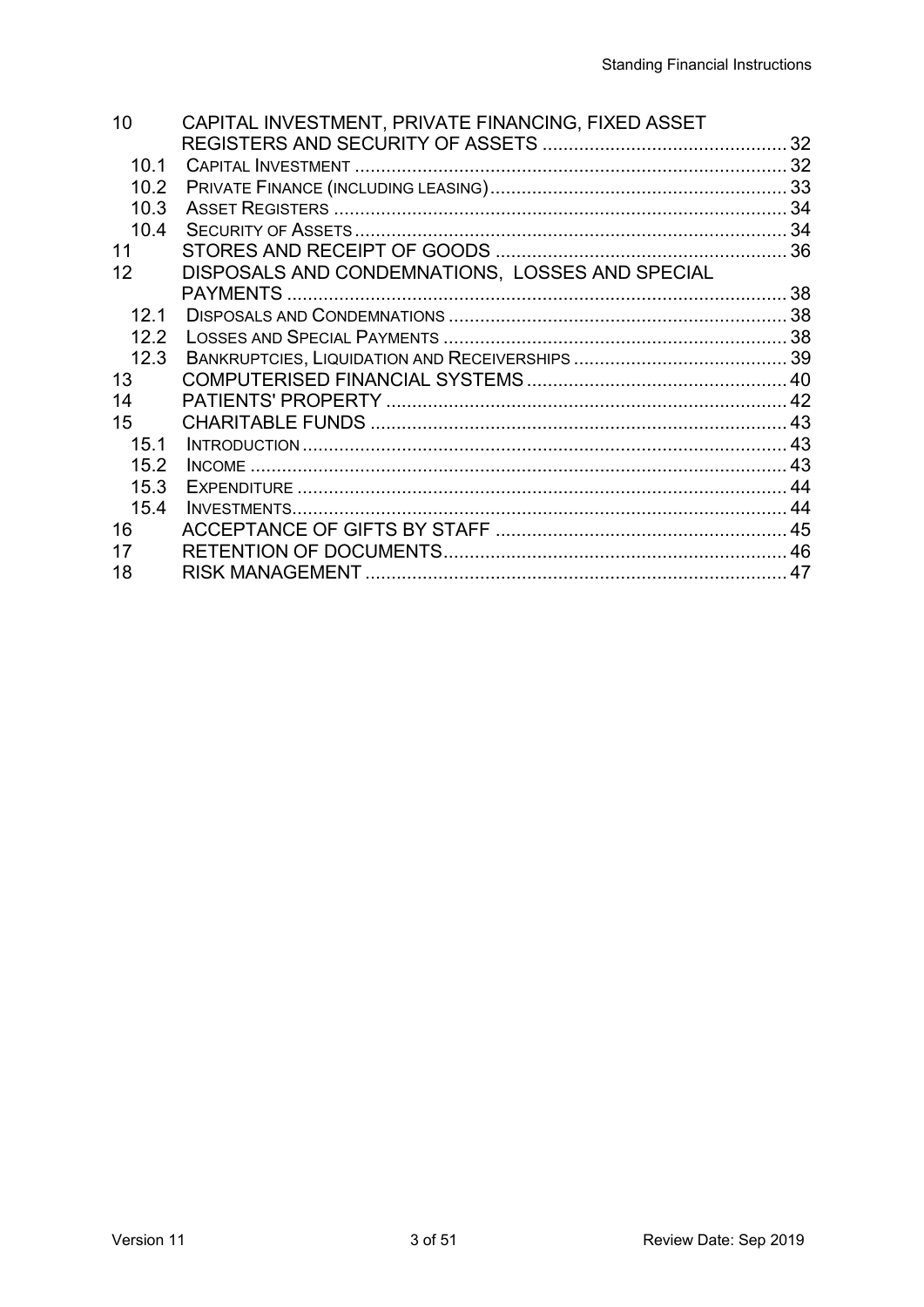## **1. INTRODUCTION**

### **1.1 General**

- 1.1.1 These Standing Financial Instructions (SFIs) are issued in accordance with the Trust's Standing Orders (SOs) of the Board of Directors. They shall have effect as if incorporated in the Standing Orders of the Trust.
- 1.1.2 These SFIs detail the financial responsibilities, policies and procedures to be adopted by the Trust. They are designed to ensure that the Trust's financial transactions are carried out in accordance with the law and Government policy in order to achieve probity, accuracy, economy, efficiency and effectiveness. They should be used in conjunction with the Schedule of Decisions Reserved to the Board of Directors and the Scheme of Delegation adopted by the Trust.
- 1.1.3 These SFIs identify the financial responsibilities that apply to everyone working for the Trust and its constituent organisations including Trading Units. They do not provide detailed procedural advice and should be read in conjunction with the detailed departmental and financial procedure notes. **All financial procedures must be approved by the Finance Director or delegated officer.**
- 1.1.4 Should any difficulties arise regarding the interpretation or application of any of the Standing Financial Instructions then the advice of the Finance Director MUST BE SOUGHT BEFORE ACTING. The user of these Standing Financial Instructions should also be familiar with and comply with the provisions of the Trust's Standing Orders.

### 1.1.5 **FAILURE TO COMPLY WITH STANDING FINANCIAL INSTRUCTIONS AND STANDING ORDERS IS A DISCIPLINARY MATTER WHICH COULD RESULT IN DISMISSAL.**

1.1.6 **Overriding Standing Financial Instructions** - If for any reason these Standing Financial Instructions are not complied with full details of the non-compliance and any justification for non-compliance and the circumstances around the noncompliance shall be reported to the next formal meeting of the Audit Committee for referring action or ratification. All members of the Board of Directors and staff have a duty to disclose any non-compliance with these Standing Financial Instructions to the Finance Director as soon as possible.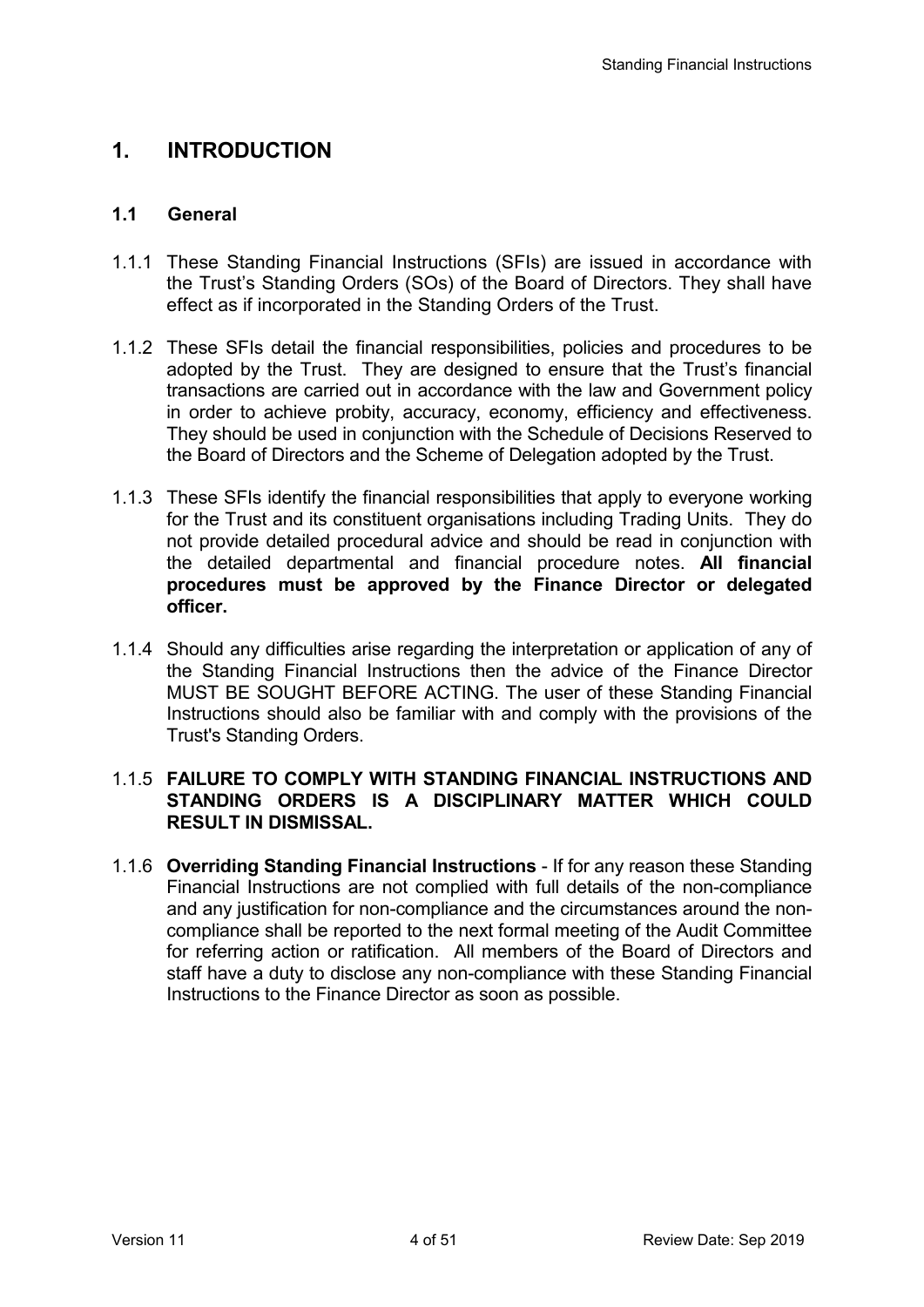## **1.2 Terminology**

1.2.1 Any expression to which a meaning is given in the National Health Service Act 1977, National Health Service and Community Care Act 1990, the Health and Social Care (Community Health and Standards) Act 2003, National Health Service Act 2006 and other Acts relating to the National Health Service or in the Financial or other Regulations made under the Acts or in the Authorisation or Constitution shall have the same meaning in this interpretation and in addition:

"**Accountable Officer**" means the Officer responsible and accountable for funds entrusted to the Trust. He/she shall be responsible for ensuring the proper stewardship of public funds and assets. In accordance with the Act, this shall be the Chief Executive.

"**Authorisation**" means the authorisation of the Trust by NHS Improvement, the Independent Regulator of NHS Foundation Trusts.

"**Board of Directors**" means the Chair, non-executive directors and the executive directors appointed in accordance with the Trust's Constitution.

"**Budget**" means a resource, expressed in financial terms, proposed by the Board for the purpose of carrying out, for a specific period, any or all of the functions of the Trust.

"**Budget Holder**" means the director or employee with delegated authority to manage finances (Income and Expenditure) for a specific area of the organisation.

"**Chair**" is the person appointed in accordance with the Constitution to lead the Board of Directors and the Board of Governors. The expression "the Chair" shall be deemed to include the Vice-Chair of the Trust if the Chair is absent from the meeting or is otherwise unavailable.

"**Chief Executive**" means the chief officer of the Trust.

"**Commissioning**" means the process for determining the need for and for obtaining the supply of healthcare and related services by the Trust within available resources.

"**Committee**" means a committee appointed by the Board of Directors.

"**Committee Members**" means a person formally appointed by the Board of Directors to sit on or to chair specific committees.

"**Constitution**" means the constitution of the Trust as approved from time to time by NHS Improvement.

"**Contracting and Procuring**" means the system for obtaining the supply of goods, materials, manufactured items, services, building and engineering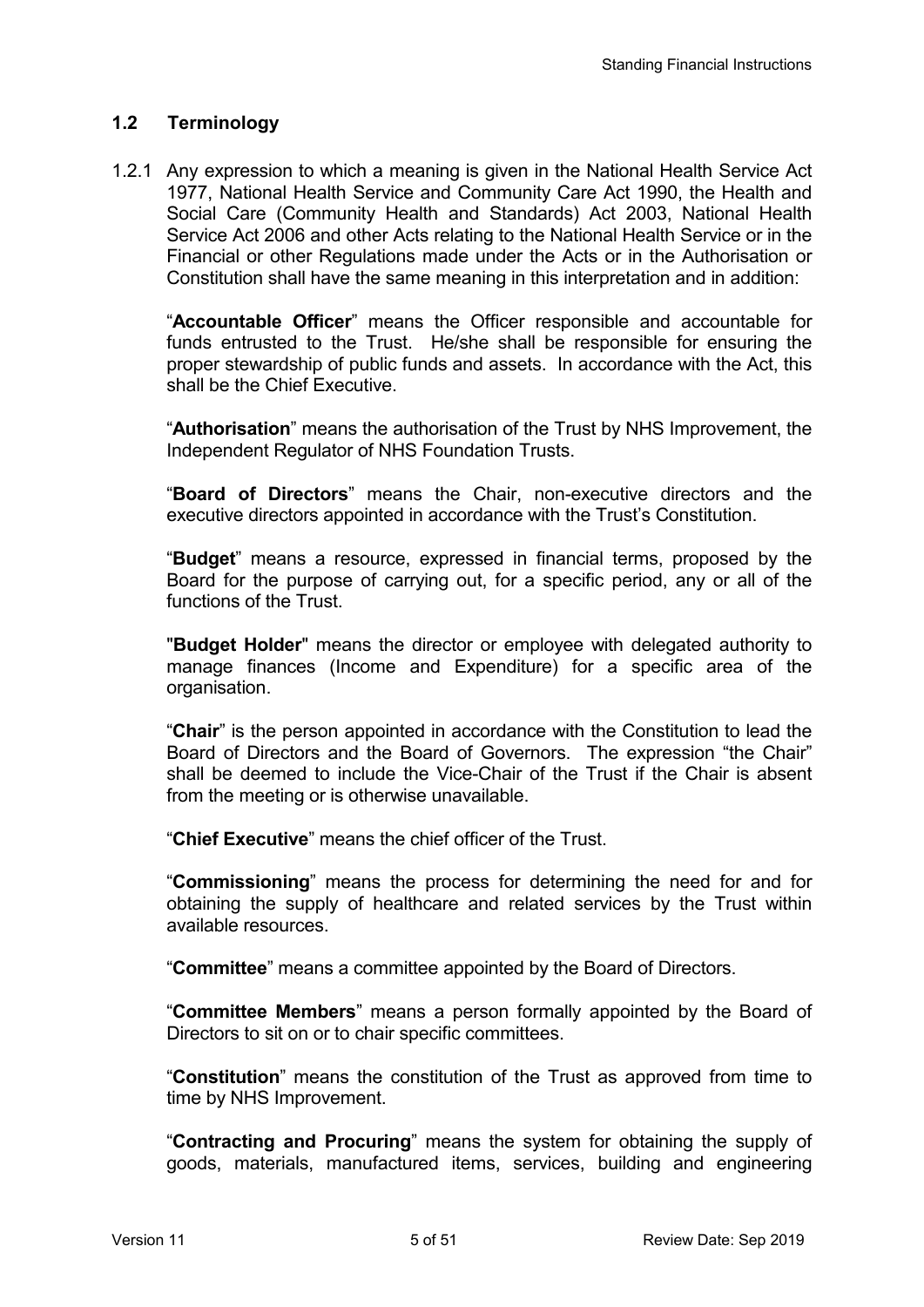services, works of construction and maintenance and for disposal of surplus and obsolete assets.

"**Finance Director**" means the chief finance officer of the Trust.

"**Executive Director**" means a director who is an officer of the Trust appointed in accordance with the Constitution. For the purposes of this document, "Director" shall not include an employee whose job title incorporates the word Director but who has not been appointed in this manner.

"**Funds Held on Trust**" shall mean those funds which the Trust holds at its date of incorporation, receives on distribution by statutory instrument, or chooses subsequently to accept under powers derived from the National Service Act 2006.

"**Legal Adviser**" means the properly qualified person appointed by the Trust to provide legal advice.

"**Nominated Officer**" means an officer charged with the responsibility for discharging specific tasks within Standing Orders and Standing Financial Instructions.

"**Non-Executive Director**" means a director who is not an officer of the Trust and who has been appointed in accordance with the Constitution. This includes the Chair of the Trust.

"**Officer**" means employee of the Trust or any other person who exercises functions for the purposes of the Trust other than solely as a Staff Governor or non-executive Director of the Trust.

"**SFIs**" means Standing Financial Instructions.

"**SOs**" means Standing Orders.

"**Trust**" means Harrogate and District NHS Foundation Trust.

"**Vice-Chair**" means the non-executive director appointed by the Board of Governors to take on the duties of Chair if the Chair is absent for any reason.

- 1.2.2 Wherever the title Chief Executive, Finance Director, or other nominated officer is used in these instructions, it shall be deemed to include such other director or employees who have been duly authorised to represent them.
- 1.2.3 Wherever the term "employee" is used and where the context permits it shall be deemed to include employees of third parties contracted to the Trust when acting on behalf of the Trust.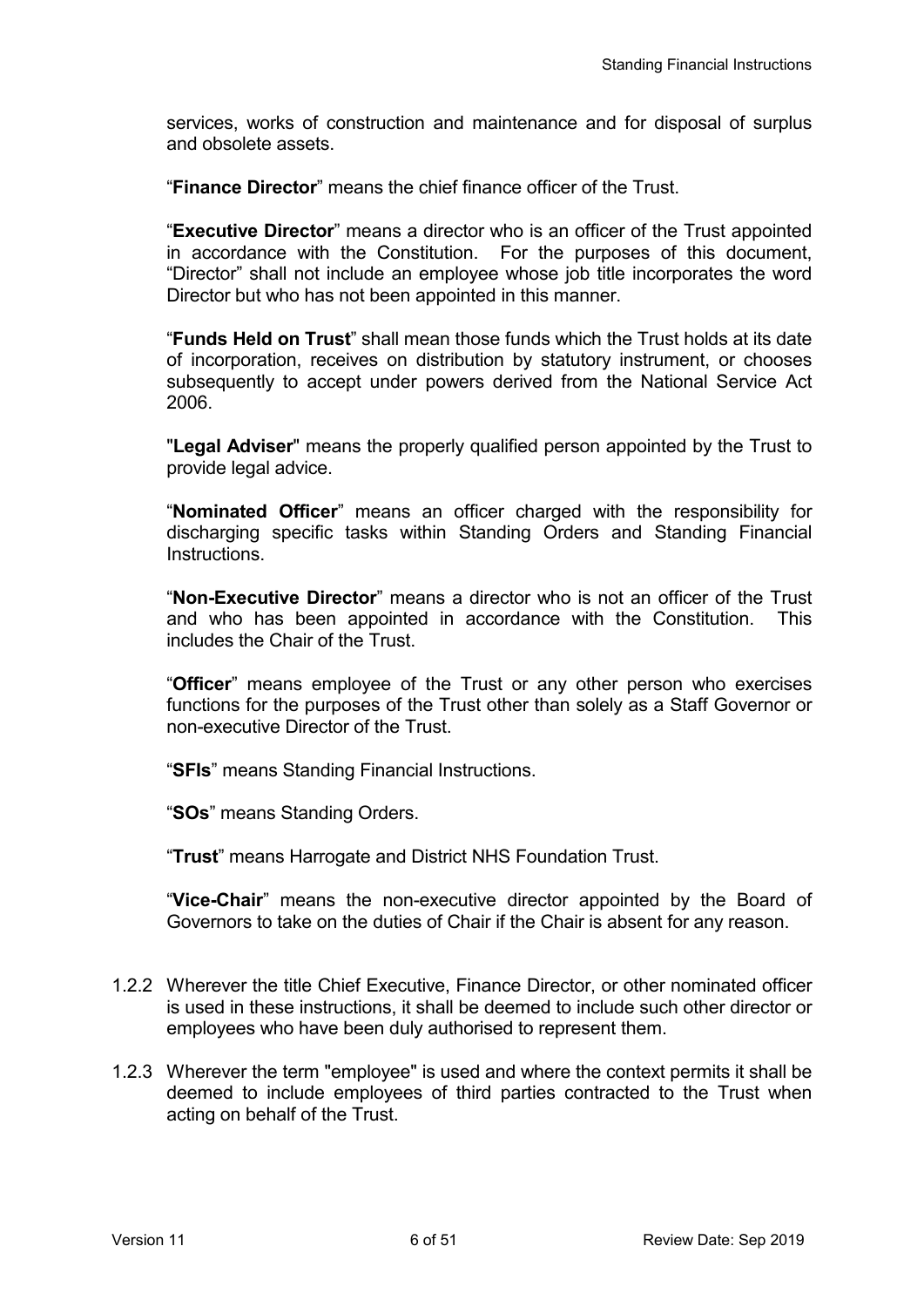### **1.3 Responsibilities and Delegation**

- 1.3.1 The Board of Directors exercises financial supervision and control by:
	- (a) formulating the financial strategy;
	- (b) requiring the submission and approval of budgets within approved allocations/overall income;
	- (c) defining and approving essential features in respect of important procedures and financial systems (including the need to obtain value for money); and
	- (d) defining specific responsibilities placed on members of the Board of Directors and employees as indicated in the Scheme of Delegation document.
- 1.3.2 The Board of Directors has resolved that certain powers and decisions may only be exercised by the Board of Directors in formal session. These are set out in the 'Reservation of Powers to the Board of Directors' document.
- 1.3.3 The Board of Directors will delegate responsibility for the performance of its functions in accordance with the Scheme of Delegation document adopted by the Trust.
- 1.3.4 Within the Standing Financial Instructions, it is acknowledged that the Chief Executive is ultimately accountable to the Board of Directors, and as Accountable Officer for ensuring that the Board of Directors meets its obligation to perform its functions within the available financial resources. The Chief Executive has overall executive responsibility for the Trust's activities; is responsible to the Chairman and the Board of Directors for ensuring that its financial obligations and targets are met and has overall responsibility for the Trust's system of internal control.
- 1.3.5 The Chief Executive and Finance Director will, as far as possible, delegate their detailed responsibilities, but they remain accountable for financial control.
- 1.3.6 It is a duty of the Chief Executive to ensure that existing members of the Board of Directors and employees and all new appointees are notified of, and understand, their responsibilities within these Instructions.
- 1.3.7 The Finance Director is responsible for:
	- (a) implementing the Trust's financial policies and for co-ordinating any corrective action necessary to further these policies;
	- (b) maintaining an effective system of internal financial control including ensuring that detailed financial procedures and systems incorporating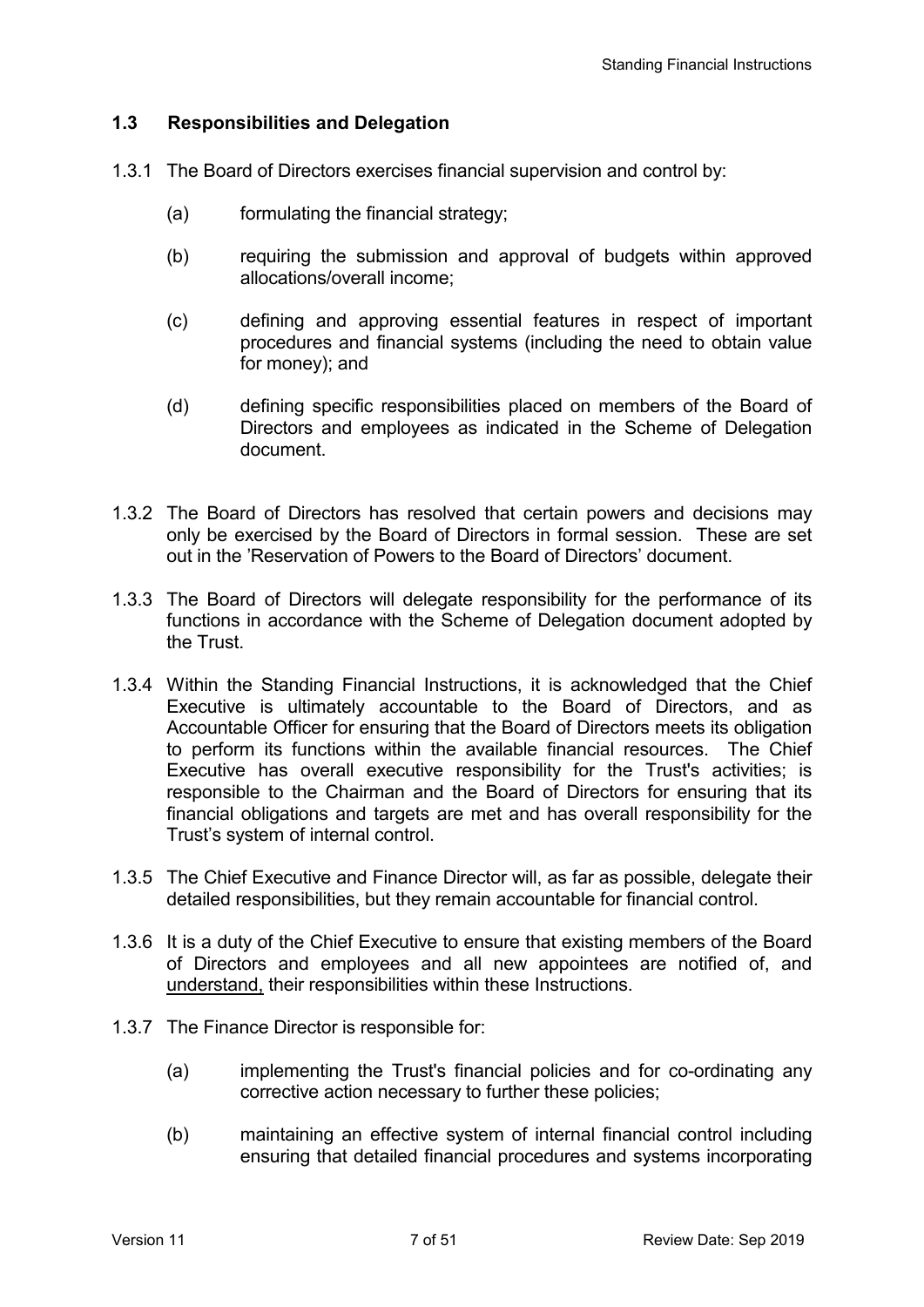the principles of separation of duties and internal checks are prepared, documented and maintained to supplement these instructions;

 (c) ensuring that sufficient records are maintained to show and explain the Trust's transactions, in order to disclose, with reasonable accuracy, the financial position of the Trust at any time.

 and, without prejudice to any other functions of the Trust, and employees of the Trust, the duties of the Finance Director include:

- (d) the provision of financial advice to other members of the Board of Directors and employees;
- (e) the design, implementation and supervision of systems of internal financial control; and
- (f) the preparation and maintenance of such accounts, certificates, estimates, records and reports as the Trust may require for the purpose of carrying out its statutory duties.
- 1.3.8 All members of the Board of Directors and employees, severally and collectively, are responsible for:
	- (a) the security of the property of the Trust;
	- (b) avoiding loss;
	- (c) exercising economy and efficiency in the use of resources; and
	- (d) conforming to the requirements of Standing Orders, Standing Financial Instructions, Financial Procedures and the Scheme of Delegation.
- 1.3.9 Any contractor or employee of a contractor who is empowered by the Trust to commit the Trust to expenditure or who is authorised to obtain income shall be covered by these instructions. It is the responsibility of the Chief Executive to ensure that such persons are made aware of this.
- 1.3.10 For any and all members of the Board of Directors and employees who carry out a financial function, the form in which financial records are kept and the manner in which members of the Board of Directors and employees discharge their duties must be to the satisfaction of the Finance Director.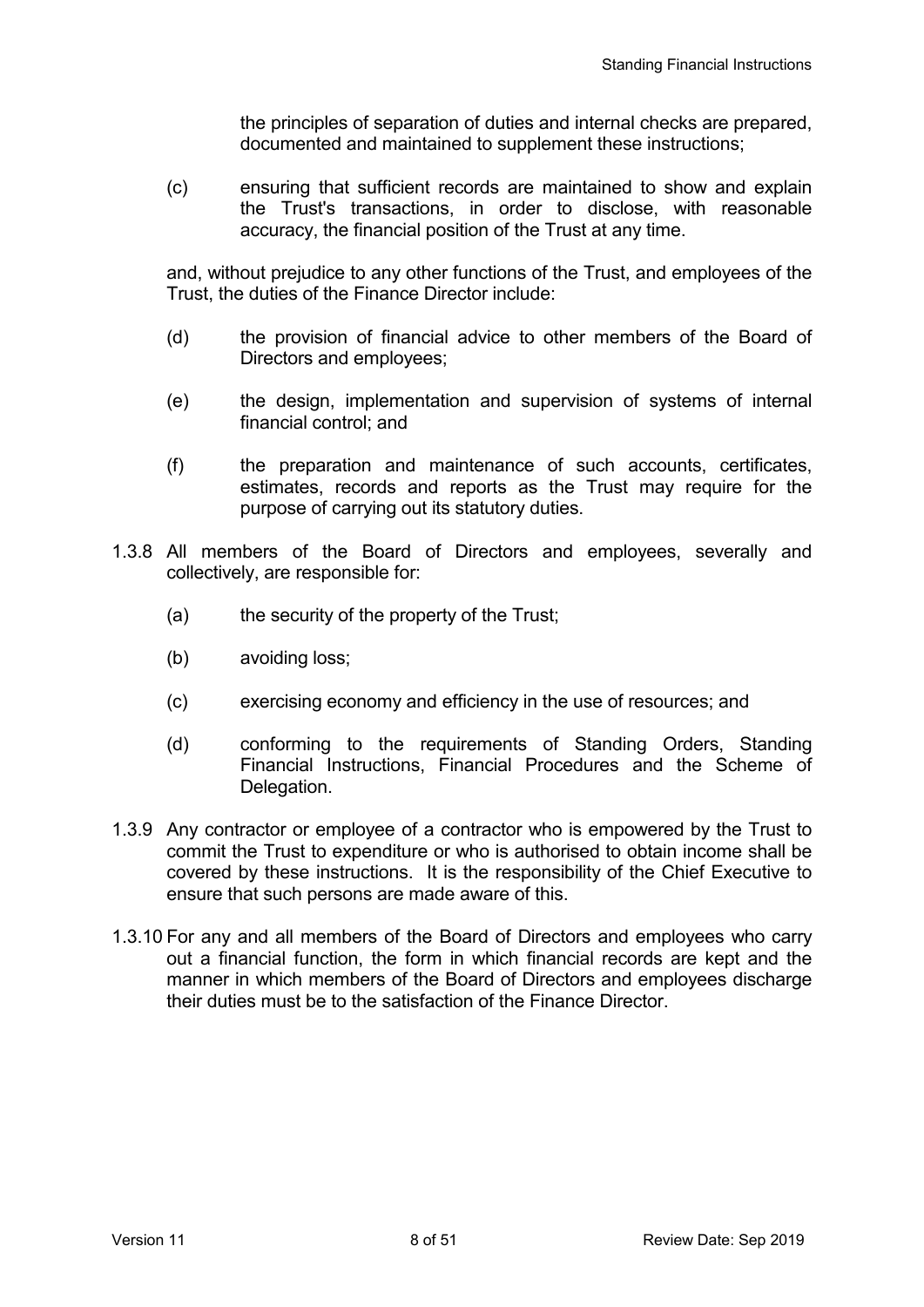# **2 AUDIT**

### **2.1 Audit Committee**

- 2.1.1 In accordance with Standing Orders the Board of Directors shall formally establish an Audit Committee, with clearly defined terms of reference, which will provide an independent and objective view of internal control by:
	- (a) reviewing the establishment and maintenance of an effective system of integrated governance, risk management and internal control, across the whole of the Trusts activities (both clinical and non-clinical ) that supports the achievements of the Trusts objectives.
	- (b) ensuring there is an effective internal audit function established by management that meets mandatory NHS Internal Audit Standards, liaises appropriately with external audit and provides appropriate, independent assurance to the Audit Committee, Chief Executive and **Board**
	- (c) reviewing the work and findings of the External Auditor appointed by the Board of Governance and considering the implications and management's response to their work.
	- (d) reviewing the findings of the other significant assurance functions both internal and external to the Trust and considering the implications to the governance of the organisation.
	- (e) reviewing the Annual Report and Financial Statements before submission to the Board.
- 2.1.2 Where the Audit Committee feel there is evidence of ultra vires transactions, evidence of improper acts, or if there are other important matters that the committee wish to raise, the Chairman of the Audit Committee should raise the matter at a full meeting of the Board of Directors. Exceptionally, the matter may need to be referred to NHS Improvement, the Independent Regulator of FTs.
- 2.1.3 It is the responsibility of the Finance Director to ensure an adequate internal audit service is provided and the Audit Committee shall be involved in the selection process when there is a proposal to review the provision of internal audit services.

## **2.2 Finance Director**

- 2.2.1 The Finance Director is responsible for:
	- (a) ensuring there are arrangements to review, evaluate and report on the effectiveness of internal financial control including the establishment of an effective internal audit function;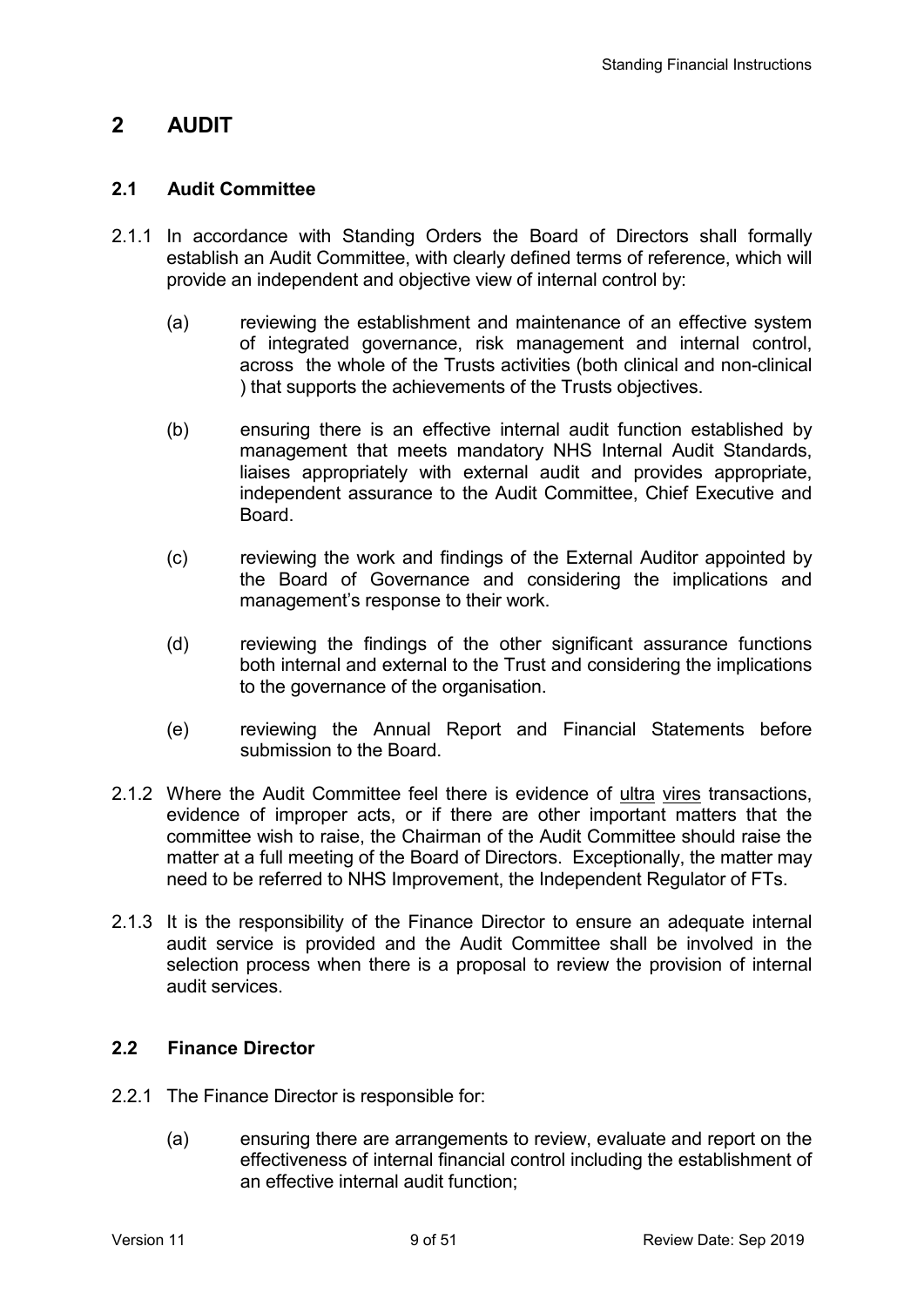- (b) ensuring that the internal audit is adequate and meets the NHS mandatory audit standards;
- (c) deciding at what stage to involve the police in cases of misappropriation and other irregularities not involving fraud or corruption;
- (d) ensuring that an annual internal audit report is prepared for the consideration of the Audit Committee and the Board of Directors. The report must cover:
	- (i) a clear opinion on the effectiveness of internal control in accordance with current assurance framework guidance issued by the Department of Health including for example compliance with control criteria and standards,
	- (ii) major internal control weaknesses discovered,<br>(iii) progress on the implementation of
	- on the implementation of internal audit recommendations,
	- (iv) progress against plan over the previous year,
	- (v) strategic audit plan covering the coming three years,
	- (iv) a detailed plan for the coming year.
- 2.2.2 The Finance Director or designated auditors are entitled without necessarily giving prior notice to require and receive:
	- (a) access to all records, documents and correspondence relating to any financial or other relevant transactions, including documents of a confidential nature;
	- (b) access at all reasonable times to any land, premises, members of the Board of Directors or employees of the Trust;
	- (c) the production of any cash, stores or other property of the Trust under a member of the Board of Directors and employee's control; and
	- (d) explanations concerning any matter under investigation.

### **2.3 Role of Internal Audit**

- 2.3.1 Internal Audit will systematically review, evaluate and report, in accordance with their risk-based plan, on risk management, internal control and governance arrangements. These arrangements comprise the policies, procedures and operations in place to:
	- (a) establish and monitor the achievement of the organisation's objectives.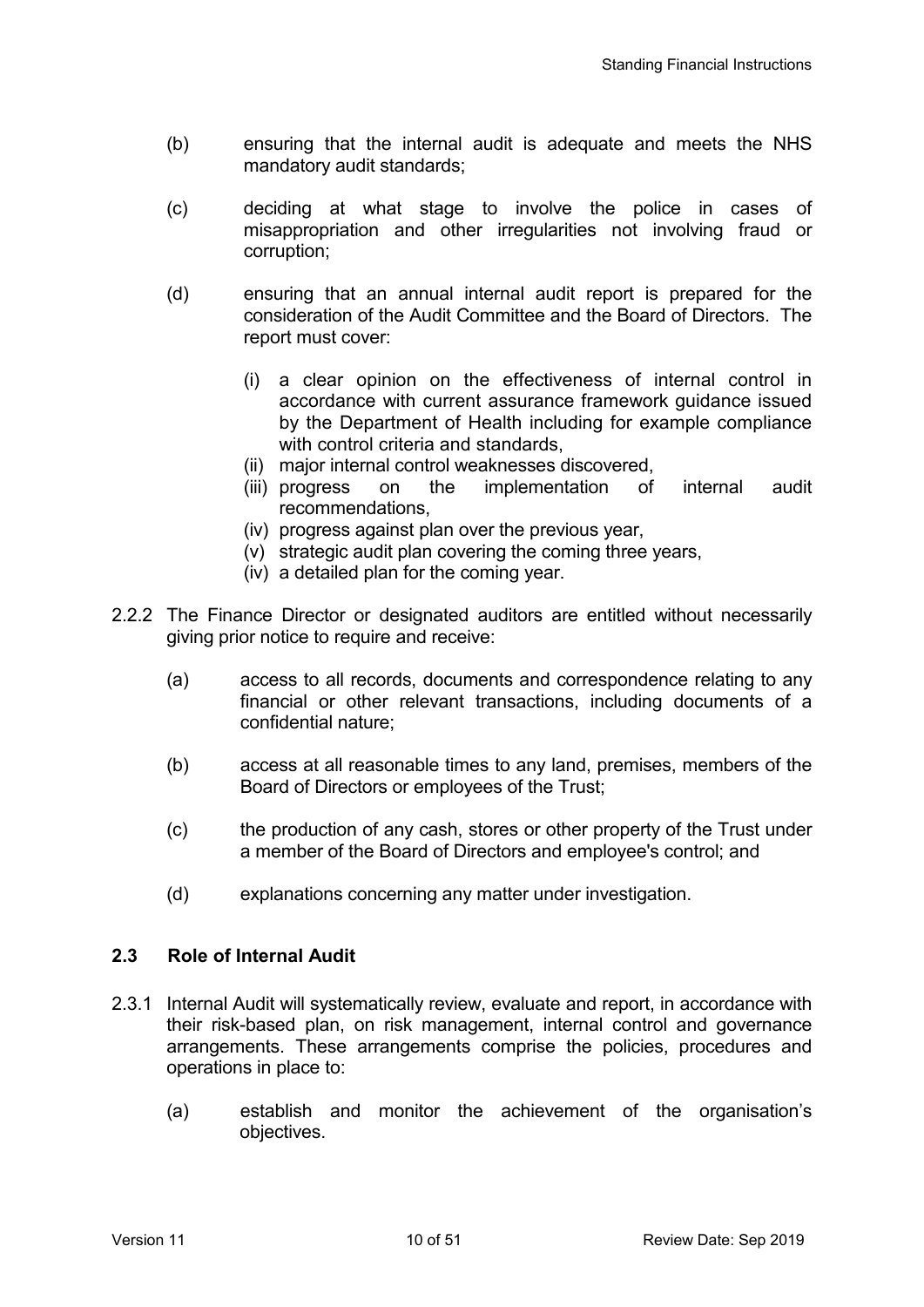- (b) identify, assess and manage the risks to achieving the organisations objectives.
- (c) ensure the economical, effective and efficient use of resources.
- (d) ensure compliance with established policies (including behavioural and ethical expectations), procedures, laws and regulations.
- (e) safeguard the organisation's assets and interests from losses of all kinds, including those arising from fraud, irregularity or corruption.
- (f) ensure the integrity and reliability of information, accounts and data, including internal and external reporting and accountability processes.
- 2.3.2 Whenever a matter arises that involves, or is thought to involve, irregularities concerning cash, stores, or other property or any suspected irregularity in the exercise of any function of a pecuniary nature, the Finance Director must be notified immediately.
- 2.3.3 The Head of Internal Audit will normally attend Audit Committee meetings and has a right of access to all Audit Committee members, the Chairman and Chief Executive of the Trust. The Head of Internal Audit has the right to report directly to the Chief Executive of the Board of Directors if, in his/her opinion, the circumstances warrant this course of action.
- 2.3.4 The Head of Internal Audit shall be accountable to the Finance Director. The reporting system for internal audit shall be agreed between the Finance Director, the Audit Committee and the Head of Internal Audit. The agreement shall be in writing and shall comply with the guidance on reporting contained in the NHS Internal Audit Manual. The reporting system shall be reviewed at least every 3 years.
- 2.3.5 The reporting process agreed is that the Internal Audit department will issue a formal written audit report to the appropriate managers and Executive Directors at the conclusion of each piece of audit work, within an appropriate timescale.
- 2.3.6 A summary of reports and an annual report will be presented to the Audit Committee.

## **2.4 Fraud and Corruption**

2.4.1 In line with their responsibilities, the Trust Chief Executive and Finance Director shall monitor and ensure compliance *with NHS Protect Standards for providers - Fraud, bribery and corruption*.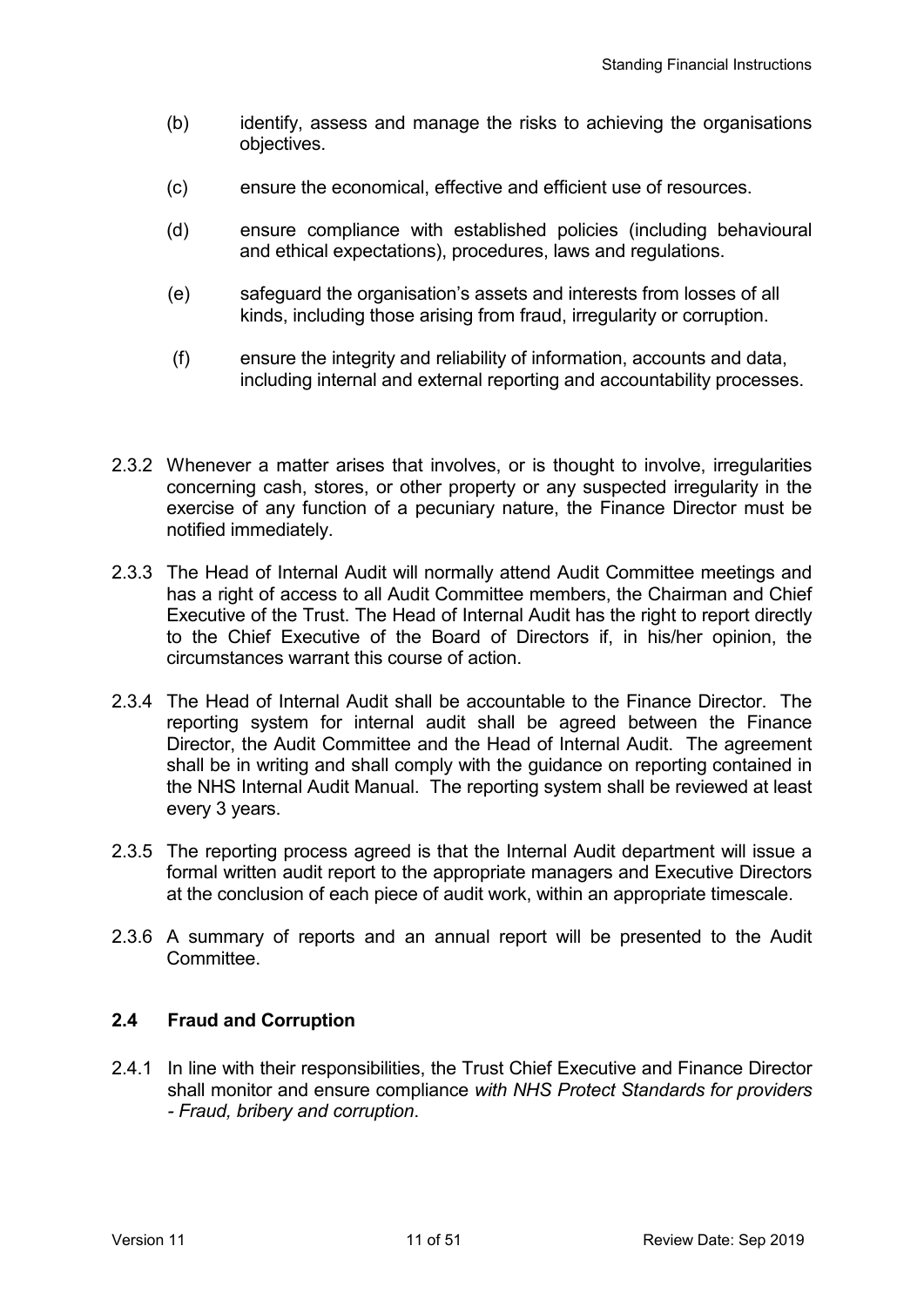- 2.4.2 The Trust shall nominate a suitable person to carry out the duties of the Local Counter Fraud Specialist as required by NHS Protect Standards for providers – Fraud, bribery and corruption and the NHS Anti-fraud manual.
- 2.4.3 The Local Counter Fraud Specialist shall report to the Trust Finance Director and shall work with staff in NHS Protect in accordance with the NHS Antifraud manual.

## **2.5 External Audit**

2.5.1 The external auditor is appointed by the Board of Governors from an approved list recommended by the Board of Directors and paid for by the Trust. The Audit Committee must ensure a cost-efficient service. Should there appear to be a problem then this should be raised with the external auditor and referred on to the Board of Governors. If the issue cannot be resolved by the Board of Governors it should be reported to NHS Improvement.

### **2.6 Security Management**

2.6.1 The Chief Operating Officer will monitor and ensure compliance with Directions issued directly by the Secretary of State for Health or NHS Protect on NHS security management. The Local Security Management Specialist (LSMS) will report annual to the Audit Committee on the Security Management work plan.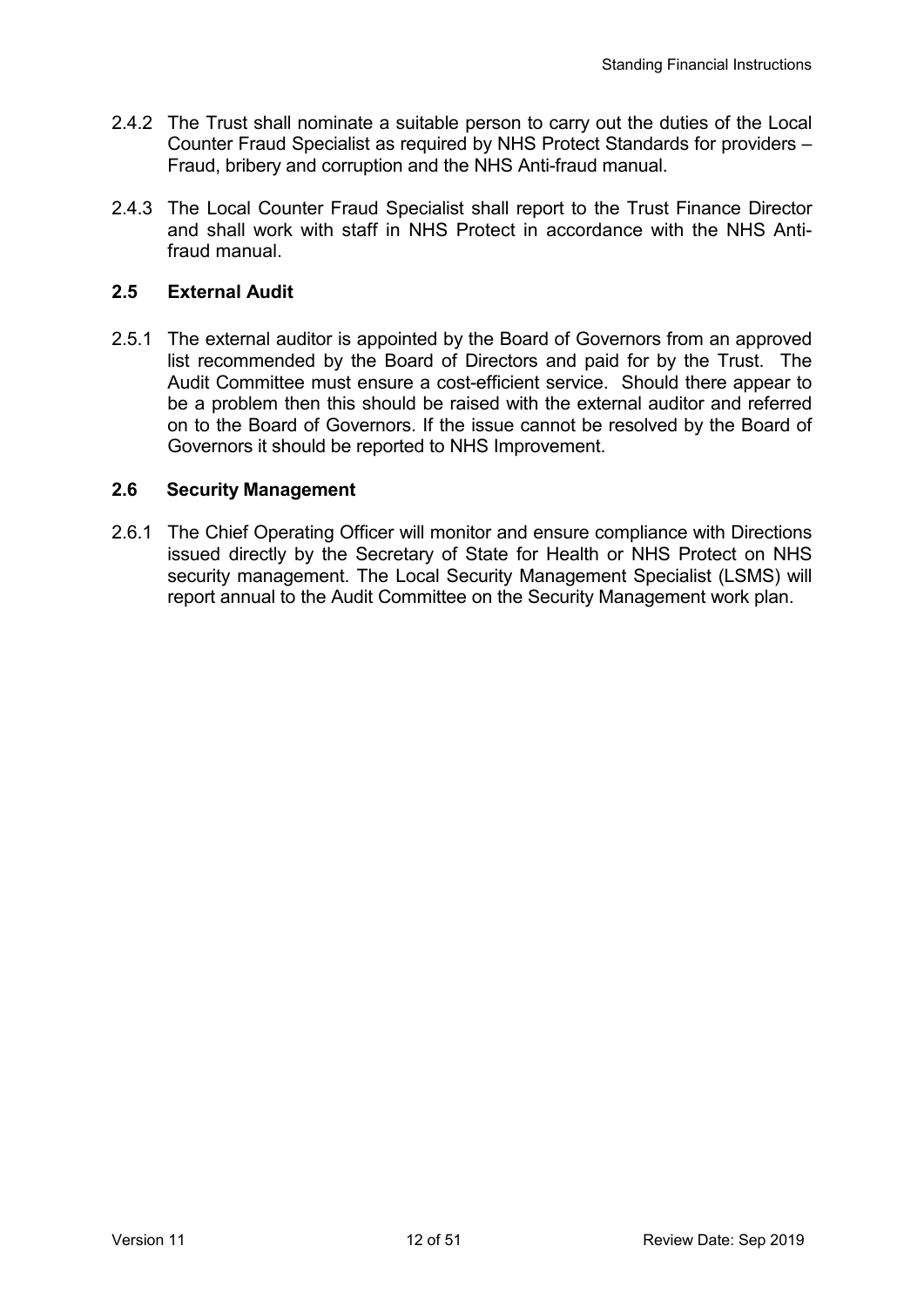## **3 BUSINESS PLANNING, BUDGETS, BUDGETARY CONTROL, AND MONITORING**

### **3.1 Preparation and Approval of Business Plans and Budgets**

- 3.1.1 The Chief Executive will compile and submit to the Board of Directors an annual business plan which takes into account financial targets and forecast limits of available resources. The annual business plan will contain:
	- (a) a statement of the significant assumptions on which the plan is based;
	- (b) details of major changes in workload, delivery of services or resources required to achieve the plan.
- 3.1.2 Prior to the start of the financial year the Finance Director will, on behalf of the Chief Executive, prepare and submit budgets for approval by the Board of Directors. Such budgets will:
	- (a) be in accordance with the aims and objectives set out in the annual business plan as submitted to NHS Improvement;
	- (b) accord with workload and manpower plans;
	- (c) be produced following discussion with appropriate budget holders;
	- (d) be prepared within the limits of available funds; and
	- (e) identify potential risks.
- 3.1.3 The Finance Director shall monitor financial performance against budget and business plan, periodically review them, and report to the Board of Directors.
- 3.1.4 All budget holders must provide information as required by the Finance Director to enable budgets to be compiled and monitoring reports to be prepared.
- 3.1.5 All budget holders will sign up to their allocated budgets at the commencement of each financial year.
- 3.1.6 The Finance Director has a responsibility to ensure that training is delivered on an on-going basis to budget holders to help them manage successfully.

### **3.2 Budgetary Delegation**

- 3.2.1 The Chief Executive may delegate the management of a budget to permit the performance of a defined range of activities. This delegation must be in writing and be accompanied by a clear definition of:
	- (a) the amount of the budget;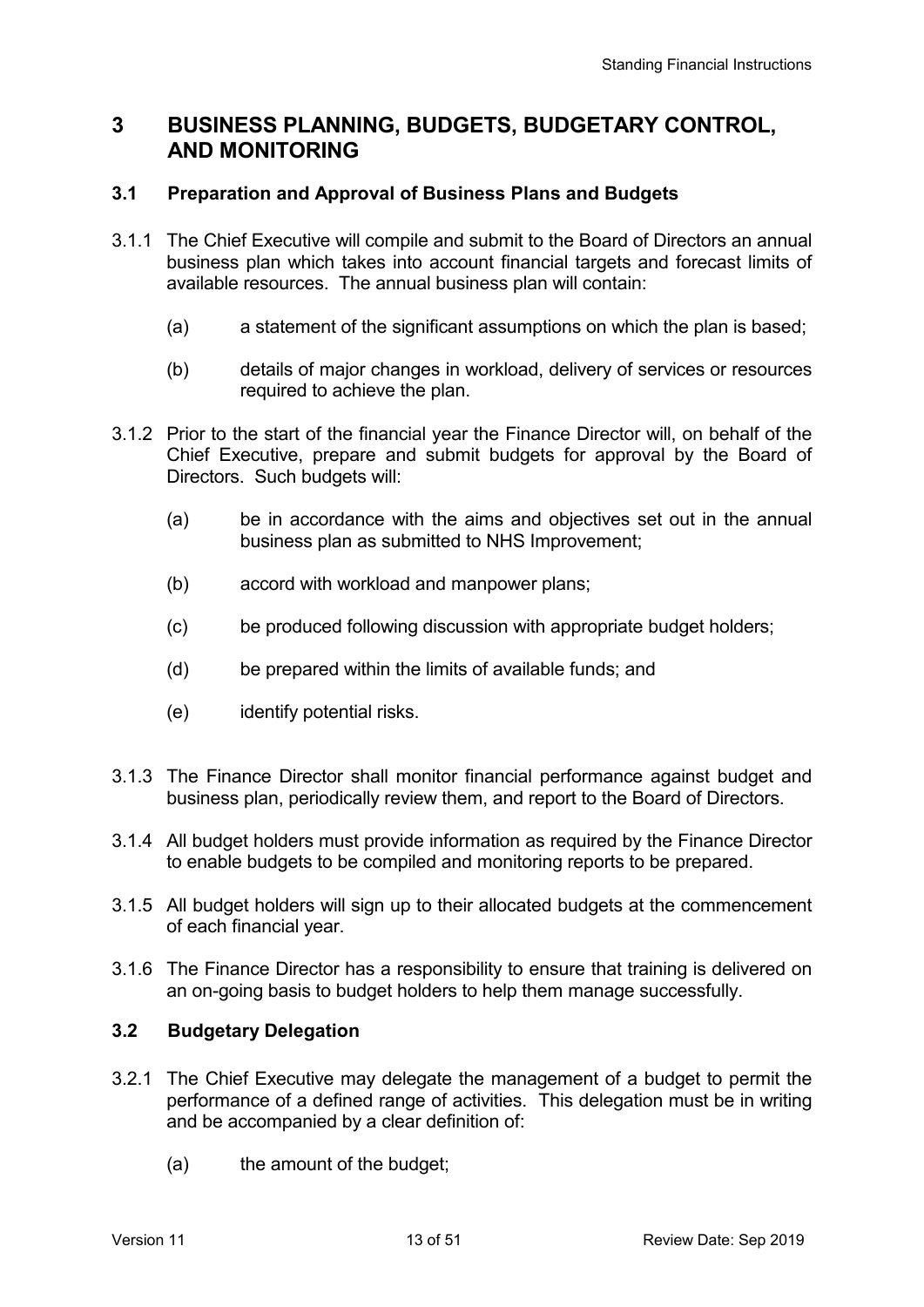- (b) the purpose(s) of each budget heading;
- (c) individual and group responsibilities;
- (d) authority to exercise virement;
- (e) achievement of planned levels of service; and
- (f) the provision of regular reports.
- 3.2.2 The Chief Executive and delegated budget holders must not exceed the budgetary total or virement limits set by the Finance Director.
- 3.2.3 Any budgeted funds not required for their designated purpose(s) revert to the immediate control of the Chief Executive, subject to any authorised use of virement.
- 3.2.4 Non-recurring budgets should not be used to finance recurring expenditure without the authority in writing of the Chief Executive.

## **3.3 Budgetary Control and Reporting**

- 3.3.1 The Finance Director will devise and maintain systems of budgetary control. These will include:
	- (a) monthly/quarterly financial reports to the Board of Directors in a form approved by the Board of Directors containing:
		- (i) income and expenditure to date showing trends and forecast year-end position;
		- (ii) movements in working capital;
		- (iii) capital project spend and projected outturn against plan;
		- (iii) explanations of any material variances from plan;
		- (iv) details of any corrective action where necessary and the Chief Executive's and/or Finance Director's view of whether such actions are sufficient to correct the situation;
	- (b) the issue of timely, accurate and comprehensible advice and financial reports to each budget holder, covering the areas for which they are responsible;
	- (c) investigation and reporting of variances from financial, workload and manpower budgets;
	- (d) monitoring of management action to correct variances; and
	- (e) arrangements for the authorisation of budget transfers.
- 3.3.2 Each Budget Holder is responsible for ensuring that: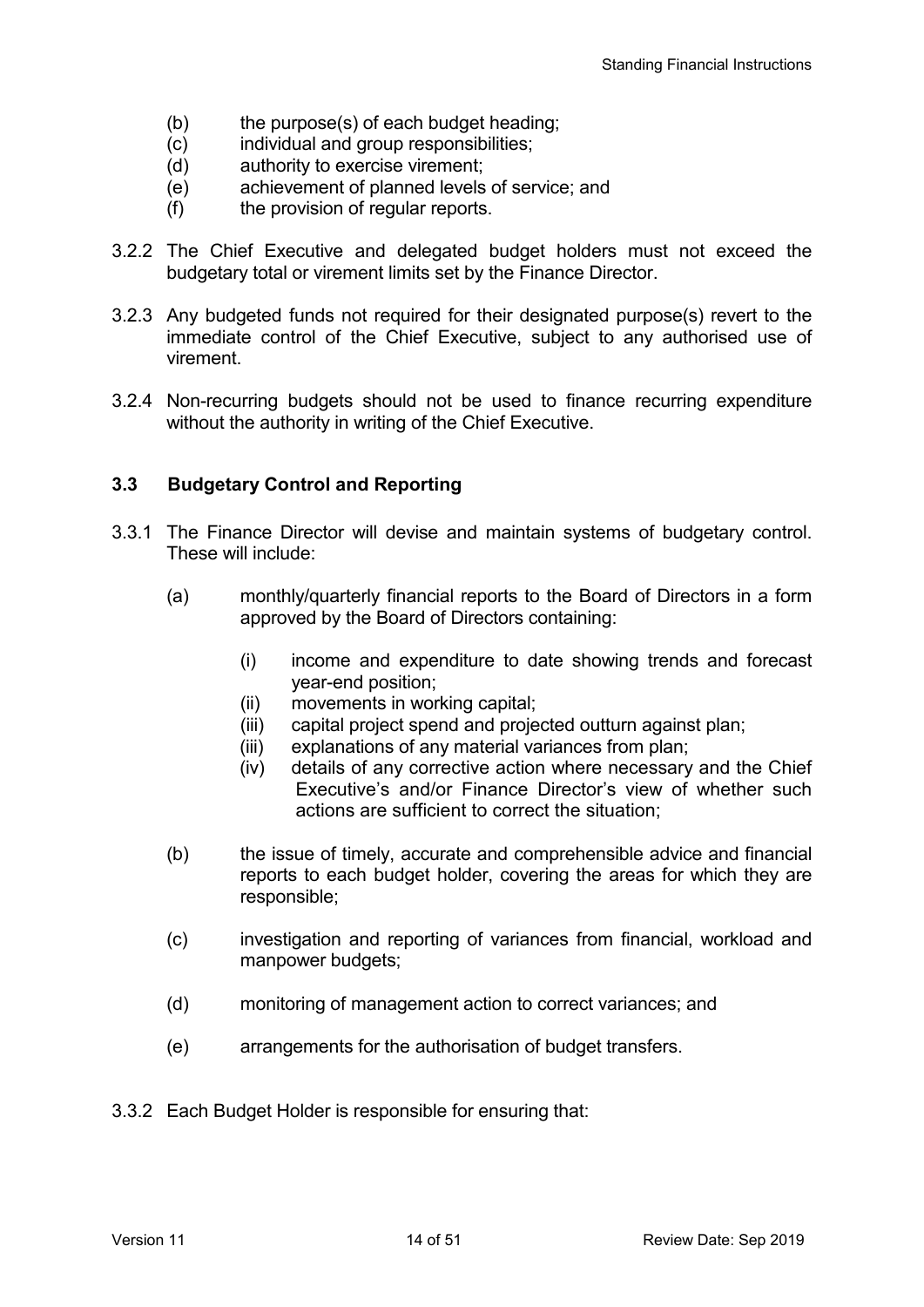- (a) any likely overspending or reduction of income which cannot be met by virement is not incurred without the prior consent of the Board of Directors;
- (b) the amount provided in the approved budget is not used in whole or in part for any purpose other than that specifically authorised subject to the rules of virement;
- (c) no permanent employees are appointed without the approval of the Chief Executive other than those provided for within the available resources and manpower establishment as approved by the Board of Directors: and
- (d) all appointments to new posts to be authorised by specific approval of the Director of Workforce and Organisational Development.
- 3.3.3 The Chief Executive is responsible for identifying and implementing cost improvements, cost reductions and efficiencies and income generation initiatives in accordance with the requirements of the Annual Business Plan and a balanced budget.

## **3.4 Capital Expenditure**

3.4.1 The general rules applying to delegation and reporting shall also apply to capital expenditure. (The particular applications relating to capital are contained in SFI Section 10.)

## **3.5 Monitoring Returns**

3.5.1 The Chief Executive is responsible for ensuring that the appropriate monitoring forms are submitted to the requisite monitoring organisation e.g. NHS Improvement (the Independent Regulator of NHS Foundation Trusts).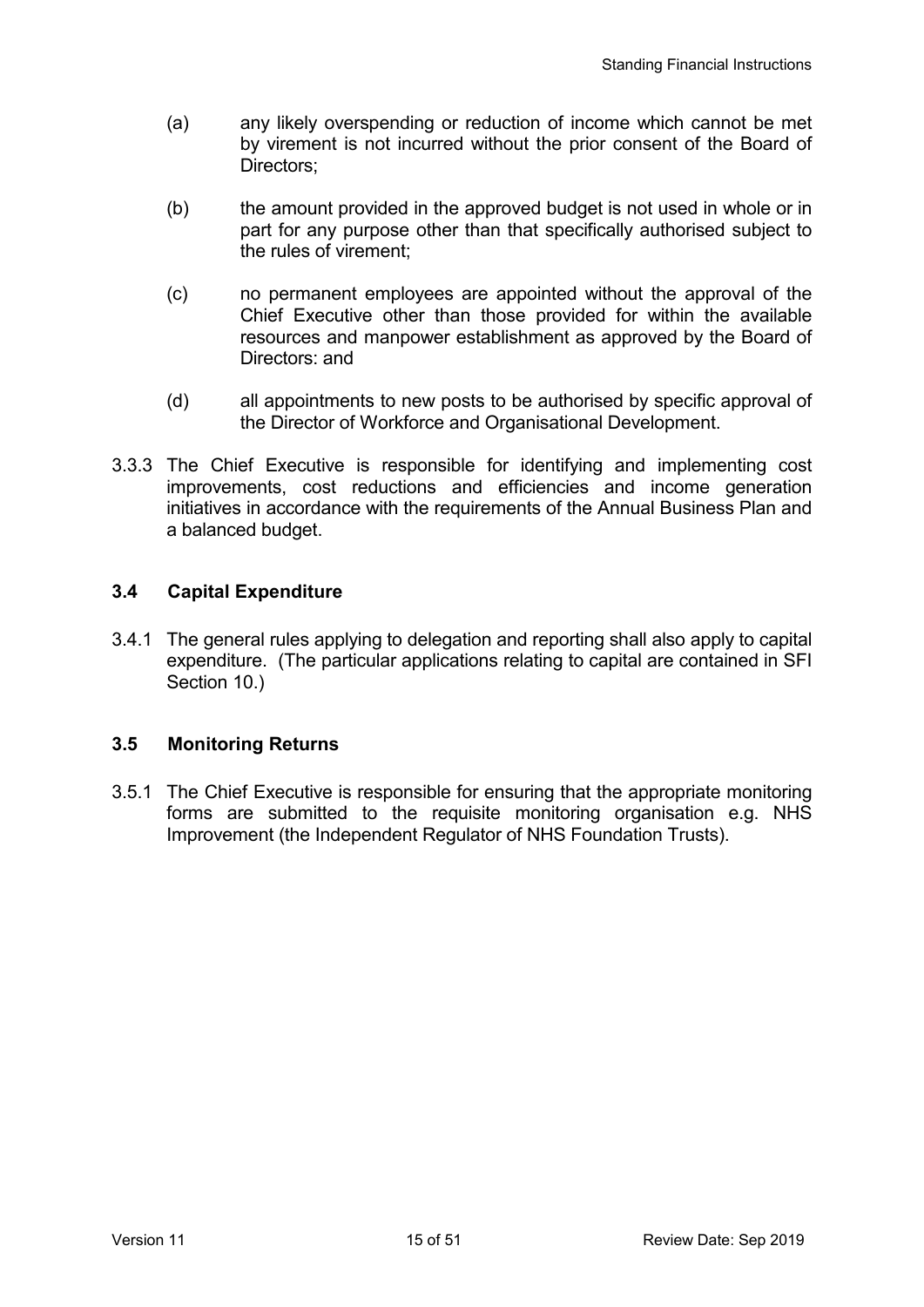# **4 ANNUAL ACCOUNTS AND REPORTS**

- 4.1 The Finance Director shall prepare and submit Annual Accounts in accordance with directions given by NHS Improvement. These directions, giving instructions regarding the methods and principles according to which the Accounts are to be prepared, together with instructions as to the form and content of the Accounts are contained within NHS Improvement's FT Annual Reporting Manual (FT ARM). This manual is the reference text used for completion of the Trust's Annual Accounts.
- 4.2 The Annual Accounts must be formally approved by the Board of Directors.
- 4.3 Following the external audit, the Accounts of the Trust, together with the auditor's report upon them, must be made available to the public.
- 4.4 A public meeting must be held at which the following must be presented:
	- (a) the Annual Report of the Trust,
	- (b) the audited Accounts of the Trust and the related auditor's report,
	- (c) the audited Accounts of the funds held on trust and the related auditor's report, and
	- (d) any auditor's report in the public interest.

The meeting should be held no later than the 30 September following the end of the year to which the Accounts relate.

 The content of the Annual Report is also prescribed in NHS Improvement's FT ARM.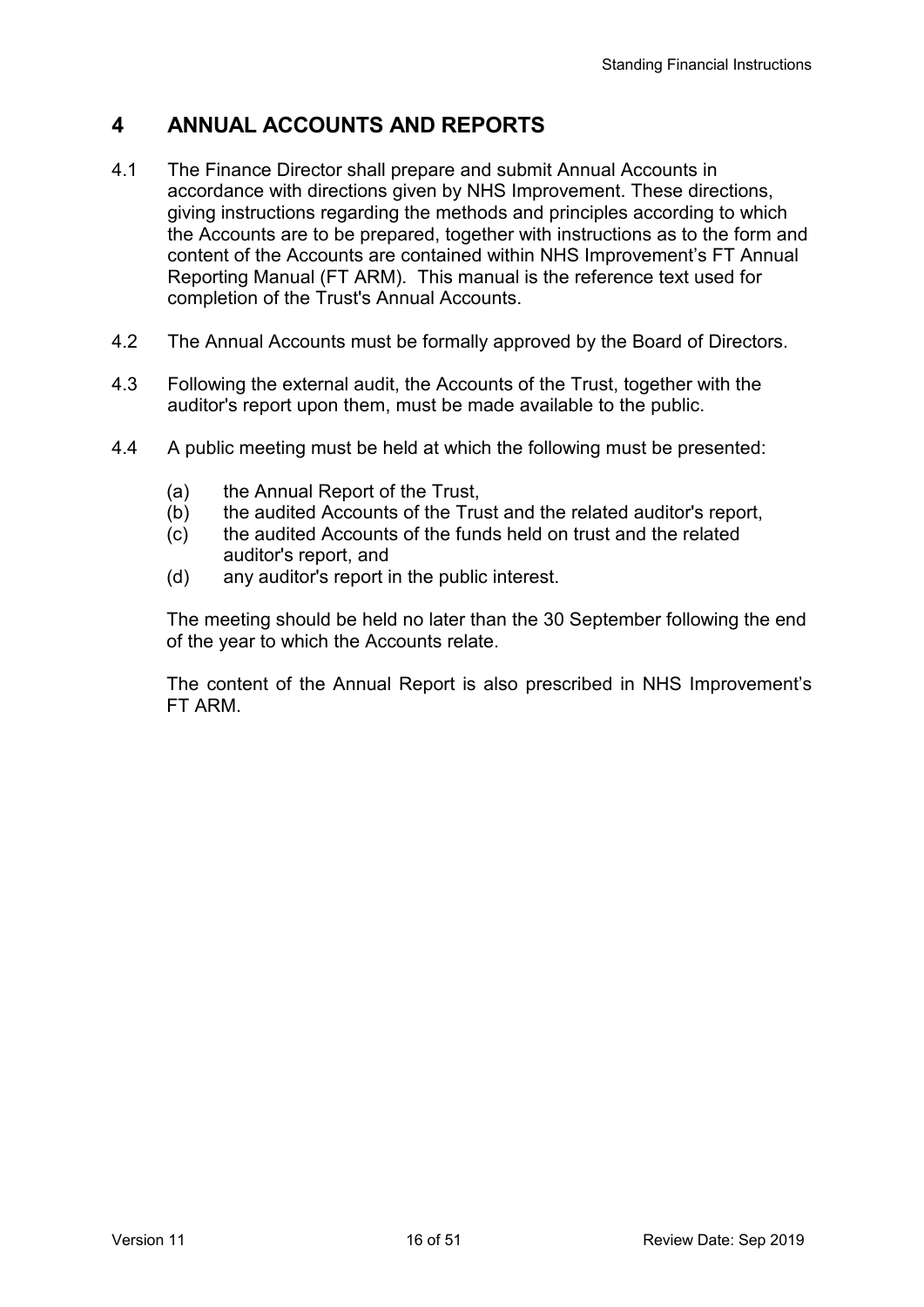# **5 BANK AND GBS ACCOUNTS, INVESTMENT AND EXTERNAL BORROWING**

### **5.1 General**

- 5.1.1 The Finance Director is responsible for managing the Trust's banking arrangements and for advising the Trust on the provision of banking services and operation of accounts. This advice will take into account NHS Improvement's guidance/directions.
- 5.1.2 The Board of Directors shall approve the banking arrangements.

#### **5.2 Bank and GBS Accounts**

- 5.2.1 The Finance Director is responsible for:
	- (a) All Government Banking Service (GBS) and commercial bank accounts held in the Trust's name, no bank accounts are to be opened in the Trust's name without the prior authorisation of the Finance Director;
	- (b) establishing separate bank accounts for the Trust's charitable funds;
	- (c) ensuring payments made from GBS accounts do not exceed the amount credited to the account except where arrangements have been made; and
	- (d) reporting to the Board of Directors all instances where bank accounts may become or have become overdrawn (together with the remedial action taken).

### **5.3 Banking and Investment Procedures**

- 5.3.1 The Finance Director will prepare detailed instructions on the operation of GBS and other bank accounts that must include:
	- (a) the conditions under which GBS and other bank accounts are to be operated;
	- (b) the limit to be applied to any overdraft; and
	- (b) those authorised to sign cheques or other orders drawn on the Trust's accounts.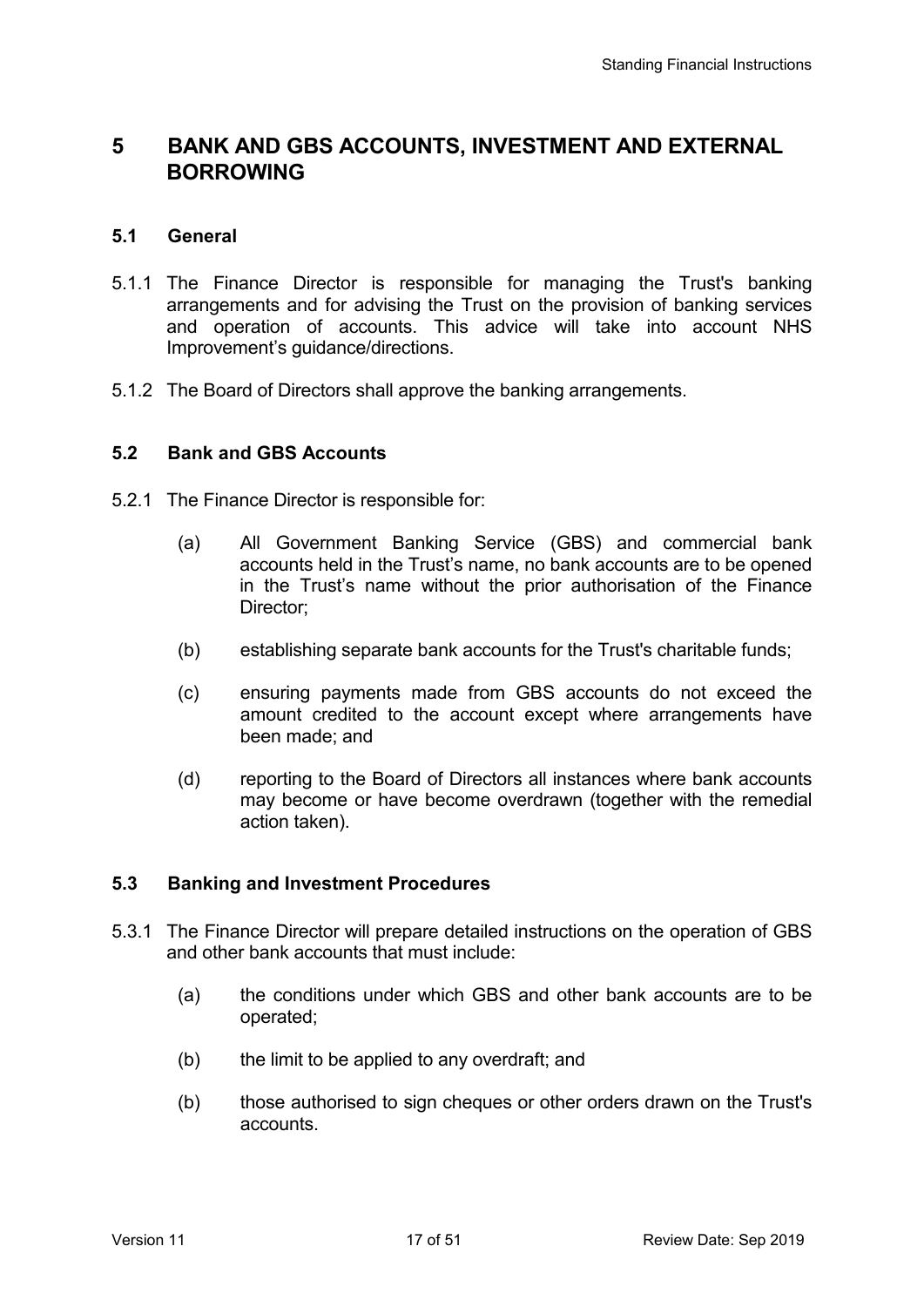5.3.2 The Finance Director must advise the Trust's bankers in writing of the conditions under which each account will be operated.

#### **5.4 Investments**

5.4.1 The Finance Director will comply with the Trust Treasury Management Policy, as approved by the Board of Directors, when borrowing and investing surplus funds.

### **5.5 External Borrowing**

- 5.5.1 The Finance Director will advise the Board concerning the Trust's ability to pay interest on, and repay, both Public Dividend Capital and any proposed borrowing.
- 5.5.2 Any application for a loan or overdraft will only be made by the Finance Director or by an employee so delegated by him/her.
- 5.5.3 All short term borrowings should be kept to the minimum period of time possible, consistent with the overall cash flow position. Any short term borrowing requirement must be authorised as outlined in the bank mandate.
- 5.5.4 All long term borrowings must be consistent with the plans outlined in the current Business Plan. Any long term borrowing not included in the current Business Plan must be approved by the Board of Directors.

### **5.6 Review of Banking Services**

- 5.6.1 The Finance Director should monitor performance of banking services providers to ensure that they reflect best practice and represent best value for money.
- 5.6.2 The Finance Director will report at least every 5 years on the review of banking services to the Audit Committee.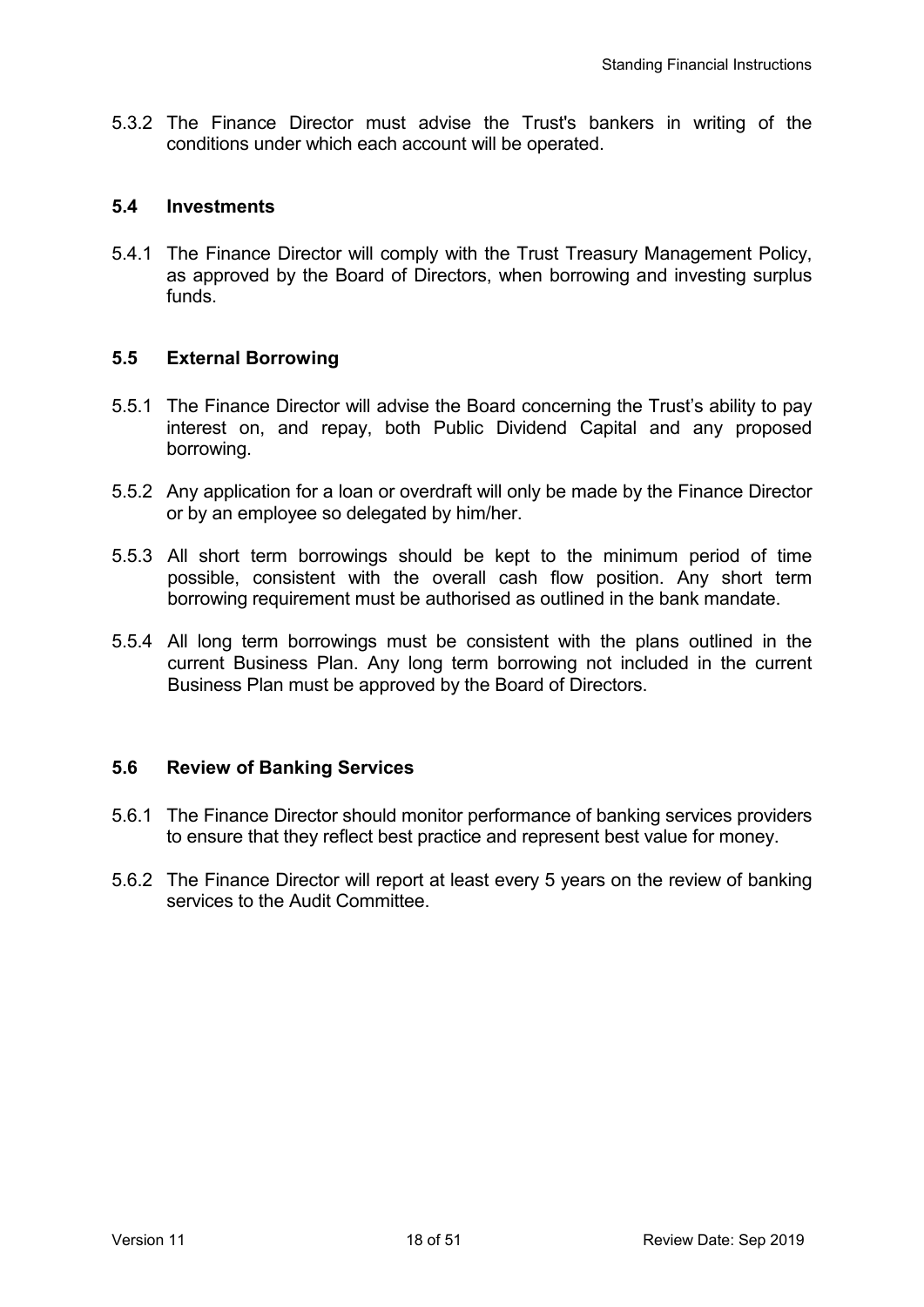# **6 INCOME, FEES AND CHARGES AND SECURITY OF CASH, CHEQUES AND OTHER NEGOTIABLE INSTRUMENTS**

### **6.1 Income Systems**

- 6.1.1 The Finance Director is responsible for designing, maintaining and ensuring compliance with systems for the proper recording, invoicing, collection and coding of all monies due.
- 6.1.2 The Finance Director is also responsible for the prompt invoicing and banking of all monies received.

### **6.2 Fees and Charges**

- 6.2.1 The Trust shall follow the latest national guidance on Payment by Results when entering into contracts for patient services.
- 6.2.2 The Finance Director is responsible for approving and regularly reviewing the level of all fees and charges other than those determined by Statute/national tariff. Independent professional advice on matters of valuation shall be taken as necessary. Where sponsorship income (including items in kind such as subsidised goods or loans of equipment) is considered the guidance in the Department of Health's Commercial Sponsorship – Ethical standards in the NHS shall be followed.
- 6.2.3 The Finance Director shall determine the appropriate charges or fees for the provision of non-NHS services provided to commercial organisations.
- 6.2.4 It is the responsibility of all employees to inform the Finance Director promptly of money due arising from transactions which they initiate/deal with, including all contracts, leases, tenancy agreements, private patient undertakings and other transactions. Where an invoice is required ALL invoice requests must be sent to the Finance Department, no wards or departments are authorised to send their own "invoices".

### **6.3 Debt Recovery**

- 6.3.1 All staff have an overriding responsibility to collect fees due for the provision of chargeable services thus ensuring the minimisation of debts.
- 6.3.2 The Finance Director is responsible for the appropriate recovery action on all outstanding debts.
- 6.3.3 Income not received should be dealt with in accordance with losses procedures. (See section 12.)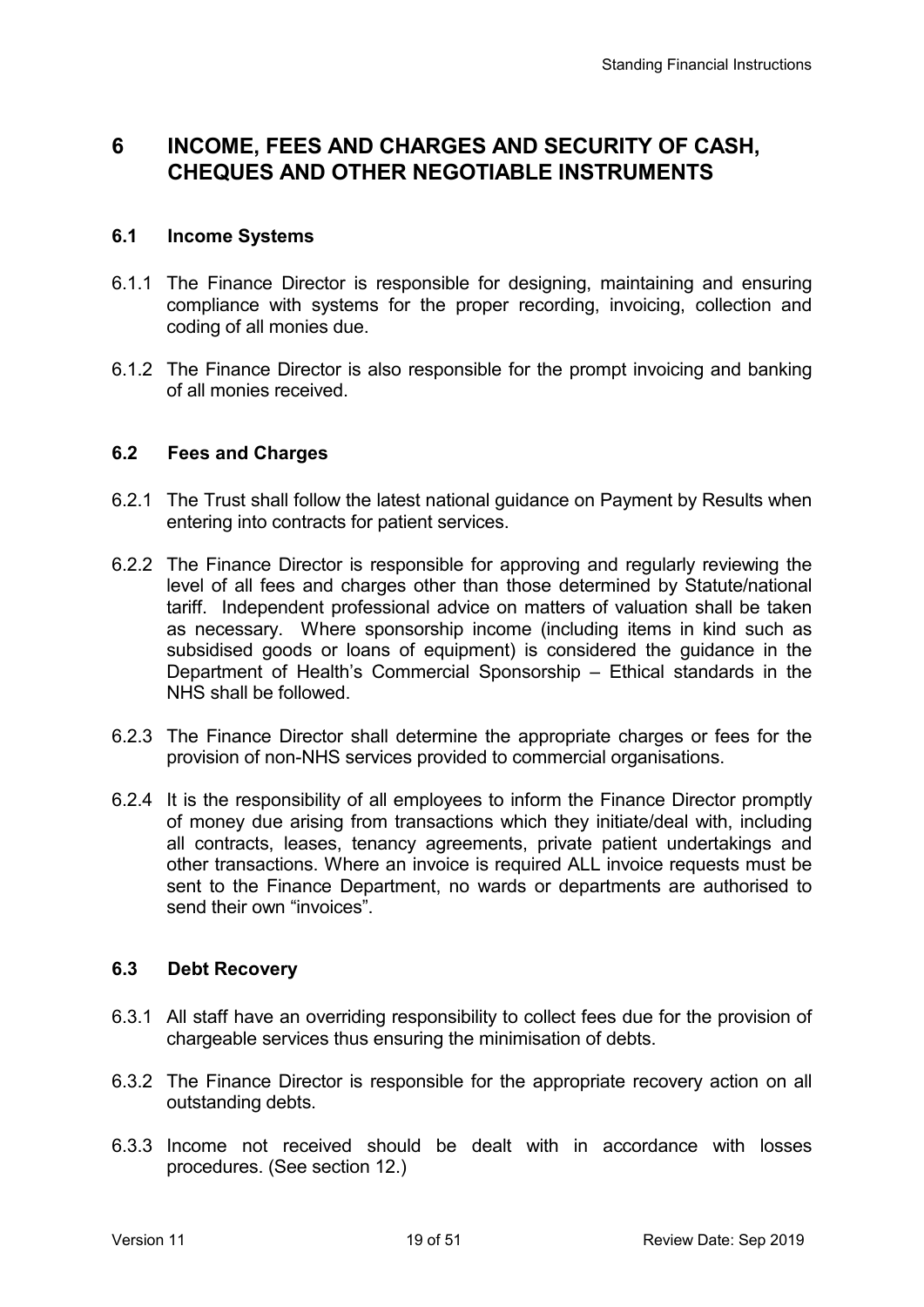6.3.4 Overpayments should be detected (or preferably prevented) and recovery initiated.

### **6.4 Security of Cash, Cheques and other Negotiable Instruments**

- 6.4.1 The Finance Director is responsible for:
	- (a) approving the form of all receipt books, agreement forms, or other means of officially acknowledging or recording monies received or receivable;
	- (b) ordering and securely controlling any such stationery;
	- (c) the provision of adequate facilities and systems for employees whose duties include collecting and holding cash, including the provision of safes or lockable cash boxes, the procedures for keys, and for coin operated machines; and
	- (d) prescribing systems and procedures for handling cash and negotiable securities on behalf of the Trust.
- 6.4.2 Official money shall not under any circumstances be used for the encashment of private cheques.
- 6.4.3 All cheques, postal orders, cash etc., shall be banked promptly unless the weekly value of receipts is less than £100 **(but not less than once a month)**  and intact. Disbursements shall not be made from cash received, except under arrangements approved by the Finance Director.
- 6.4.4 The holders of safe keys shall not accept funds for depositing in their safes unless such deposits are in special sealed envelopes or locked containers. It shall be made clear to the depositors that the Trust is not to be held liable for any loss, and written indemnities must be obtained from the organisation or individuals absolving the Trust from responsibility for any loss.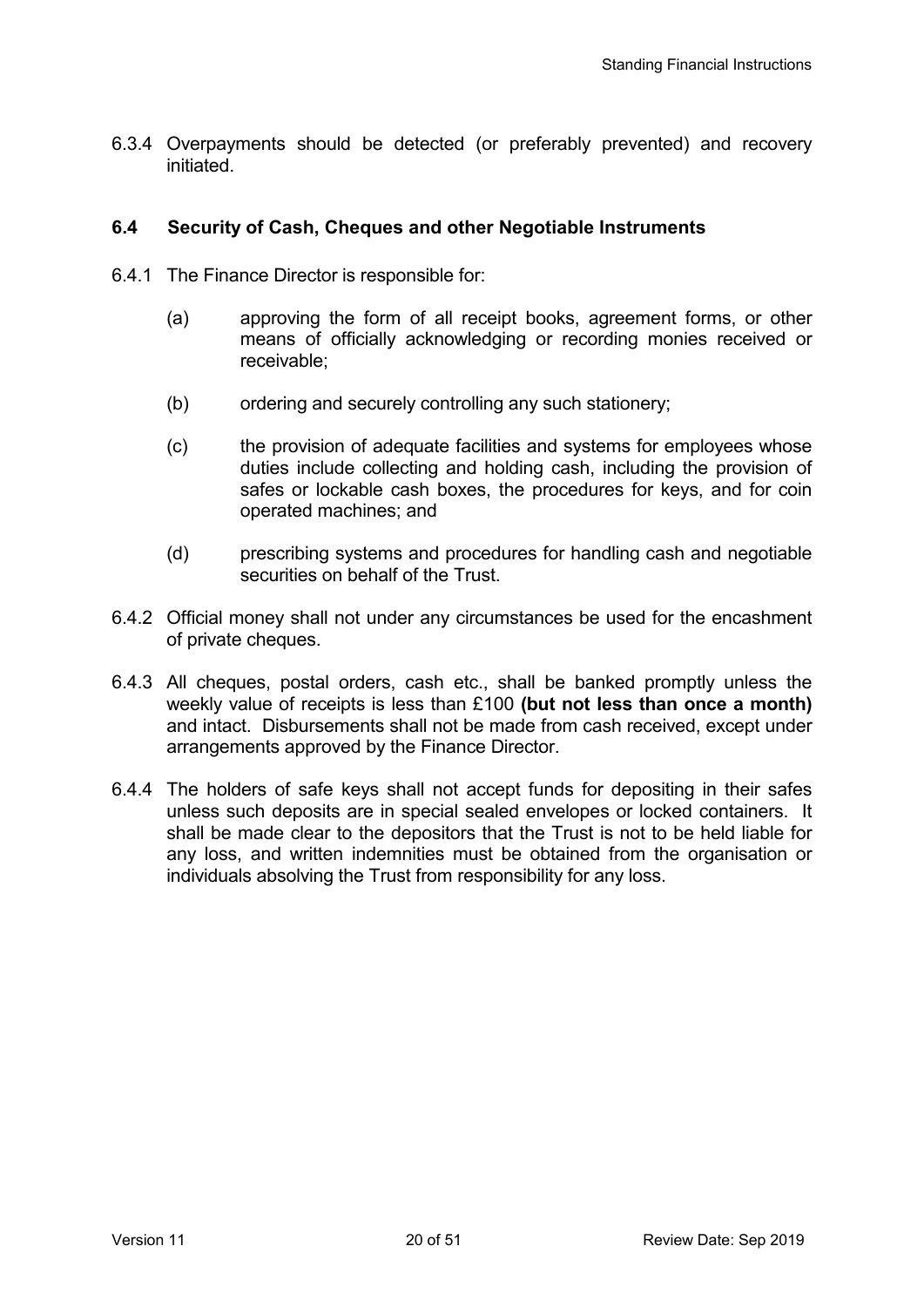# **7 NHS SERVICE CONTRACTS FOR PROVISION OF SERVICES**

- 7.1 The Chief Executive, as the accountable officer, is responsible for ensuring the Trust enters into suitable legally binding service contracts with service commissioners for the provision of NHS services. All service contracts should aim to implement the agreed priorities contained within the Trust's Business Plan. In discharging this responsibility, the Chief Executive should take into account:
	- the licence from NHS Improvement
	- the standards of service quality expected;
	- the relevant national service framework (if any);
	- the provision of reliable information based on Payment by Results and **HRGs**
	- the National Institute of Clinical Excellence
	- the National Standard Local Action Health and Social Care Standards and Planning Framework
	- that service contracts build, where appropriate, on existing partnership arrangements;
	- that service contracts are based on integrated care pathways.
- 7.2 A good service contract will result from a dialogue of clinicians, users, carers, public health professionals and managers. It will reflect knowledge of local needs and inequalities. This will require the Chief Executive to ensure that the Trust works with all partner agencies involved in both the delivery and the commissioning of the service required.
- 7.3 The Chief Executive, as the accountable officer, will need to ensure that regular reports are provided to the Board of Directors detailing actual and forecast income from the service contract. This will include information on costing arrangements, which increasingly should be based upon case mix adjusted measures including Healthcare Resource Groups (HRGs). The service contract will also meet the minimum standards of the Payment by Results requirements.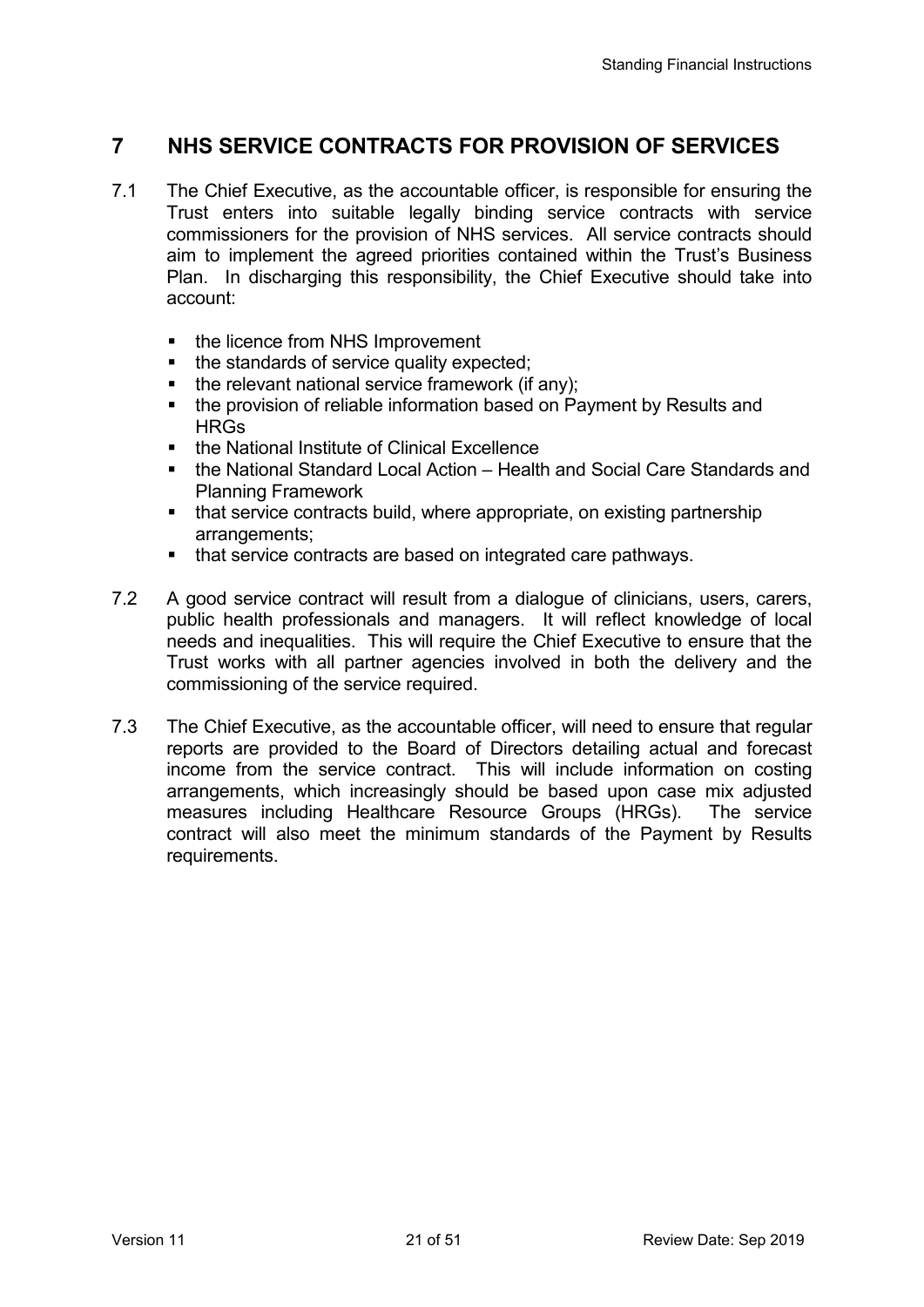## **8 TERMS OF SERVICE, ALLOWANCES AND PAYMENT OF MEMBERS OF THE BOARD OF DIRECTORS AND EMPLOYEES**

### **8.1 Remuneration and Terms of Service**

- 8.1.1 In accordance with Standing Orders the Board of Directors shall establish a Remuneration and Terms of Service Committee, with clearly defined terms of reference, specifying which posts fall within its area of responsibility, its composition, and the arrangements for reporting.
- 8.1.2 The Remuneration Committee will:
	- (a) advise the Board of Directors about appropriate remuneration and terms of service for the Chief Executive, other Executive Directors employed by the Trust and other senior employees including:
		- (i) all aspects of salary (including any performance-related elements/bonuses);
		- (ii) provisions for other benefits, including pensions and cars;
		- (iii) arrangements for termination of employment and other contractual terms;
	- (b) make such recommendations to the Board of Directors on the remuneration and terms of service of officer members of the Board of Directors (and other senior employees) to ensure they are fairly rewarded for their individual contribution to the Trust – having proper regard to the Trust's circumstances and performance and to the provisions of any national arrangements for such members and staff where appropriate; and
	- (c) advise on and oversee appropriate contractual arrangements for such staff including the proper calculation and scrutiny of termination payments taking account of such national guidance as is appropriate.
- 8.1.3 The Committee shall report in writing to the Board of Directors the basis for its recommendations. The Board of Directors shall use the report as the basis for their decisions, but remain accountable for taking decisions on the remuneration and terms of service of executive directors. Minutes of the Board of Directors' meetings should record such decisions.
- 8.1.4 The Board of Directors will after due consideration and amendment if appropriate approve proposals presented by the Chief Executive for setting of remuneration and conditions of service for those employees not covered by the **Committee.**
- 8.1.5 The Trust will pay allowances to the Chairman and Non-Executive Directors of the Board of Directors said allowances will be approved by the Board of Governors.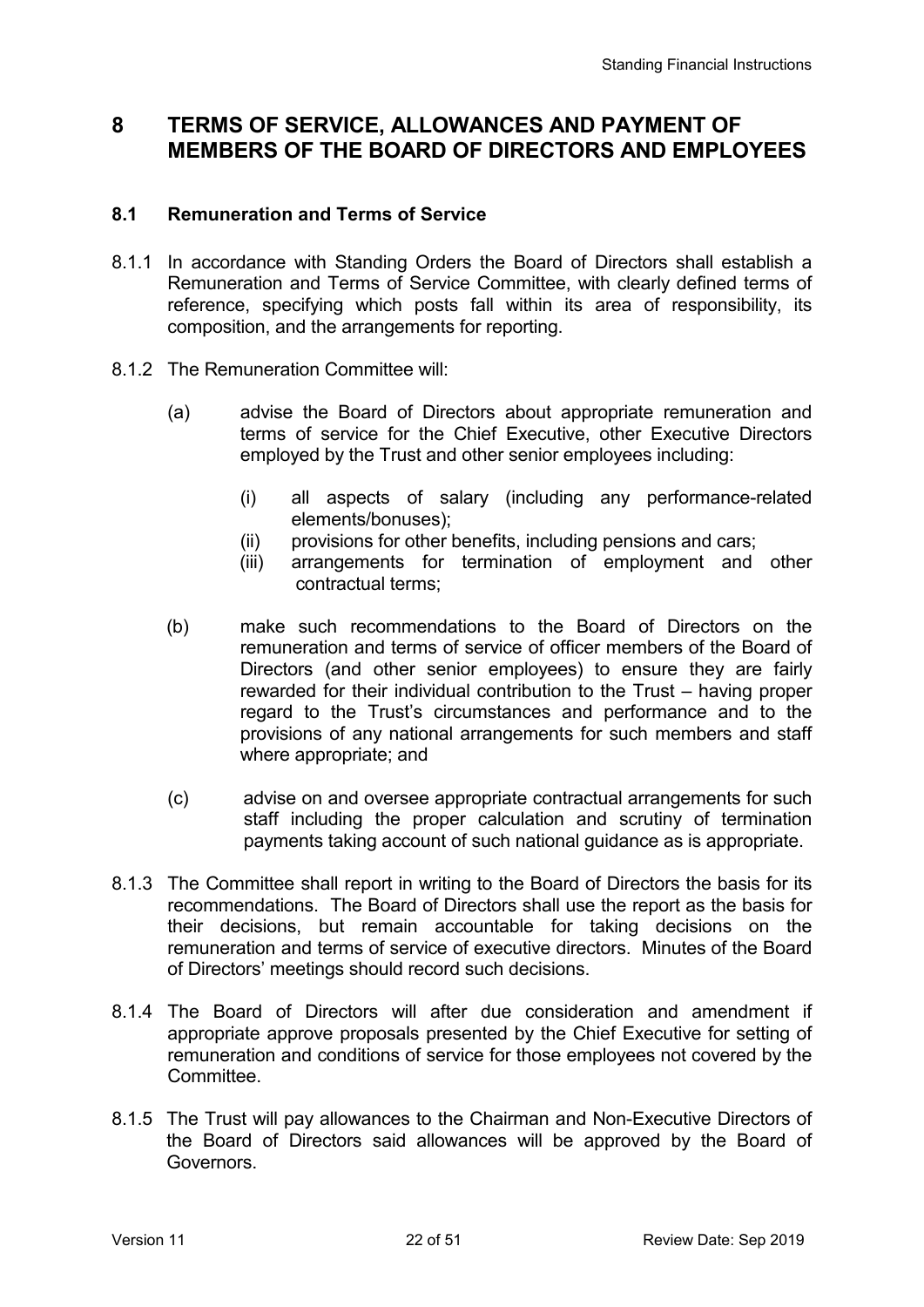### **8.2 Funded Establishment**

- 8.2.1 The work force plans of the Trust will be reconciled with the funded establishments on expenditure budgets, to ensure affordability of appropriate staffing levels.
- 8.2.2 The funded establishment of any department may not be varied recurrently without the approval of the Chief Executive, on the advice of the Director of Workforce and Organisational Development.

### **8.3 Staff Appointments**

- 8.3.1 No Executive Director or employee may engage, re-engage, or re-grade employees, either on a permanent or temporary nature, or hire agency staff, or agree to changes in any aspect of remuneration:
	- (a) unless authorised to do so by the Chief Executive; and
	- (b) within the limit of his approved budget and funded establishment.
- 8.3.2 The Board of Directors will approve policies/procedures presented by the Director of Workforce and Organisational Development for the determination of commencing pay rates, condition of service, etc, for employees.

### **8.4 Processing Payroll**

- 8.4.1 The Finance Director is responsible for:
	- (a) specifying timetables for submission of properly authorised time records and other notifications;
	- (b) the final determination of pay and allowances (in conjunction with the Director of Workforce and Organisational Development);
	- (c) making payment on agreed dates; and
	- (d) agreeing method of payment.
- 8.4.2 The Finance Director will issue instructions regarding:
	- (a) verification and documentation of data;
	- (b) the timetable for receipt and preparation of payroll data and the payment of employees and allowances;
	- (c) maintenance of subsidiary records for superannuation, income tax, social security and other authorised deductions from pay;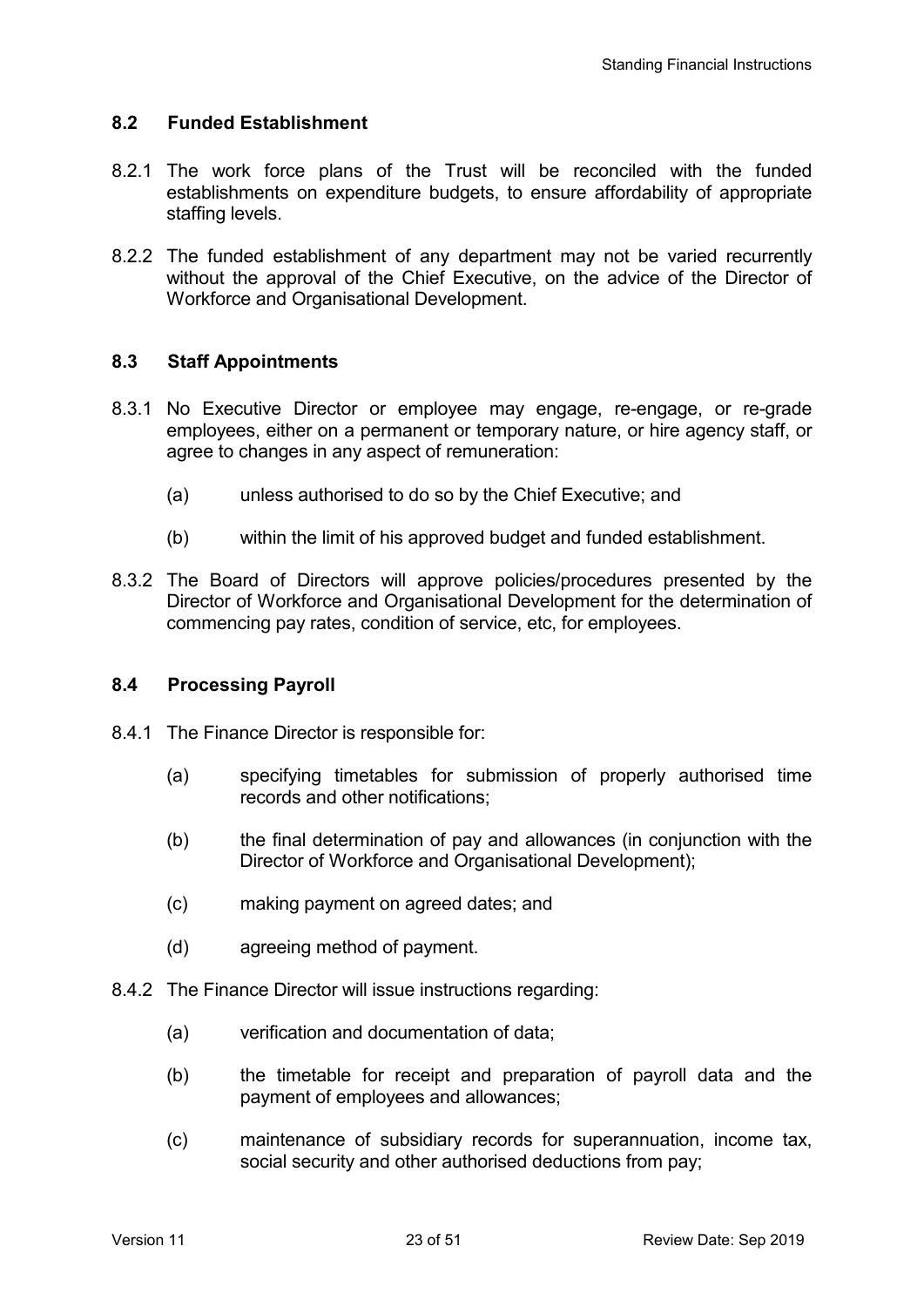- (d) security and confidentiality of payroll information;
- (e) checks to be applied to completed payroll before and after payment;
- (f) authority to release payroll data under the provisions of the Data Protection Act;
- (g) methods of payment available to various categories of employee and officers;
- (h) procedures for payment by cheque or bank credit to employees and officers;
- (i) procedures for the recall of cheques and bank credits;
- (j) pay advances and their recovery;
- (k) maintenance of regular and independent reconciliation of pay control accounts;
- (l) separation of duties of preparing records; and
- (m) a system to ensure the recovery from leavers of sums of money and property due by them to the Trust.
- 8.4.3 Appropriately nominated managers have delegated responsibility for:
	- (a) submitting time records and other notifications in accordance with agreed timetables;
	- (b) completing time records and other notifications in accordance with the Finance Director's instructions and in the form prescribed by the Finance Director; and
	- (c) submitting termination forms in the prescribed form immediately upon knowing the effective date of an employee's or officer's resignation, termination or retirement. Where an employee fails to report for duty or to fulfil obligations in circumstances that suggest they have left without notice, the Finance Director must be informed immediately.
	- (d) taking responsibility for managing staff costs within the available resources and engaging staff in accordance with Trust policies and procedures.
- 8.4.4 Regardless of the arrangements for providing the payroll service, the Finance Director shall ensure that the chosen method is supported by appropriate (contracted) terms and conditions, adequate internal controls and audit review procedures and that suitable arrangements are made for the collection of payroll deductions and payment of these to appropriate bodies.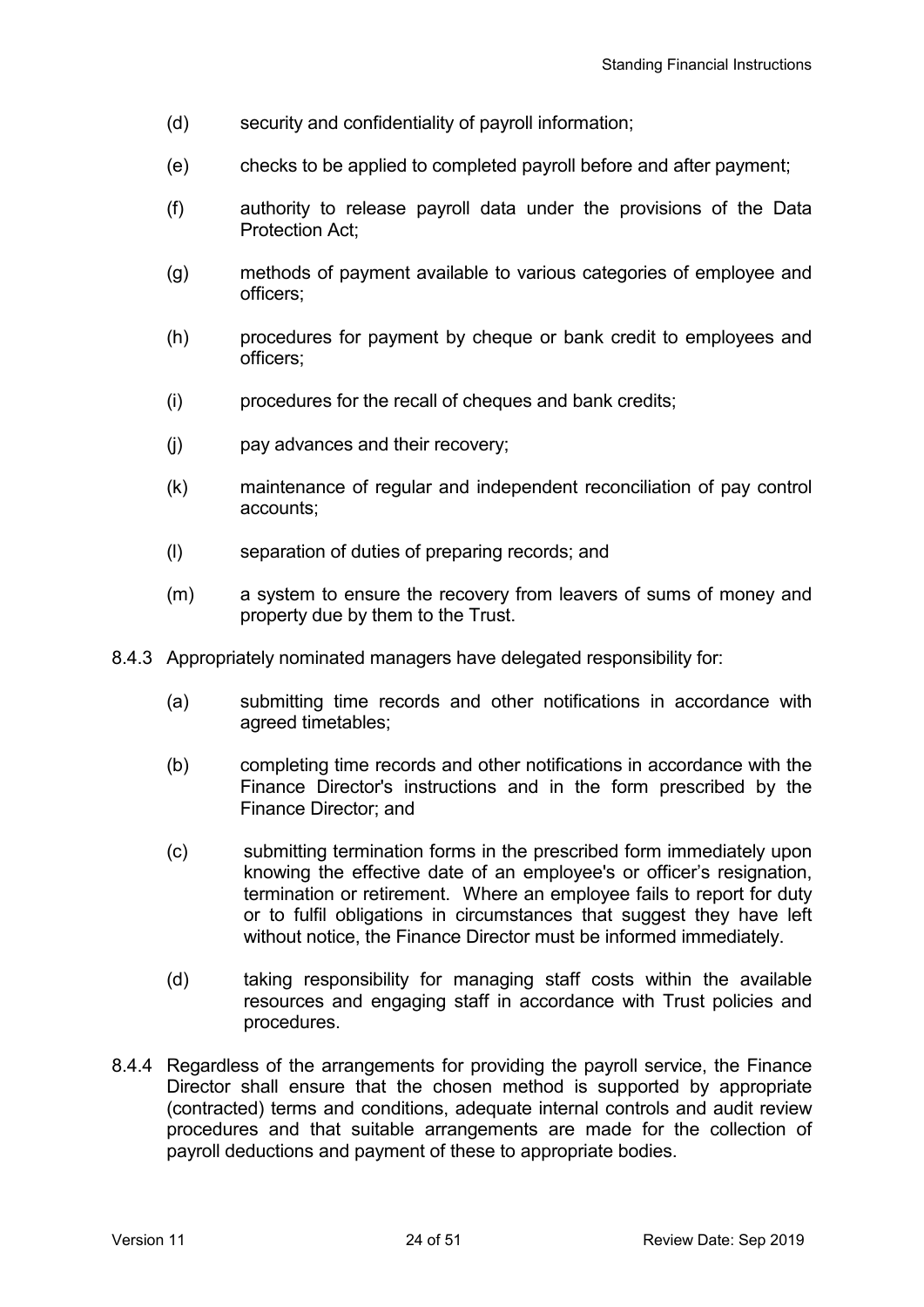## **8.5 Contracts of Employment**

- 8.5.1 The Board of Directors shall delegate responsibility to the Director of Workforce and Organisational Development for:
	- (a) ensuring that all employees are issued with a Contract of Employment in a form approved by the Board of Directors and which complies with employment legislation; and
	- (b) dealing with variations to, or termination of, contracts of employment.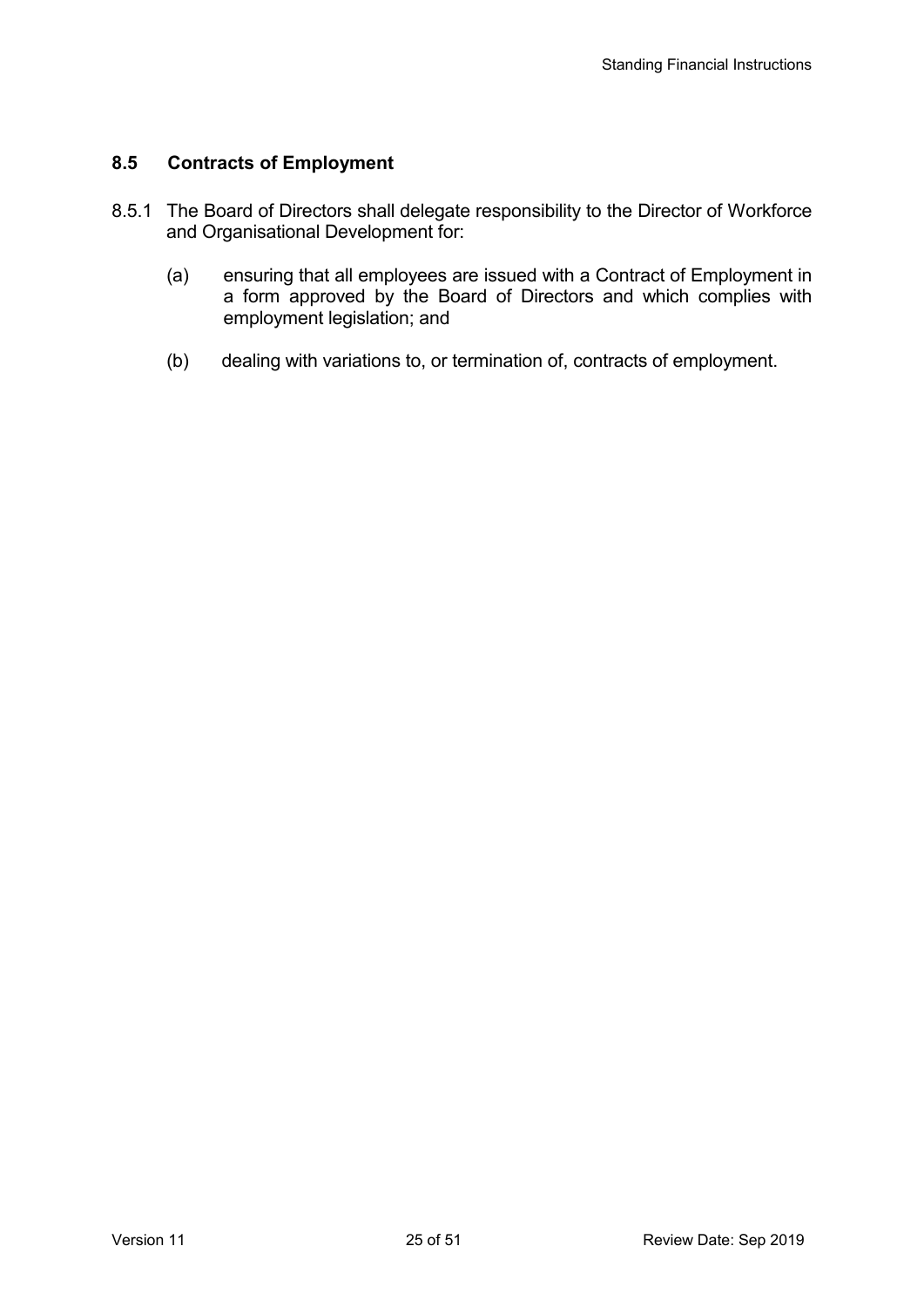## **9 NON-PAY EXPENDITURE**

### **9.1 Delegation of Authority**

- 9.1.1 As part of the approval of annual budgets, the Board of Directors will approve the level of non-pay expenditure and the Chief Executive will determine the level of delegation to budget managers as part of the budget management framework.
- 9.1.2 The Chief Executive will set out:
	- (a) the list of managers who are authorised to place requisitions for the supply of goods and services; and
	- (b) the maximum level of each requisition and the system for authorisation above that level.
- 9.1.3 The Chief Executive shall set out procedures on the seeking of professional advice regarding the supply of goods and services.

### **9.2 Choice, Requisitioning, Ordering, Receipt and Payment for Goods and Services**

- 9.2.1 The requisitioner, in choosing the item to be supplied (or the service to be performed) shall always obtain the best value for money for the Trust. In so doing, the advice of the Estates or Supplies department shall be sought. Where this advice is not acceptable to the requisitioner, the Finance Director (and/or the Chief Executive) shall be consulted.
- 9.2.2 The Finance Director shall be responsible for the prompt payment of accounts and claims. Payment of contract invoices shall be in accordance with contract terms, or otherwise, in accordance with national guidance.
- 9.2.3 The Finance Director will:
	- (a) advise the Board of Directors regarding the setting of thresholds above which quotations (competitive or otherwise) or formal tenders must be obtained; and, once approved, the thresholds should be incorporated in standing orders and regularly reviewed;
	- (b) prepare procedural instructions on the obtaining of goods, works and services incorporating the thresholds;
	- (c) be responsible for the prompt payment of all properly authorised accounts and claims;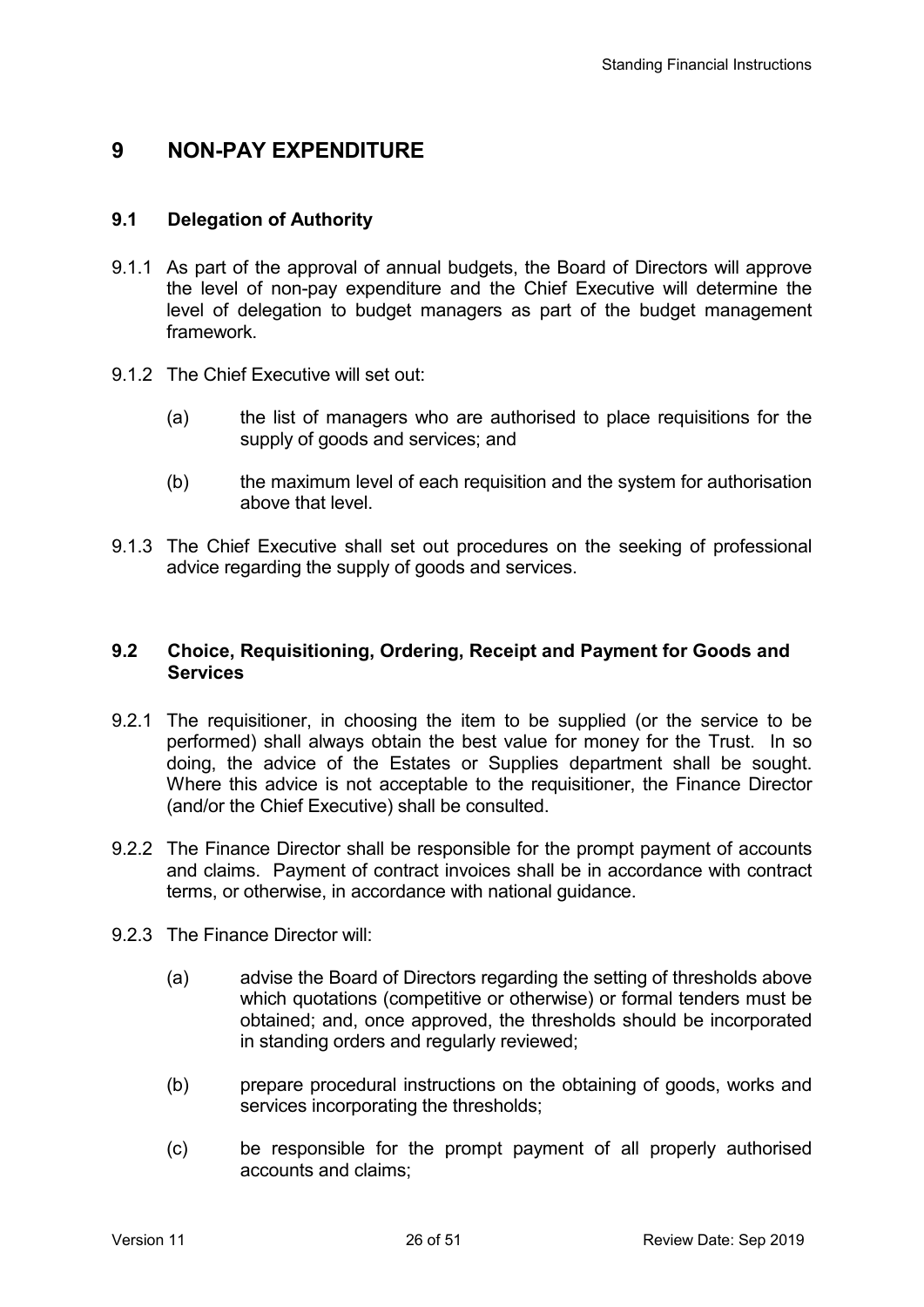- (d) be responsible for designing and maintaining a system of verification, recording and payment of all amounts payable. The system shall provide for:
	- (i) A list of Board Directors/employees (including specimens of their signatures) authorised to certify invoices.
	- (ii) Certification that:
		- goods have been duly received, examined and are in accordance with specification and the prices are correct;
		- work done or services rendered have been satisfactorily carried out in accordance with the order, and, where applicable, the materials used are of the requisite standard and the charges are correct;
		- **i** in the case of contracts based on the measurement of time, materials or expenses, the time charged is in accordance with the time sheets, the rates of labour are in accordance with the appropriate rates, the materials have been checked as regards quantity, quality, and price and the charges for the use of vehicles, plant and machinery have been examined;
		- where appropriate, the expenditure is in accordance with regulations and all necessary authorisations have been obtained;
		- the account is arithmetically correct;
		- the account is in order for payment.
	- (iii) A timetable and system for submission to the Finance Director of accounts for payment; provision shall be made for the early submission of accounts subject to cash discounts (where providing good value for money) or otherwise requiring early payment.
	- (iv) Instructions to employees regarding the handling and payment of accounts within the Finance Department.
- (e) be responsible for ensuring that payment for goods and services is only made once the goods and services are received, (except as below).
- 9.2.4 Prepayments are only permitted where exceptional circumstances apply. In such instances: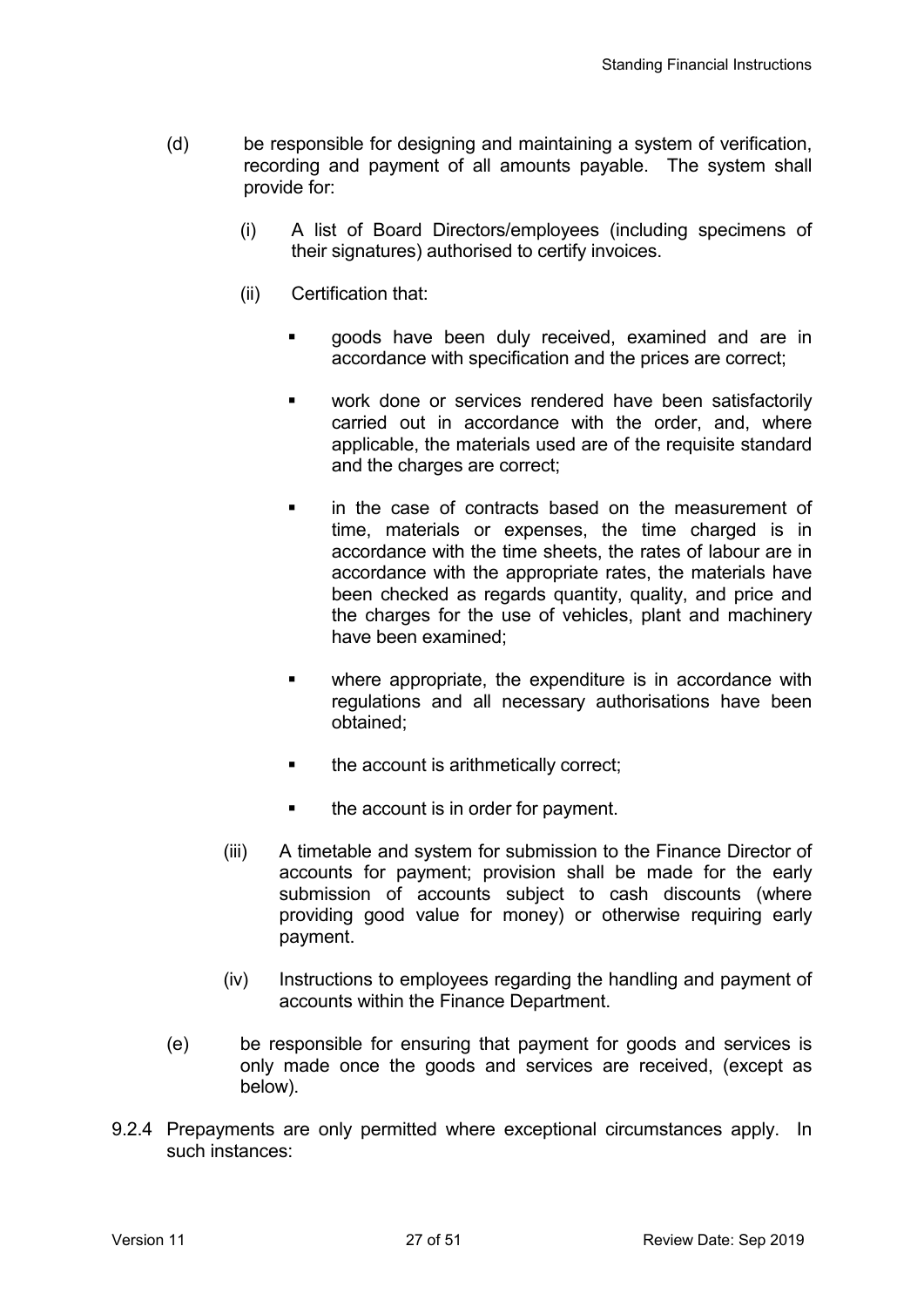- (a) prepayments are only permitted where the budget holder is satisfied that the financial advantages outweigh the disadvantages. Examples of typical prepayments would include lease payments and maintenance contract payments.
- (b) the Finance Director will need to be satisfied with the proposed arrangements before contractual arrangements proceed (taking into account the EU public procurement rules where the contract is above a stipulated financial threshold); and
- (c) the budget holder is responsible for ensuring that all items due under a prepayment contract are received and he/she must immediately inform the appropriate Director or Chief Executive if problems are encountered.
- 9.2.5 Official orders must:
	- (a) be consecutively numbered;
	- (b) be in a form approved by the Finance Director;
	- (c) state the Trust's terms and conditions of trade; and
	- (d) only be issued to, and used by, those duly authorised by the Chief Executive.
- 9.2.6 Managers and officers must ensure that they comply fully with the guidance and limits specified by the Finance Director and that:
	- (a) all contracts, leases, tenancy agreements and other commitments which may result in a liability are notified to the Finance Director in advance of any commitment being made;
	- (b) contracts above specified thresholds are advertised and awarded in accordance with EU and GATT rules on public procurement and comply with the White Paper on Standards, Quality and International Competitiveness (CMND 8621);
	- (c) where consultancy advice is being obtained, the procurement of such advice must be in accordance with guidance issued by the Department of Health/NHS Improvement;
	- (d) no order shall be issued for any item or items to any firm which has made an offer of gifts, reward or benefit to directors or employees, other than:
		- (i) isolated gifts of a trivial character or inexpensive seasonal gifts, such as calendars;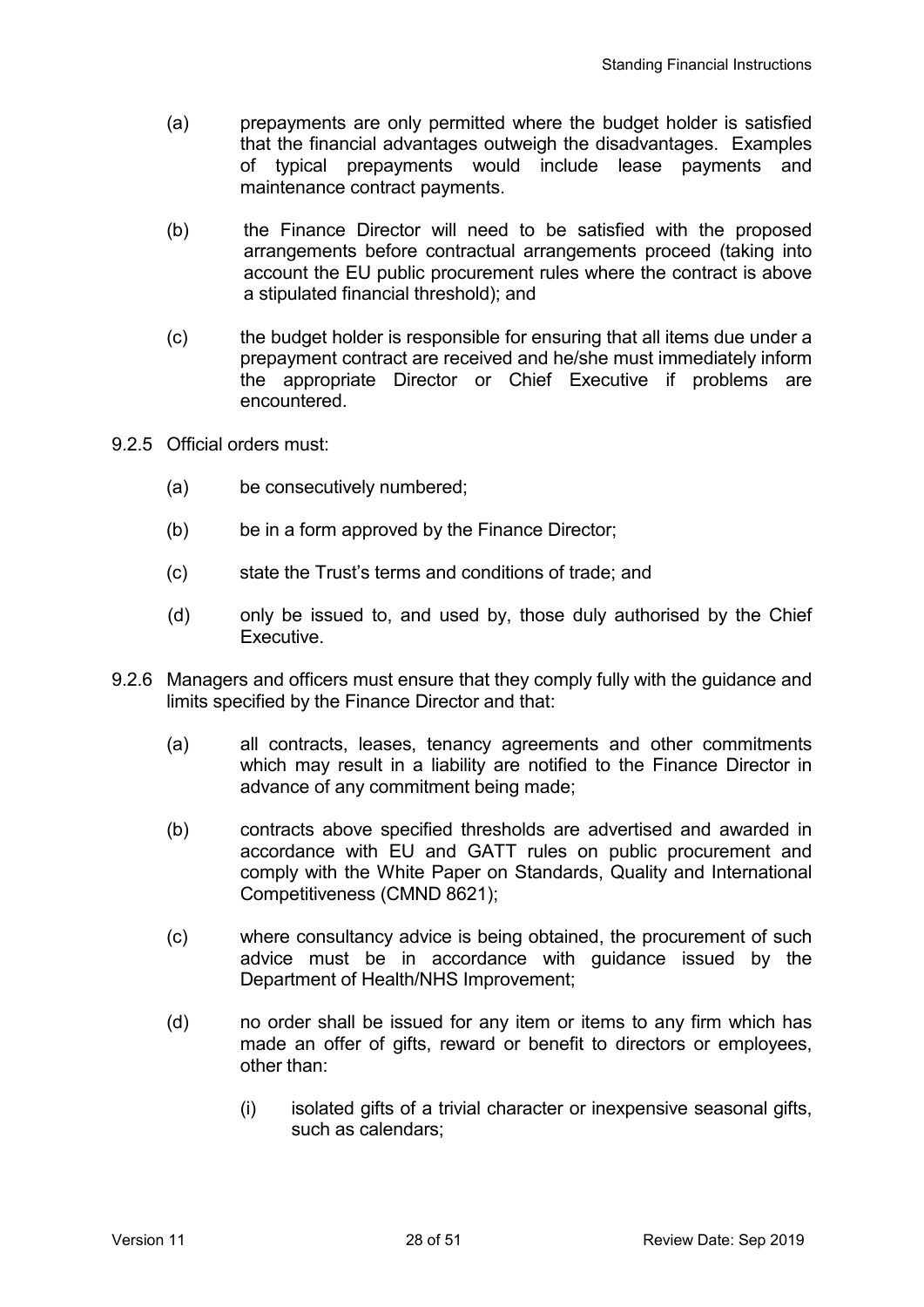(ii) conventional hospitality, such as lunches in the course of working visits;

(See the Trust's Gift and Hospitality Policy).

- (e) no requisition/order is placed for any item or items for which there is no budget provision unless authorised by the Finance Director on behalf of the Chief Executive;
- (f) all goods, services, or works are ordered on an official order except works and services executed in accordance with a contract or purchases from petty cash;
- (g) verbal orders must only be issued very exceptionally by an employee designated by the Chief Executive and only in cases of emergency or urgent necessity. These must be confirmed by an official order and clearly marked "Confirmation Order";
- (h) orders are not split or otherwise placed in a manner devised so as to avoid the financial thresholds;
- (i) goods are not taken on trial or loan in circumstances that could commit the Trust to a future uncompetitive purchase;
- (j) changes to the list of directors/employees and officers authorised to certify invoices are notified to the Finance Director;

### **9.3 Petty Cash**

- 9.3.1 Purchases that will be reimbursed from petty cash are restricted in value and by type, in accordance with instructions issued by the Finance Director.
- 9.3.2 All reimbursements must be supported by receipt(s) and certified by an authorised signatory.
- 9.3.3 Petty cash records are maintained in a form as determined by the Finance **Director**

### **9.4 Building and Engineering Transactions**

9.4.1 The Finance Director shall ensure that the arrangements for financial control and financial audit of building and engineering contracts and property transactions are appropriate. Whilst the Chief Operating Officer will ensure that the same contract and property transactions comply with the guidance contained within Strategic framework for the efficient management of healthcare estates and facilities.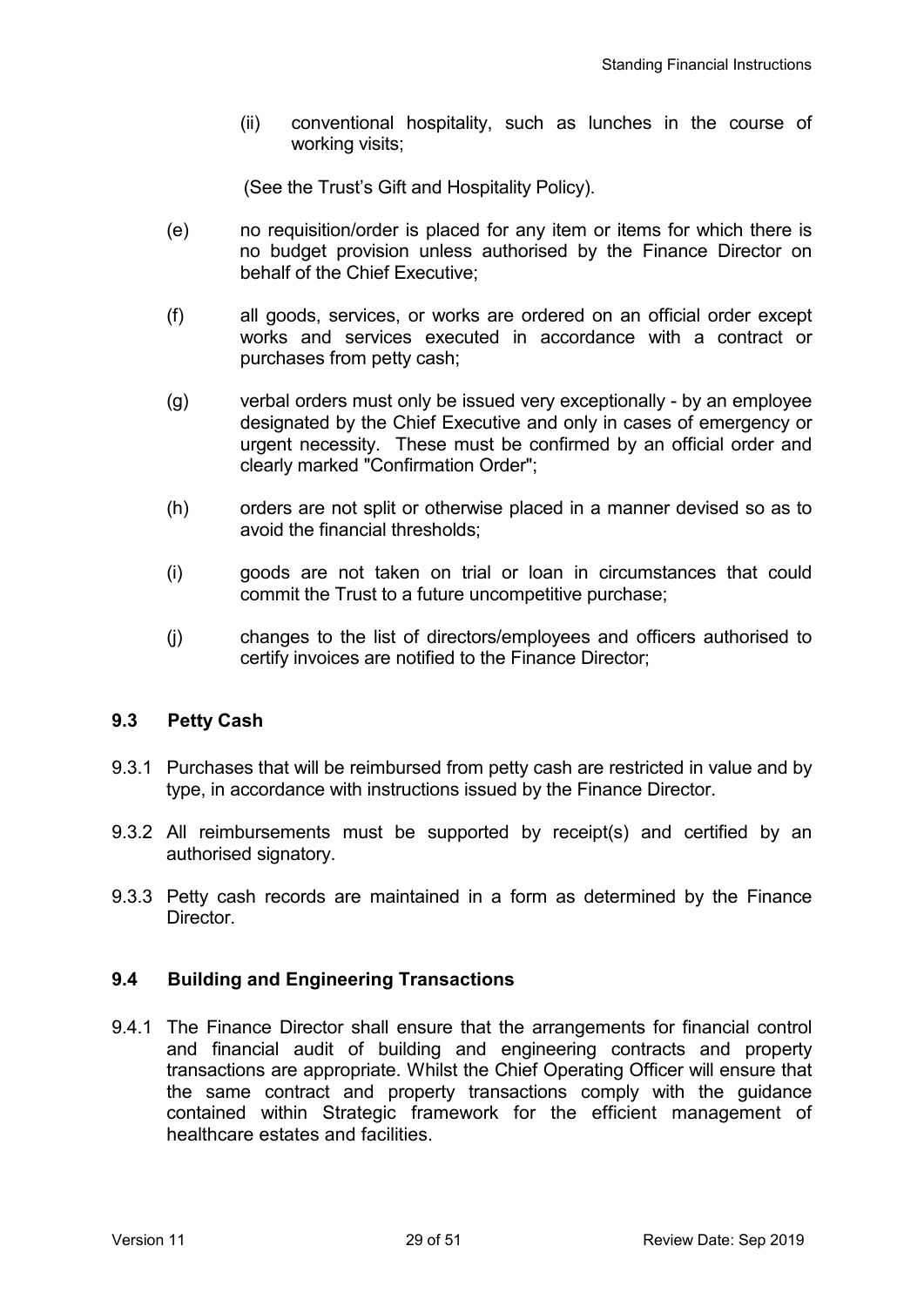### **9.5 Tendering Procedure (also see appendix one)**

- 9.5.1 The trust shall ensure that competitive tenders are invited for the supply of goods, materials, manufactured articles and services; for the design, construction and maintenance of buildings and engineering works; and for disposals.
- 9.5.2 The waiving of competitive tendering procedures should not be used to avoid competition or administration convenience or to aware further work to a consultant originally appointed through a competitive process. However formal tendering procedures may be waived by officers to whom powers have been delegated by the Chief Executive where;
	- (a) the estimated expenditure or income does not, or is not reasonably expected to, exceed £25,000; or
	- (b) where the supply is proposed under special arrangements / contracts negotiated by DOH Procurement(or equivalent national contracting organisation), NHS Supply Chain(or equivalent national contracting organisation), North of England NHS Procurement Collaborative(or equivalent regional contracting organisation), Crown Commercial Services(or equivalent pan government procurement organisation)or locally by the Trust, in which the special arrangements / contracts must be complied with; or
	- (c) the timescale genuinely precludes competitive tendering. Failure to plan the work properly is not a justification for single tender; or
	- (d) specialist expertise is required and is available from only one source; or
	- (e) the task is essential to complete the project, and arises as a consequence of a recently completed assignment and engaging different consultants for the new task would be inappropriate; or
	- (f) there is clear benefit to be gained from maintaining continuity with an earlier project. However in such cases the benefits of such continuity must outweigh any potential financial advantage to be gained by competitive tendering; or
	- (g) where provided for in the Department of Health's Capital Investment Manual.
	- (h) for building schemes over £1,000,000 (either a single or combined scheme) the Department of Health's National Framework Agreement NHS ProCure 21+ will be the normal procurement route for both publicly funded schemes and PFI.
- 9.5.3 Where it is decided that competitive tendering is not applicable and should be waived by virtue of (c) to (f) above, the fact of the waiver and the reasons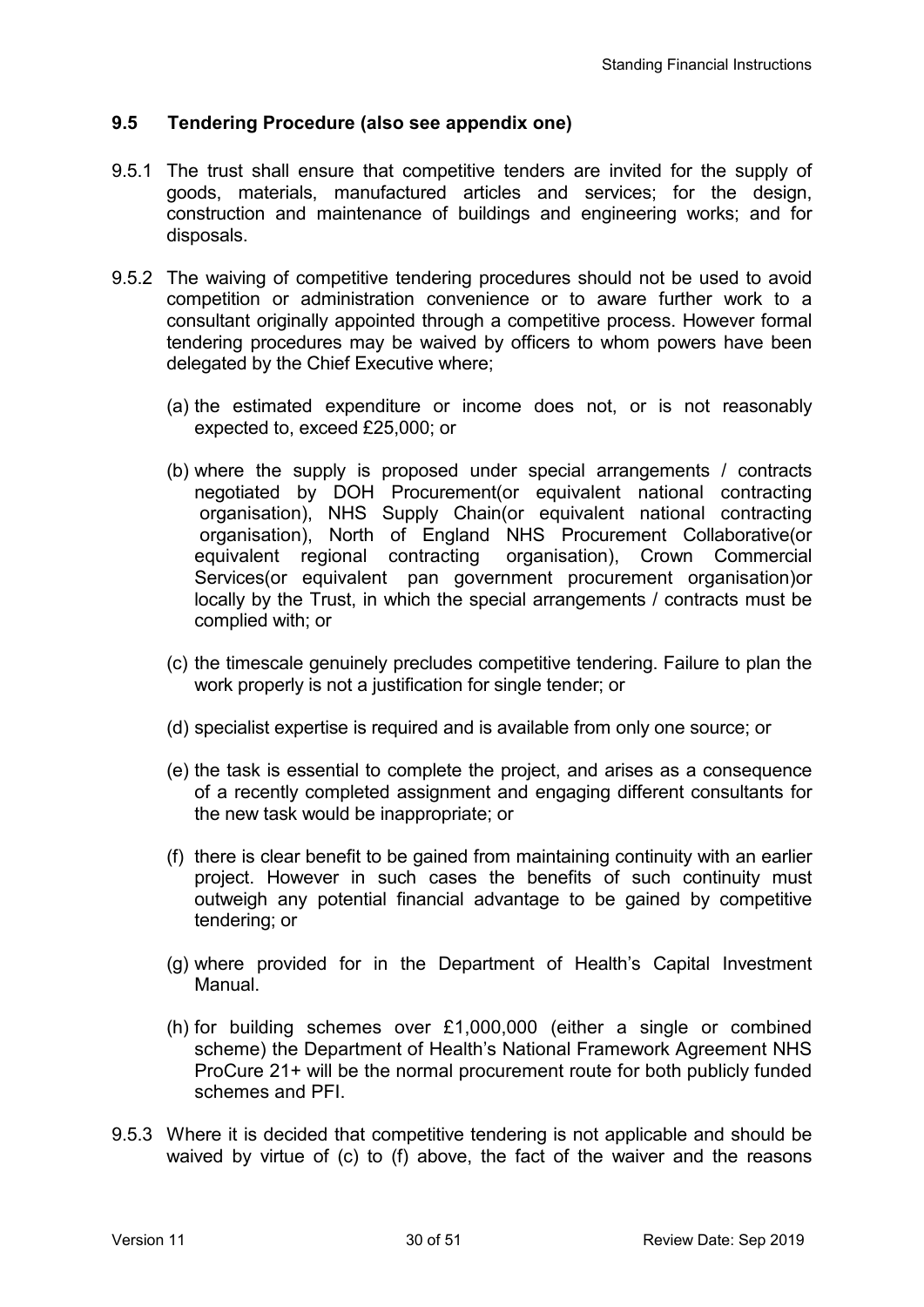should be documented and reported to the Chief Executive, Finance Director and Audit Committee.

- 9.5.4 All invitations to tender should be sent to a sufficient number of firms/individuals to provide fair and adequate competition as appropriate, and in no case less than two firms/individuals, having regard to their capacity to supply the goods, materials or undertake the service required.
- 9.5.5 The firms/individuals invited to tender (and where appropriate quote) should be selected as set out in the tendering procedures incorporated in Appendix one.

### **9.6 Quotation**

- 9.6.1 Quotations are required where the formal tendering procedures are waived under 9.5.2 (a) or (c) and where the intended expenditure or income exceeds, or is reasonably expected to exceed £10,000.
- 9.6.2 All quotations should be treated as confidential and should be retained for inspection.
- 9.6.3 The Chief Executive or his nominated officer should evaluate the quotations and select the one which gives best value for money. If this is not the lowest, then this fact and the reasons why the lowest quotation was not chosen should be in a permanent record.
- 9.6.4 Where tenders or quotations are not required, because expenditure is below £5,000 the Trust shall procure goods and services in accordance with procurement procedures approved by the Board of Directors.
- 9.6.5 The Chief Executive shall be responsible for ensuring the best value for money can be demonstrated for all services provided under contract or in-house. The Board of Directors may also determine from time to time that in-house services should be market tested by competitive tendering. (Standing Order 9)
- 9.6.6 The competitive tendering or quotation procedure shall not apply to the disposal of:
	- (a) Items with an estimated sale value of less than £10,000;
	- (b) Any matter in respect of which a fair price can be obtained only by negotiation or sale by auction;
	- (c) Obsolete or condemned articles and stores; which may be disposed of in accordance with the supplies policy of the Trust.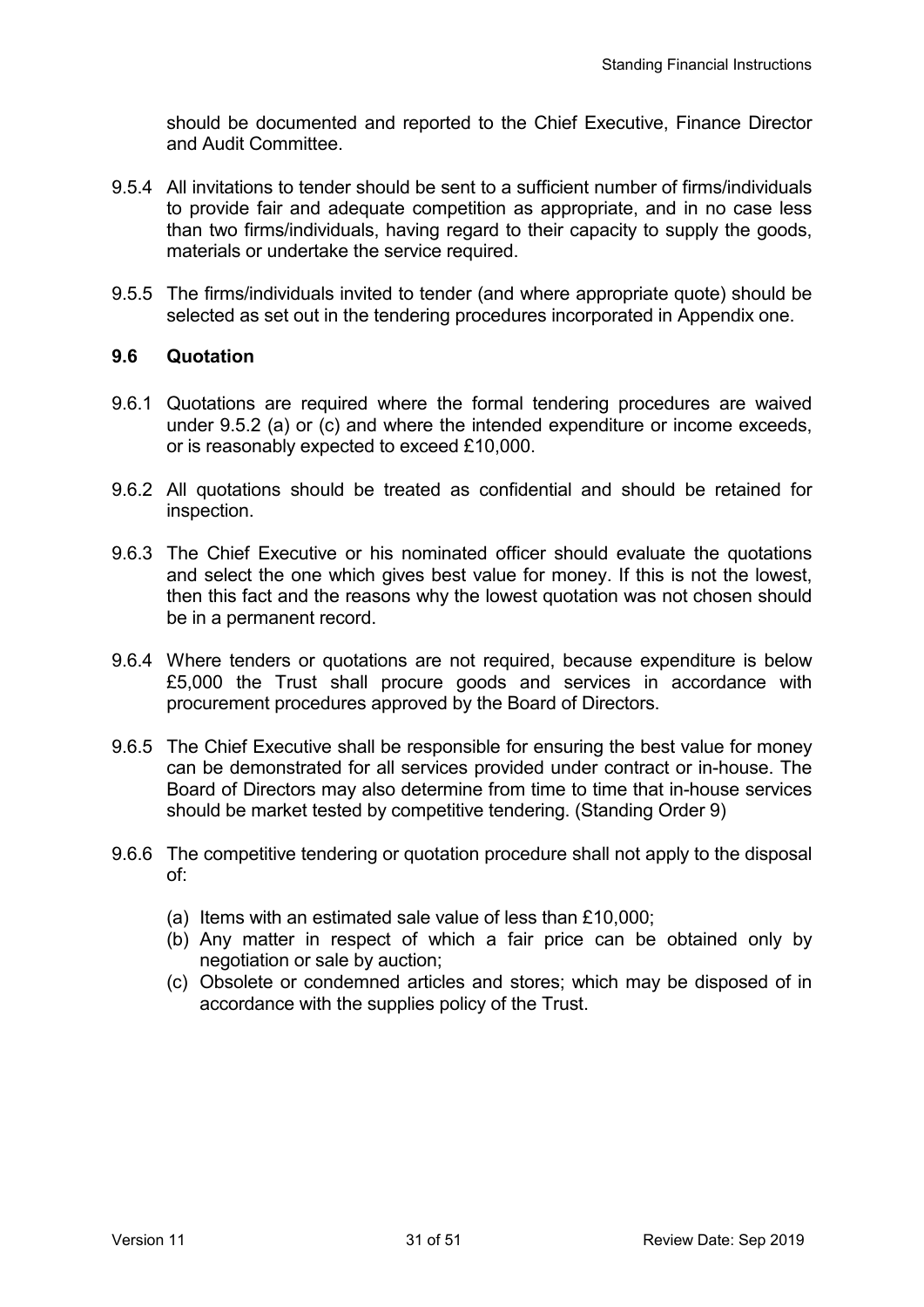# **10 CAPITAL INVESTMENT, PRIVATE FINANCING, FIXED ASSET REGISTERS AND SECURITY OF ASSETS**

#### **10.1 Capital Investment**

- 10.1.1 The Chief Executive or nominated officer:
	- a) shall ensure that there is an adequate appraisal and approval process in place for determining capital expenditure priorities and the effect of each proposal upon business plans;
	- b) is responsible for the management of all stages of capital schemes and for ensuring that schemes are delivered on time and to cost; and
	- c) shall ensure that the capital investment is not undertaken without the availability of resources to finance all revenue consequences, including capital charges.
- 10.1.2 For every capital expenditure proposal the Chief Executive or nominated officer shall ensure:
	- (a) that a business case is produced setting out:
		- (i) an option appraisal of potential benefits compared with known costs to determine the option with the highest ratio of benefits to costs; and
		- (ii) appropriate project management and control arrangements;
		- (iii) the involvement of appropriate Trust personnel and external agencies; and
	- (b) that the Finance Director has certified professionally to the costs and revenue consequences detailed in the business case.
	- (c) For projects over £200,000 the production of a full business case or outline is at the discretion of the Finance Director, with advice from the Planning Department.
- 10.1.3 For capital schemes where the contracts stipulate stage payments, the Chief Executive will issues procedures for their management, incorporating the recommendations of the "Strategic framework for the efficient management of healthcare estates and facilities". The Finance Director shall issue procedures for the regular reporting of expenditure and commitment against authorised expenditure.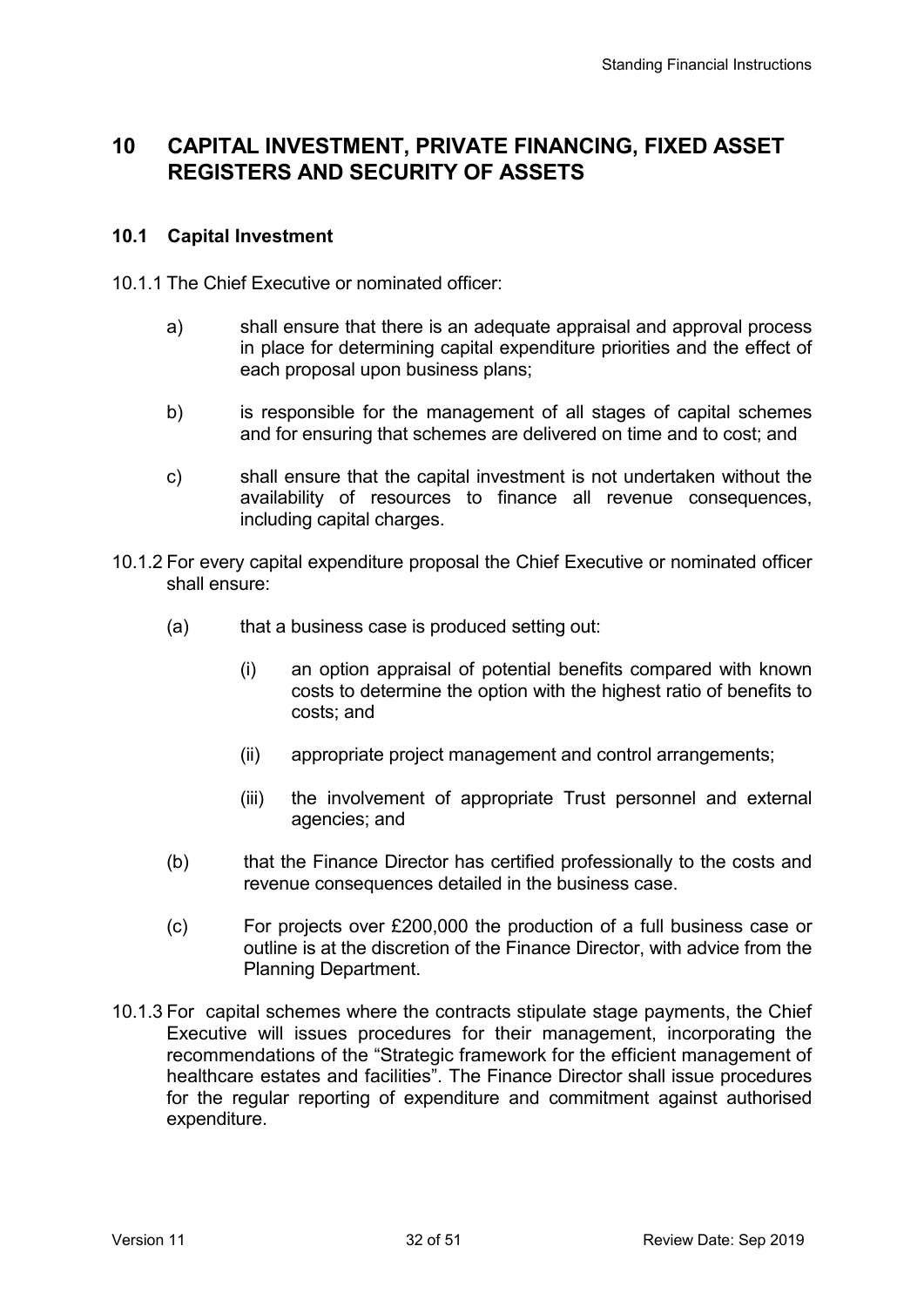- 10.1.4 The approval of the capital investment programme shall not constitute approval for the initiation of expenditure on any scheme.
- 10.1.5 The Deputy Director of Planning shall issue to the manager responsible for any scheme:
	- (a) specific authority to commit expenditure;
	- (b) authority to proceed to tender;
	- (c) approval to accept a successful tender.
- 10.1.6 The Chief Executive will issue a scheme of delegation for capital investment management in accordance with the Capital Investment Manual guidance and the Trust's Standing Orders.
- 10.1.5 The Finance Director shall issue procedures governing the financial management, including variations to contract, of capital investment projects and valuation for accounting purposes. These procedures will:
	- (a) be designed to ensure that each project stays within estimated/budgeted costs at each milestone;
	- (b) be issued to project managers and other employees/persons involved in capital projects;
	- (c) incorporate simple checklists designed to ensure that important requirements are complied with on each project.

### **10.2 Private Finance (including leasing)**

- 10.2.1 Operating leases must be signed by the Finance Director or nominated officer.
- 10.2.2 When the Trust proposes to use finance, the following procedures shall apply:
	- (a) The Finance Director shall demonstrate that the use of private finance represents value for money.
	- (b) The proposal must be specifically agreed by the Board of Directors.
	- (c) Any finance lease must be agreed and signed by the Finance Director.
	- (d) The Trust will submit a business case for the capital loan.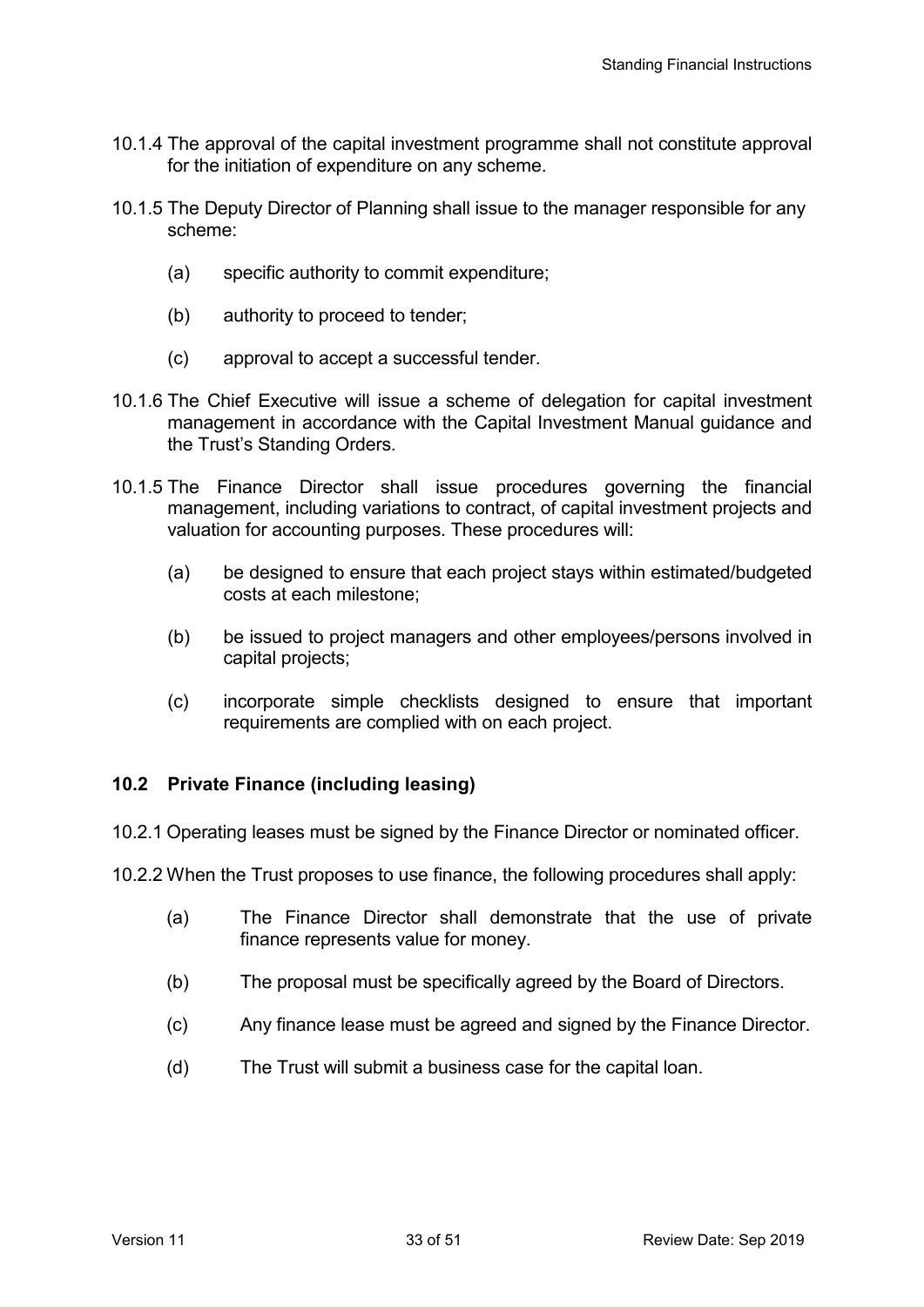### **10.3 Asset Registers**

- 10.3.1 The Chief Executive is responsible for the maintenance of Registers of Assets, taking account of the advice of the Finance Director concerning the form of any register and the method of updating, and arranging for a physical check of assets.
- 10.3.2 The Trust shall maintain an Asset Register recording fixed assets. The minimum data set to be held within these registers shall be determined by the Trust ensuring compliance with NHS Improvement's FT ARM.
- 10.3.3 Additions to the Fixed Asset Register must be clearly identified by an appropriate budget holder and be validated by reference to:
	- (a) properly authorised and approved agreements, architect's certificates, supplier's invoices and other documentary evidence in respect of purchases from third parties;
	- (b) stores, requisitions and wages records for own materials and labour including appropriate overheads; and
	- (c) lease agreements in respect of assets held under a finance lease and capitalised.
- 10.3.4 Where capital assets are sold, scrapped, lost or otherwise disposed of, their value must be removed from the accounting records and each disposal must be validated by reference to authorisation documents and invoices (where appropriate).
- 10.3.5 The Finance Director shall approve procedures for reconciling balances on fixed assets accounts in ledgers against balances on Fixed Asset Registers.
- 10.3.6 The value of each asset shall be depreciated using methods and rates in accordance with NHS Improvement's FT ARM.
- 10.3.7 The Finance Director of the Trust shall calculate and pay dividends on Public Dividend Capital in accordance with NHS Improvement's FT ARM.

#### **10.4 Security of Assets**

- 10.4.1 The overall control of fixed assets is the responsibility of the Chief Executive.
- 10.4.2 Asset control procedures (for purchased assets and donated assets) must be approved by the Finance Director. These procedures shall make provision for:
	- (a) recording of managerial responsibility for each asset;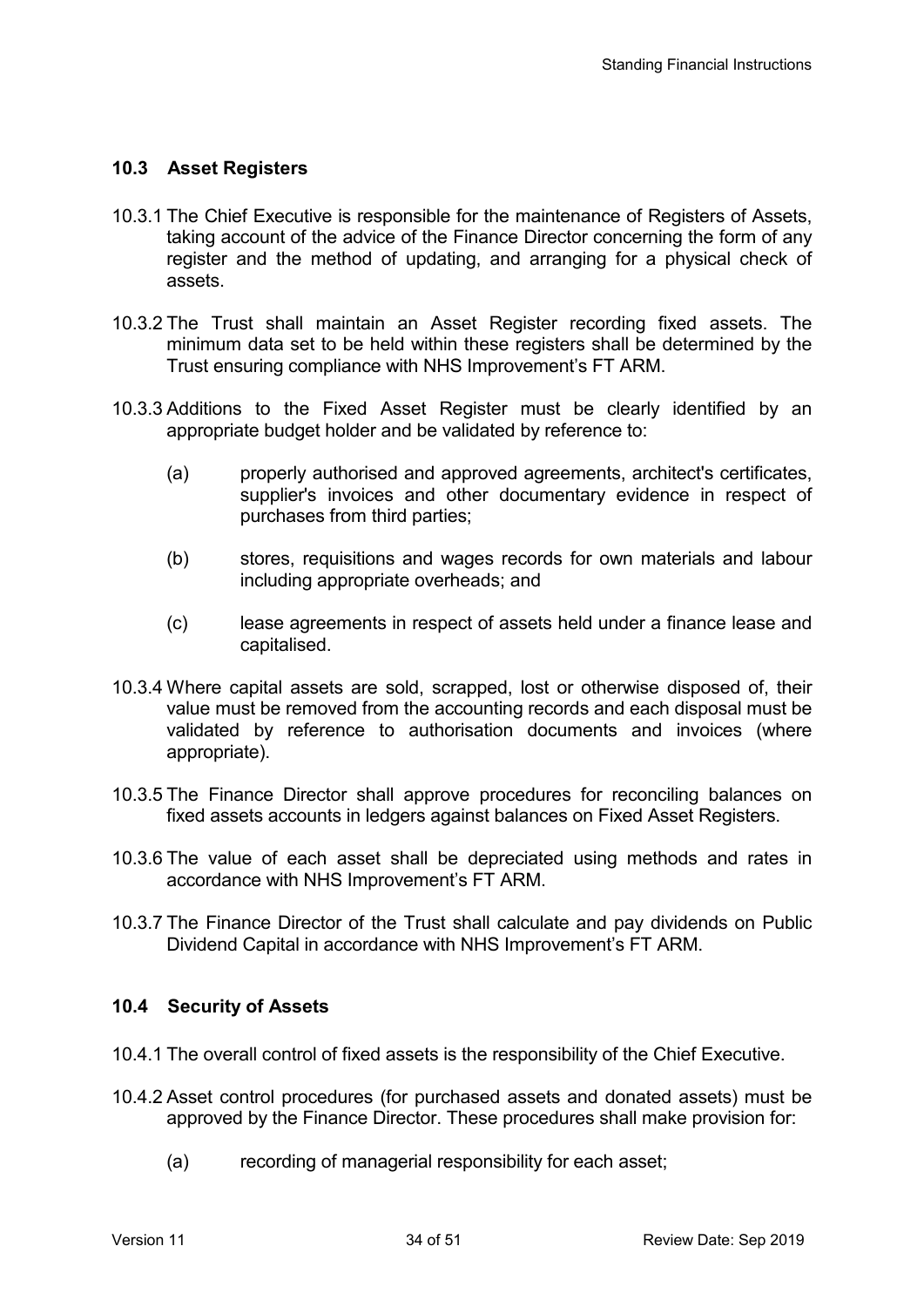- (b) identification of additions and disposals;
- (c) identification of all repairs and maintenance expenses;
- (d) physical security of assets;
- (e) periodic verification of the existence of, condition of, and title to assets recorded;
- (f) identification and reporting all costs associated with the retention of an asset.
- 10.4.3 All discrepancies revealed by verification of physical assets to fixed asset register shall be notified to the Finance Director.
- 10.4.4 Whilst each employee and officer has a responsibility for the security of property of the Trust, it is the responsibility of Board Directors and senior employees in all disciplines to apply such appropriate routine security practices in relation to Trust property as may be determined by the Board of Directors. Any breach of agreed security practices must be reported in accordance with instructions.
- 10.4.5 Any damage to the Trust's premises, vehicles and equipment, or any loss of equipment, stores or supplies must be reported by Directors and employees in accordance with the procedure for reporting losses.
- 10.4.6 Where practical, assets should be marked as Trust property.
- 10.4.7 Equipment and other assets may be loaned to or from the Trust. Employees and managers must ensure that the Trusts management procedure is followed, in particular conditions attaching to the loan are documented and the assets identified. Assets loaned to the Trust must not be entered in the Trust's asset register.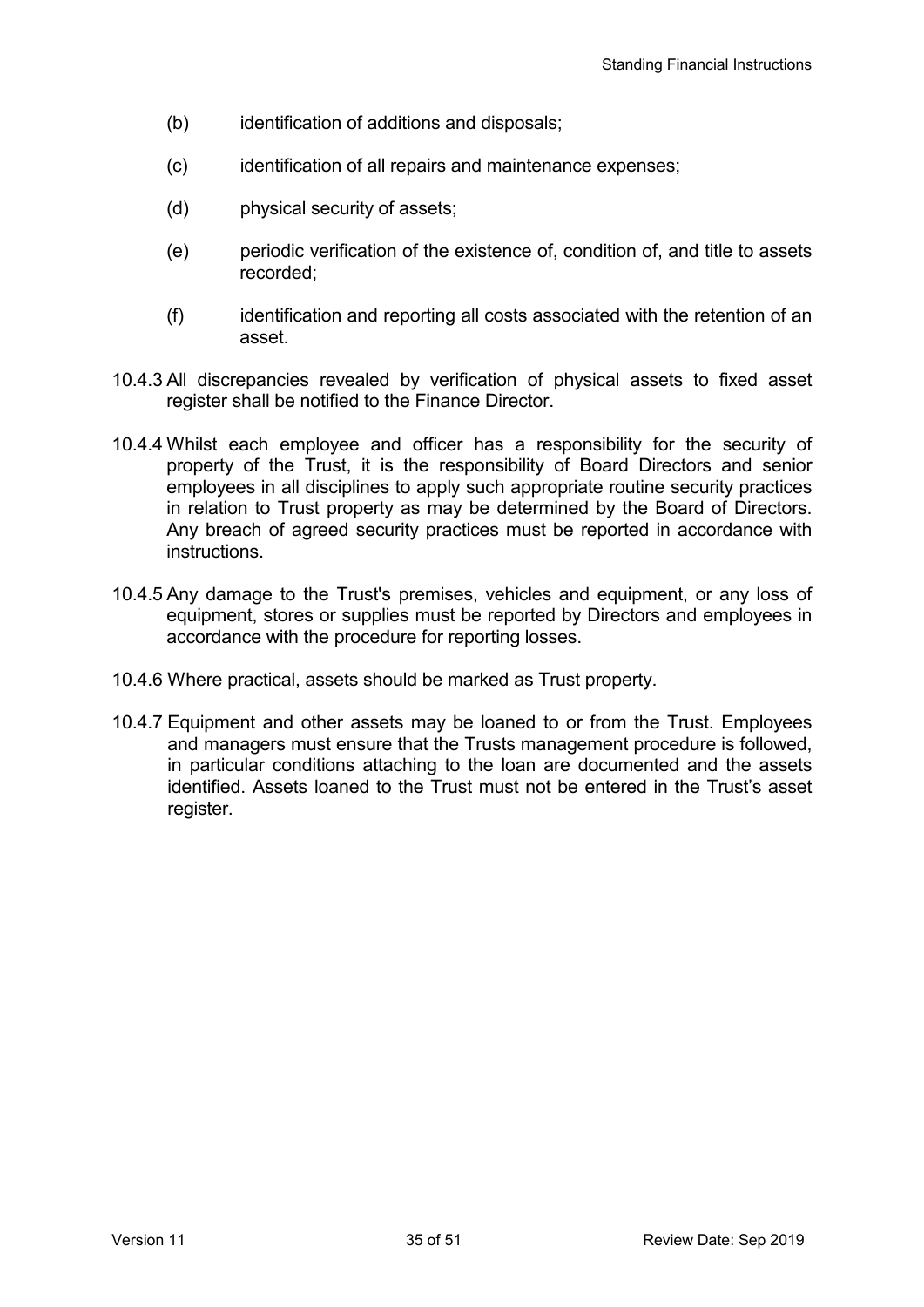## **11 STORES AND RECEIPT OF GOODS**

- 11.1 Stores, defined in terms of controlled stores and departmental stores (for immediate use) should be:
	- (a) kept to a minimum;
	- (b) subjected to annual stock take;
	- (c) valued at the lower of cost and net realisable value.
- 11.2 Subject to the responsibility of the Finance Director for the systems of control, overall responsibility for the control of stores shall be delegated to the Trust's Head of Procurement and Supply. The day-to-day responsibility may be delegated by Head of Procurement and Supplies to departmental employees and stores managers/keepers. The control of any Pharmaceutical stocks shall be the responsibility of a designated Pharmaceutical Officer; the control of any fuel oil and coal shall be the responsibility of a designated Estates Manager and the control of any Theatres stocks shall be the responsibility of a designated Theatres Manager. The day to day responsibility for the community loan stores/wheelchairs shall be delegated to the appropriate Operation Director/Manager.
- 11.3 A number of principles apply to the operation of all stores; managers of stores and stock are responsible for ensuring that:-
	- (a) stocks are kept to a minimum, commensurate with delivery and cost effective purchasing;
	- (b) delegation of responsibility must be clearly defined and recorded. The Finance Director may require access to the record in writing;
	- (c) the designated manager must be responsible for security arrangements; the custody of keys etc must be clearly defined in writing;
	- (d) security measures, including marking as Trust property, must be commensurate with the value and attractiveness of the stock;
	- (e) stocktaking arrangements are agreed with the Finance Director and a physical check undertaken at least once a year;
	- (f) the system of store control, including receipt and checking of delivery notes etc, is agreed with the Finance Director;
	- (g) there is a system, approved by the Finance Director, for a review of slow moving and obsolete items and for condemnation, disposal, and replacement of all unserviceable articles. Procedures for the disposal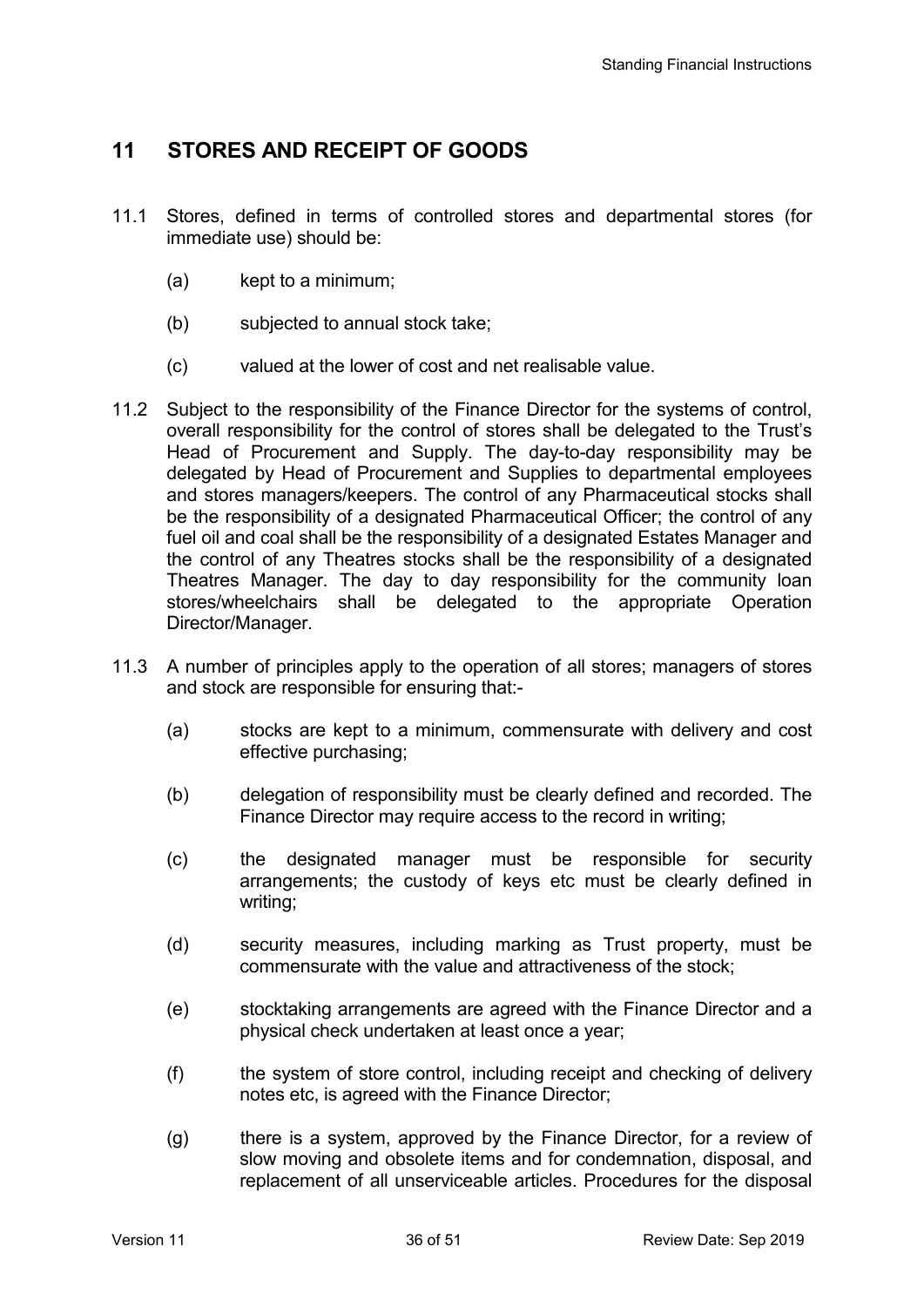of obsolete stock shall follow the procedures set out for disposal of all surplus and obsolete goods;

- (h) any evidence of significant overstocking and of any negligence or malpractice shall be reported to the Finance Director;
- (h) losses and the disposal of obsolete stock are reported to the Finance Director.
- 11.4 Where a complete system of stores control is not justified, alternative arrangements shall require the approval of the Finance Director.
- 11.5 For goods supplied via the NHS Supply Chain warehouses, the Chief Executive shall identify those authorised to requisition and accept goods from the store. The authorised person shall check receipt against the delivery note (the delivery notes should be retained by the authorised person).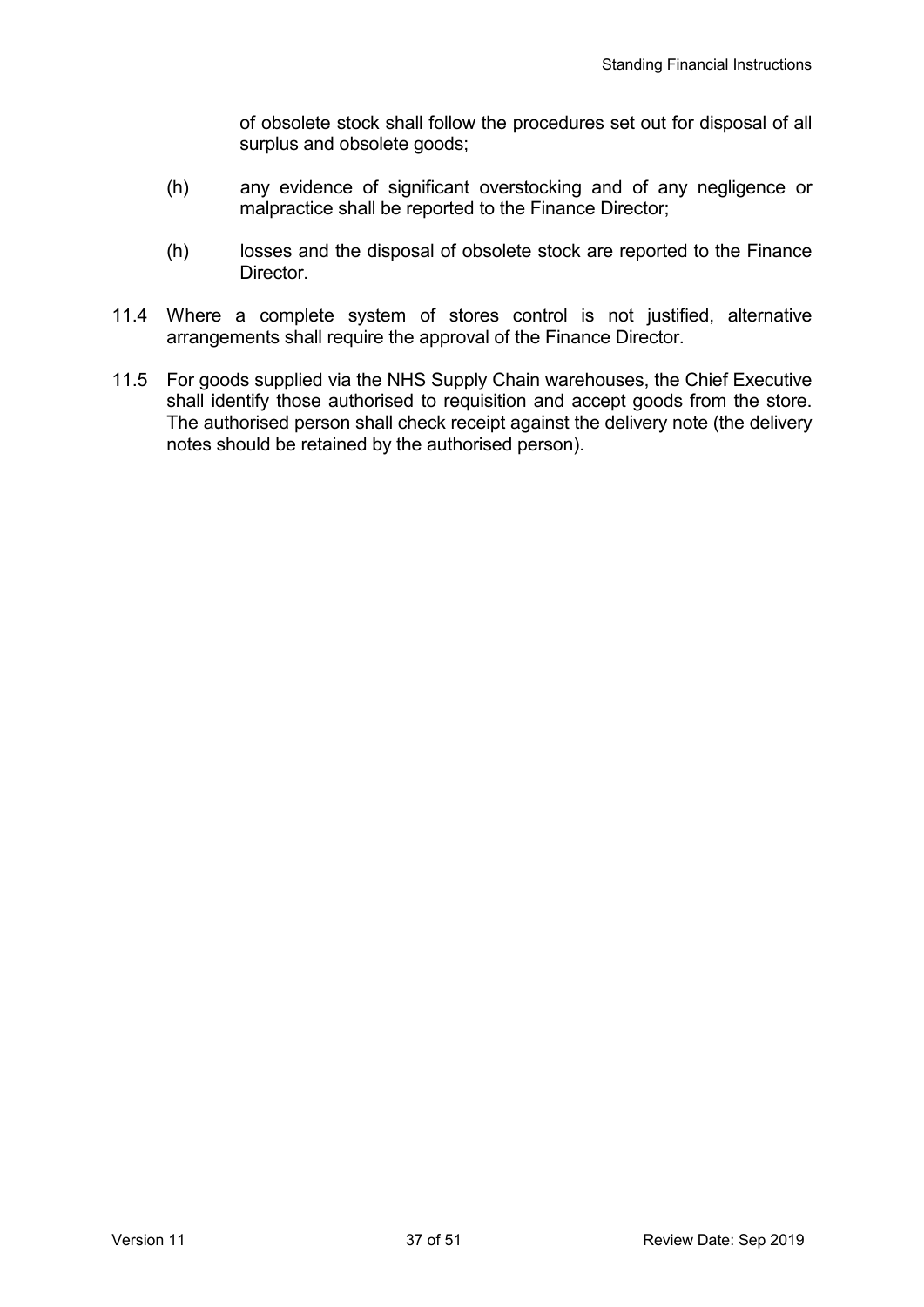# **12 DISPOSALS AND CONDEMNATIONS, LOSSES AND SPECIAL PAYMENTS**

### **12.1 Disposals and Condemnations**

- 12.1.1 The Finance Director must prepare detailed procedures for the disposal of assets including condemnations, and ensure that these are notified to managers.
- 12.1.2 When it is decided to dispose of a Trust asset, the head of department or authorised deputy will determine and advise the Finance Director of the estimated market value of the item, taking account of professional advice where appropriate. The Finance Director shall ensure that the arrangements for the sale of disposable assets maximise the income to the Trust.
- 12.1.3 All unserviceable articles shall be:
	- (a) condemned or otherwise disposed of by an employee authorised for that purpose by the Finance Director;
	- (b) recorded by the Condemning Officer in a form approved by the Finance Director that will indicate whether the articles are to be converted, destroyed or otherwise disposed of. All entries shall be confirmed by the countersignature of a second employee authorised for the purpose by the Finance Director.
- 12.1.4 The Condemning Officer shall satisfy himself as to whether or not there is evidence of negligence in use and shall report any such evidence to the Finance Director who will take the appropriate action.

### **12.2 Losses and Special Payments**

- 12.2.1 The Finance Director must prepare procedural instructions on the recording of and accounting for condemnations, losses, and special payments. The Finance Director must also prepare a Fraud and Corruption Policy that sets out the action to be taken both by the persons detecting a suspected fraud and those persons responsible for investigating it.
- 12.2.2 Any employee or officer discovering or suspecting a loss of any kind must either immediately inform their head of department, who must immediately inform the Chief Executive and the Finance Director or inform an officer charged with responsibility for responding to concerns involving loss confidentially. This officer will then appropriately inform the Finance Director and/or Chief Executive. When an employee discovers or suspects fraud or corruption it must be immediately reported to the Trust's Local Counter Fraud Specialist –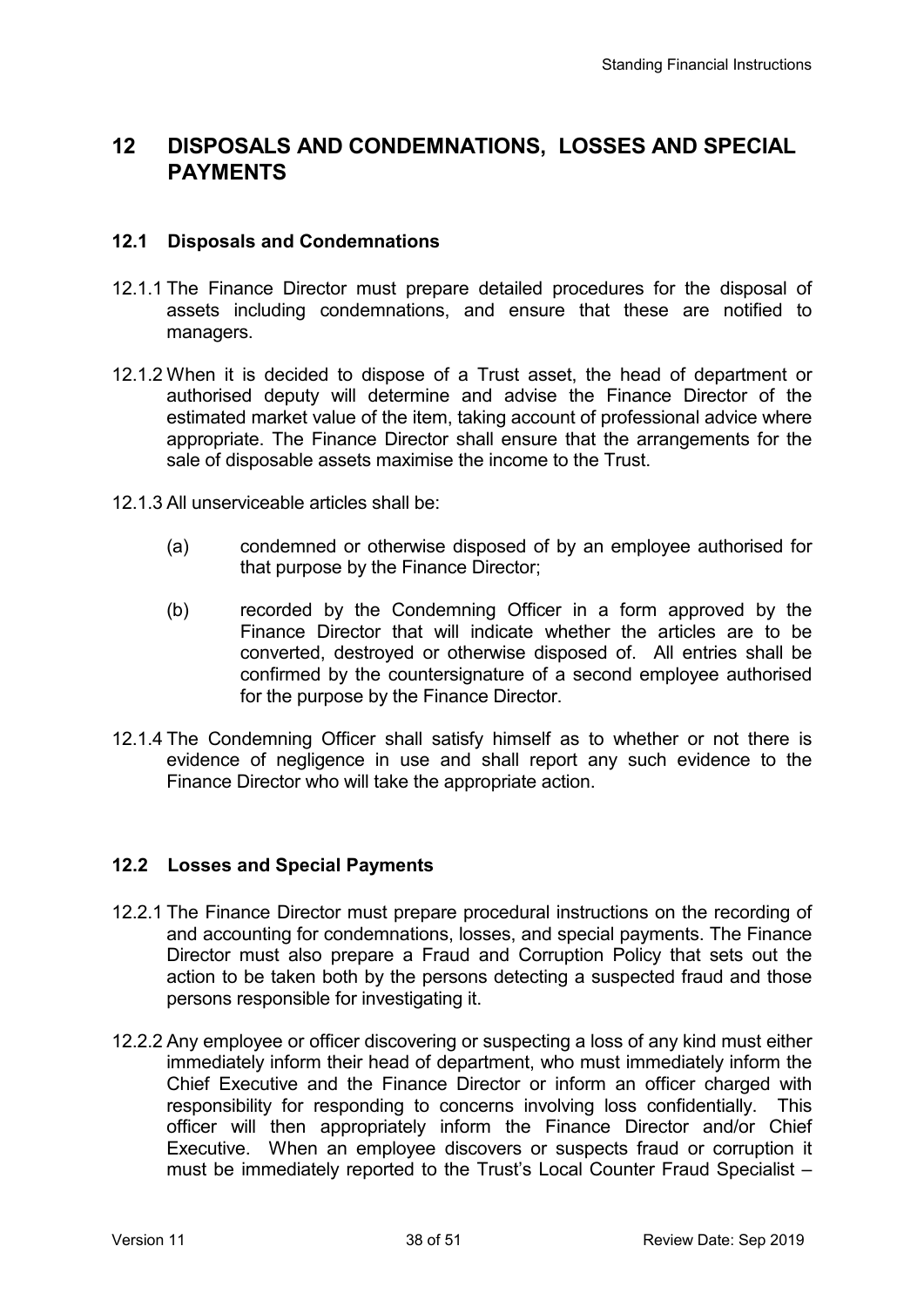telephone no. (01904) 725145. Alternatively, employees can contact the NHS Fraud and Corruption Reporting Line (0800) 028 4060. Where a criminal offence is suspected, the Finance Director must immediately inform the police if theft or arson is involved. In cases of fraud and corruption or of anomalies that may indicate fraud or corruption, the Finance Director or Local Counter Fraud Specialist must inform the relevant CFOS regional team in accordance with Secretary of State's Directions.

- 12.2.3 The Finance Director or Local Counter Fraud Specialist must notify the NHS Counter Fraud Service and both the Internal and External Auditor of all frauds.
- 12.2.4 For losses apparently caused by theft, arson, neglect of duty or gross carelessness, except if trivial, the Finance Director must immediately notify:
	- (a) the Board of Directors,
	- (b) the External Auditor, and
	- (c) the Head of Internal Audit.
- 12.2.5 The delegated limits for approval of all losses and special payments are set out in section 4 of SFI delegated limits. Authorising officers must undertake fuller reviews of systems to reduce the risk of similar losses occurring in the future and seek advice where they believe a particular case raises issues of principle
- 12.2.6 For any loss, the Finance Director should consider whether any insurance claim could be made.
- 12.2.7 The Finance Director shall maintain a Losses and Special Payments Register in which write-off action is recorded. This register will be reviewed by the Audit Committee on an annual basis.
- 12.2.8No special payments exceeding delegated limits advised by the Department of Health (see Scheme of Delegation for details) shall be made without the prior approval of the Board of Directors.

## **12.3 Bankruptcies, Liquidation and Receiverships**

- 12.3.1 The Finance Director shall be authorised to take any necessary steps to safeguard the Trust's interests in bankruptcies and company liquidations.
- 12.3.2 When a bankruptcy, liquidation or receivership is discovered, all payments should cease pending confirmation of the bankruptcy etc. As a matter of urgency, a statement must be prepared listing the amounts due to and from the Trust.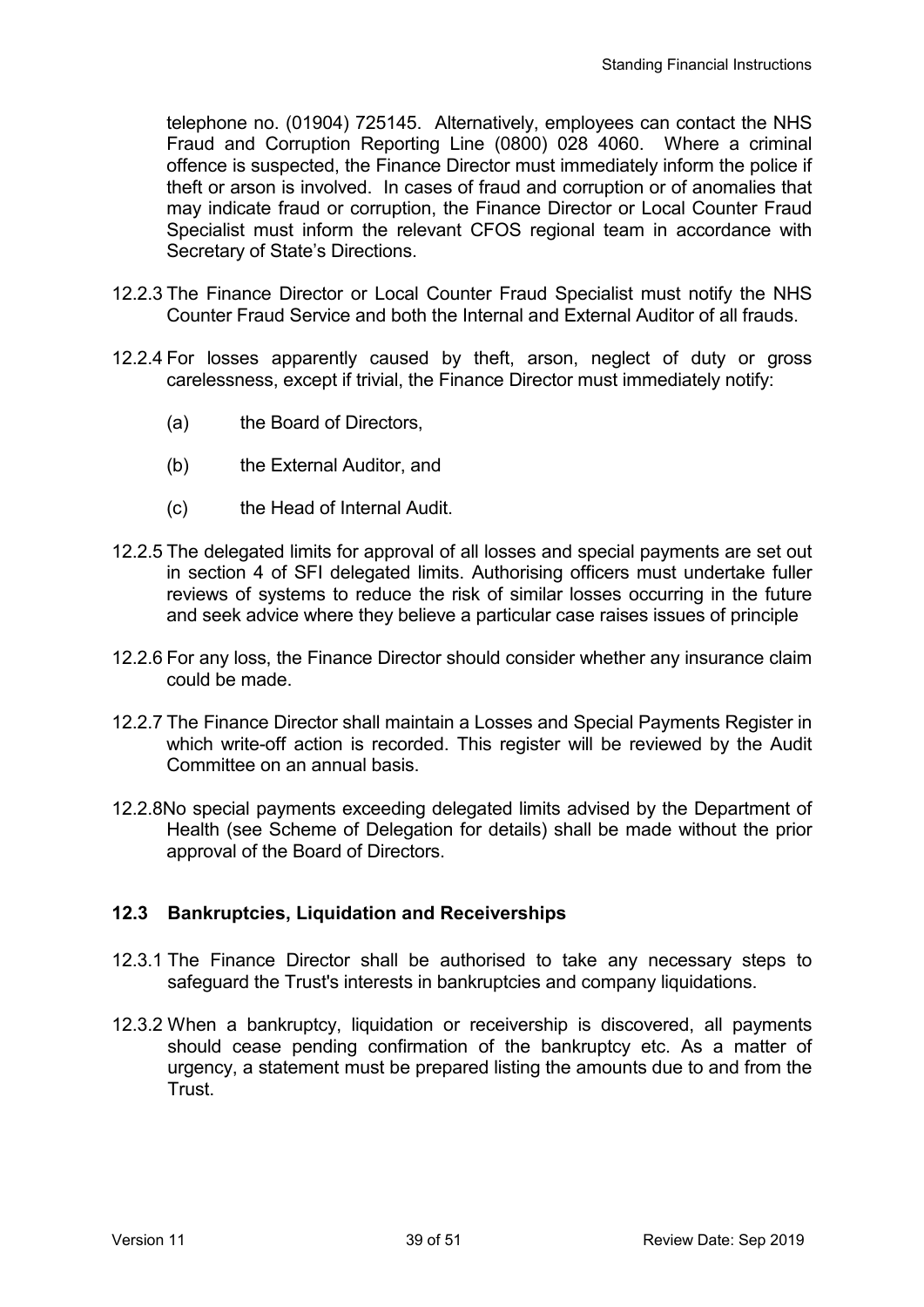# **13 COMPUTERISED FINANCIAL SYSTEMS**

- 13.1 The Finance Director, who is responsible for the accuracy and security of the computerised financial data of the Trust, shall:
	- (a) devise and implement any necessary procedures to ensure adequate (reasonable) protection of the Trust's data, programs and computer hardware for which he/she is responsible from accidental or intentional disclosure to unauthorised persons, deletion or modification, theft or damage, having due regard for the Data Protection Act 1998;
	- (b) ensure that adequate (reasonable) controls exist over data entry, processing, storage, transmission and output to ensure security, privacy, accuracy, completeness, and timeliness of the data, as well as the efficient and effective operation of the system;
	- (c) ensure that adequate controls exist such that the computer operation is separated from development, maintenance and amendment;
	- (d) ensure that an adequate management (audit) trail exists through the computerised system and that such computer audit reviews as he/she may consider necessary are being carried out.
- 13.2 The Finance Director shall satisfy him/herself that new financial systems and amendments to current financial systems are developed in a controlled manner and thoroughly tested prior to implementation. Where this is undertaken by another organisation, assurances of adequacy will be obtained from them prior to implementation.
- 13.3 In the case of computer systems which are proposed General Applications (i.e. normally those applications which the majority of NHS bodies in the locality/region wish to sponsor jointly) all responsible directors and employees will send to the Finance Director:
	- (a) details of the outline design of the system;
	- (b) in the case of packages acquired either from a commercial organisation, from the NHS, or from another public sector organisation, the operational requirement.
- 13.4 The Finance Director shall ensure that contracts for computer services for financial applications with another health organisation or any other agency shall clearly define the responsibility of all parties for the security, privacy, accuracy, completeness, and timeliness of data during processing, transmission and storage. The contract should also ensure rights of access for audit purposes.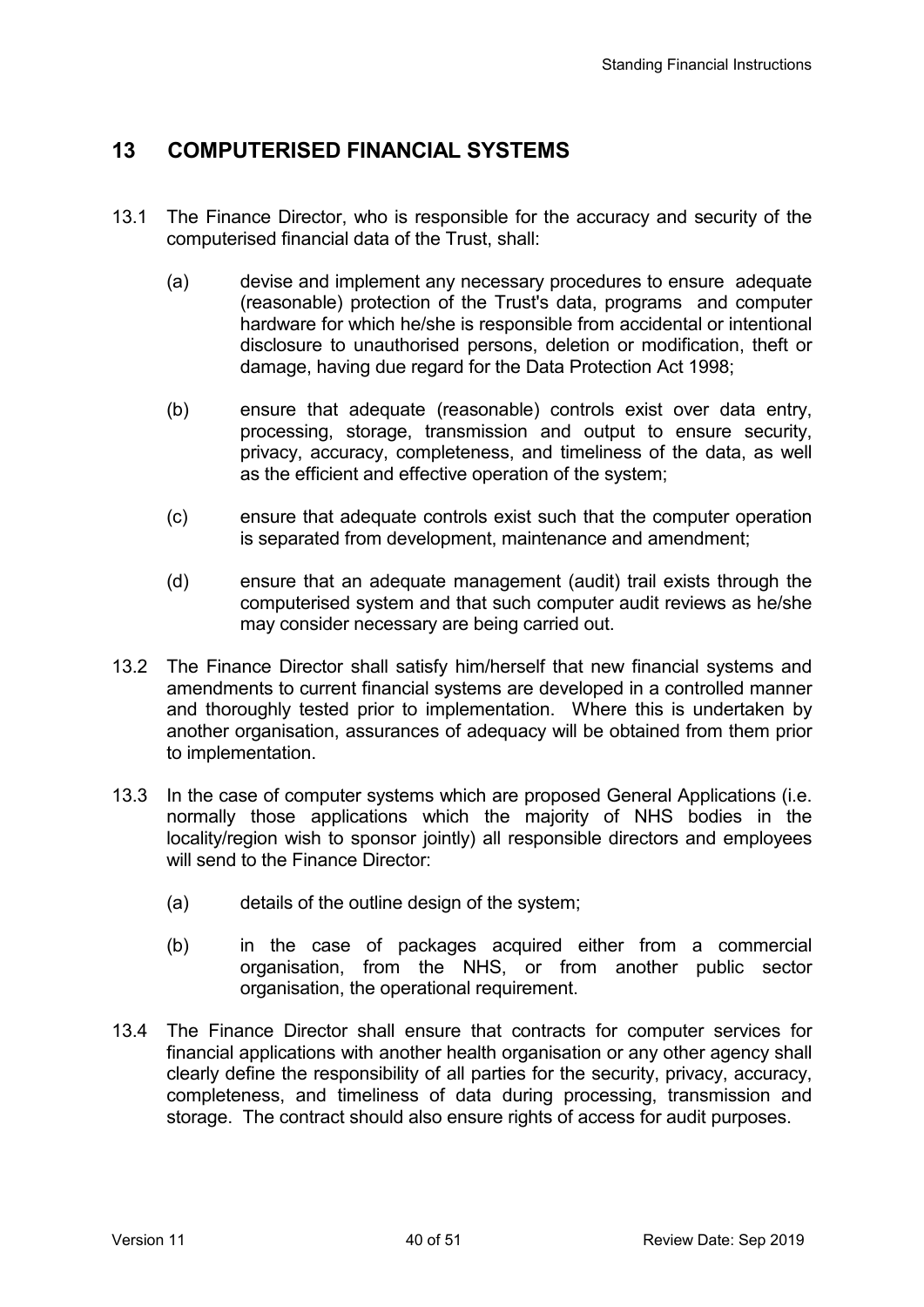- 13.5 Where another health organisation or any other agency provides a computer service for financial applications, the Finance Director shall periodically seek assurances that adequate controls are in operation.
- 13.6 Where computer systems have an impact on corporate financial systems the Finance Director shall satisfy him/herself that:
	- (a) systems acquisition, development and maintenance are in line with corporate policies such as an Information Technology Strategy;
	- (b) data assembled for processing by financial systems is adequate, accurate, complete and timely, and that a management (audit) trail exists;
	- (c) Finance Director staff have access to such data; and
	- (d) such computer audit reviews are being carried out as are considered necessary.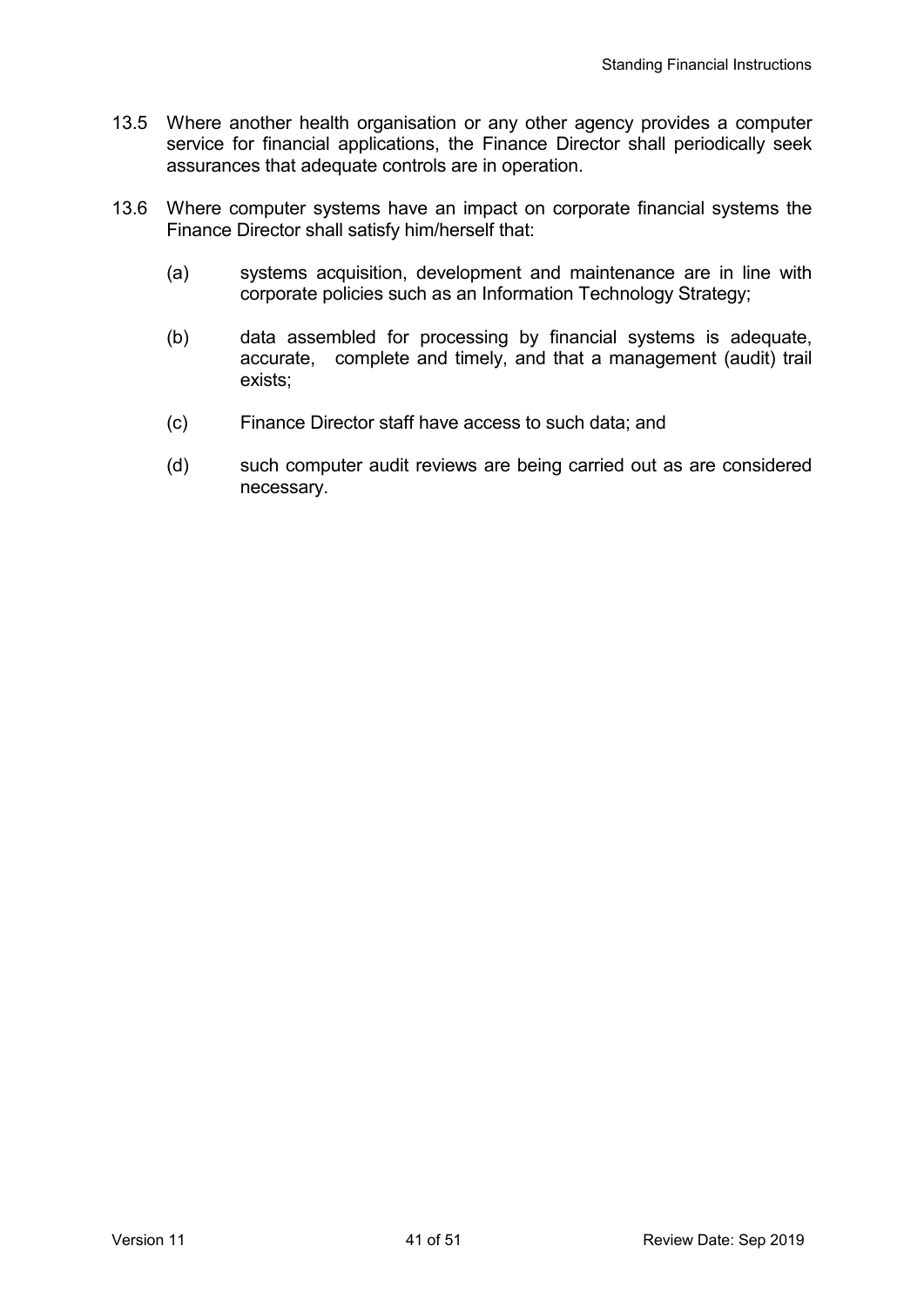# **14 PATIENTS' PROPERTY**

- 14.1 The Trust has a responsibility to provide safe custody for money and other personal property (hereafter referred to as "property") handed in by patients, in the possession of unconscious or confused patients, or found in the possession of patients dying in hospital or dead on arrival.
- 14.2 The Chief Executive is responsible for ensuring that patients or their guardians, as appropriate, are informed before or at admission by:
	- notices and information booklets,
	- hospital admission documentation and property records,
	- the oral advice of administrative and nursing staff responsible for admissions,

 that the Trust will not accept responsibility or liability for patients' property brought into Health Service premises, unless it is handed in for safe custody and a copy of an official patients' property record is obtained as a receipt.

- 14.3 The Finance Director must provide detailed written instructions on the collection, custody, investment, recording, safekeeping, and disposal of patients' property (including instructions on the disposal of the property of deceased patients and of patients transferred to other premises) for all staff whose duty is to administer, in any way, the property of patients. Due care should be exercised in the management of patient's money in order to maximise the benefits to the patient.
- 14.4 In all cases where property of a deceased patient is of a total value in excess of £5,000 (or such other amount as may be prescribed by any amendment to the Administration of Estates, Small Payments, Act 1965), the production of Probate or Letters of Administration shall be required before any of the property is released. Where the total value of property is £5,000 or less, forms of indemnity shall be obtained.
- 14.5 Staff should be informed, on appointment, by the appropriate departmental or senior manager of their responsibilities and duties for the administration of the property of patients.
- 14.6 Where patients' property or income is received for specific purposes and held for safekeeping the property or income shall be used only for that purpose, unless any variation is approved by the donor or patient in writing.
- 14.7 Where a deceased patient is intestate and there is no lawful next-of-kin, details of any monies or valuables should be notified to the Treasury Solicitor.
- 14.8 Any funeral expenses necessarily borne by the Trust in respect of a deceased patient shall be reimbursed from any of the patient's monies held by the Trust.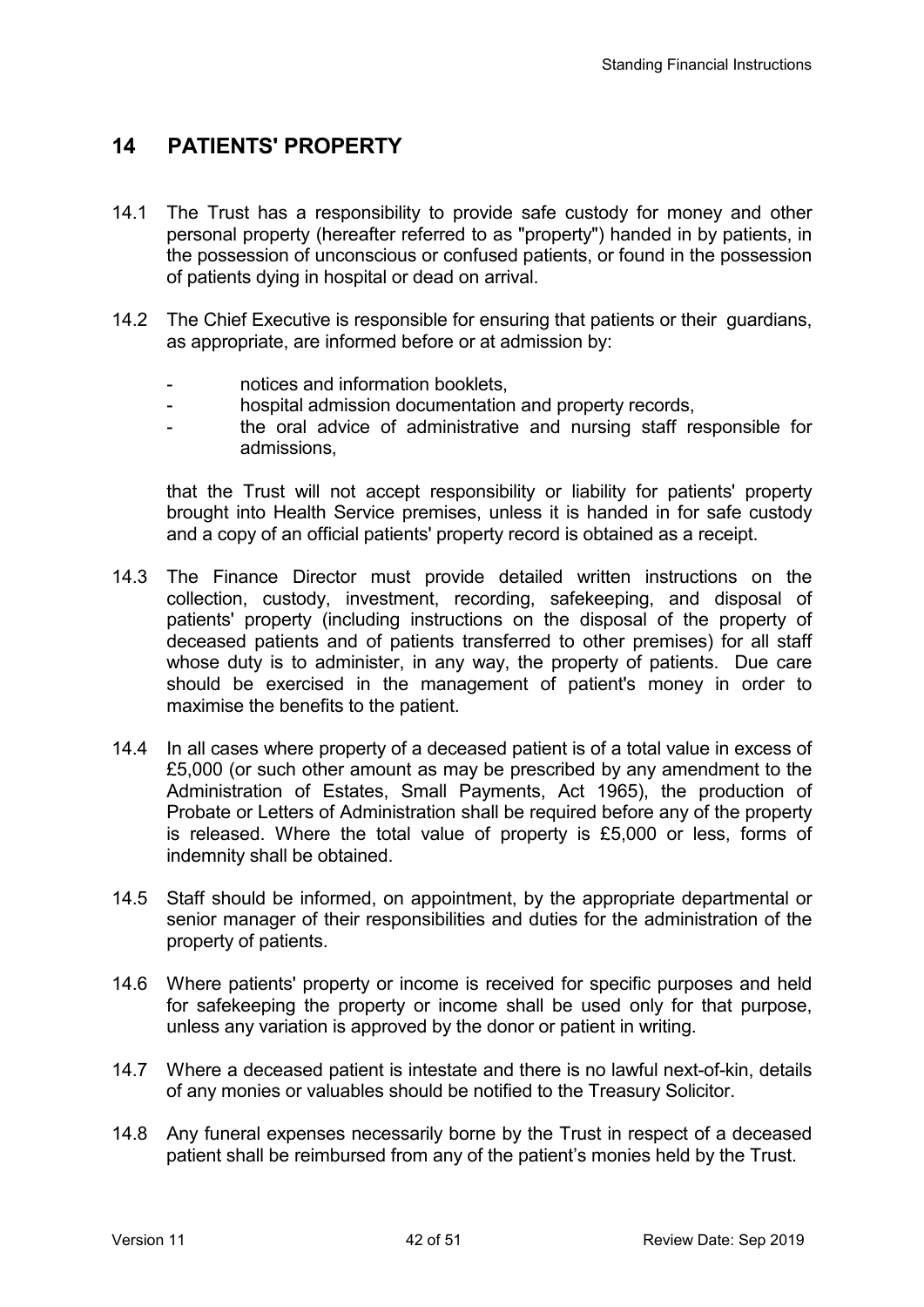## **15 CHARITABLE FUNDS**

### **15.1 Introduction**

- 15.1.1 Charitable funds are those funds which are held in the name of the Trust separately from other funds and which arise principally from gifts, donations, legacies and endowments made under the relevant charities legislation.
- 15.1.2 Standing Orders state the Trust's responsibilities as a corporate trustee for the management of funds it holds on trust and define how those responsibilities are to be discharged. They explain that although the management processes may overlap with those of the organisation of the Trust, the trustee responsibilities must be discharged separately and full recognition given to its dual accountabilities to the Charity Commission for charitable funds held on trust and to the *Secretary of State* for all funds held on trust.
- 15.1.3 The reserved powers of the Board of Directors and the Scheme of Delegation make clear where decisions regarding the exercise of dispositive discretion are to be taken and by whom. Directors and officers must take account of that guidance before taking action. SFIs are intended to provide guidance to persons who have been delegated to act on behalf of the corporate trustee.
- 15.1.4 As management processes overlap most of the sections of these Standing Financial Instructions will apply to the management of funds held on trust. This section covers those instructions which are specific to the management of funds held on trust.
- 15.1.5 The over-riding principle is that the integrity of each trust must be maintained and statutory and trust obligations met. Materiality must be assessed separately from Exchequer activities and funds.

### **15.2 Income**

- 15.2.1 All gifts and donations accepted shall be received and held in the name of the Trust's registered charity and administered in accordance with the Trust's policy, subject to the terms of the specific charitable fund.
- 15.2.2 All managers/employees who receive enquiries regarding legacies shall keep the Finance Director, or person nominated by him, informed and shall keep an appropriate record. After the death of a benefactor all correspondence concerning a legacy shall be dealt with on behalf of the Trust by the Finance Director.
- 15.2.3 The Finance Director shall advise the Corporate Trustee (the Trust's Board of Directors) on the financial implications of any proposal for material fund raising activities which the Trust may initiate, sponsor or approve. Should clarification be required about materiality please contact the Finance Director.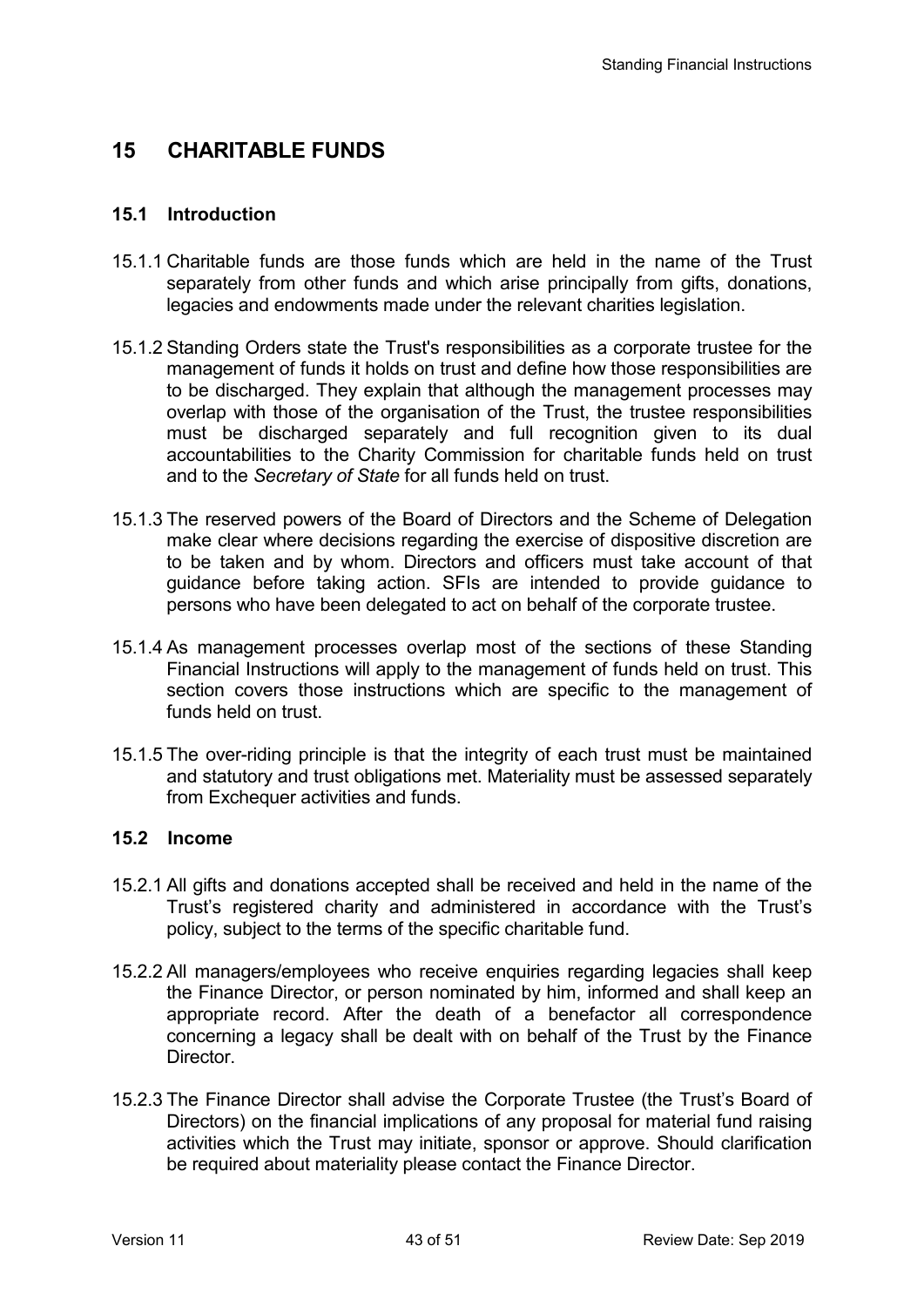15.2.4 New charitable funds will only be opened where the wishes of benefactors cannot be accommodated within existing funds and in all cases must comply with the requirements of the Charity Commission.

### **15.3 Expenditure**

- 15.3.1 All expenditure from charitable funds, with the exception of legitimate expenses of administering and managing those funds must be for the benefit of the NHS.
- 15.3.2 Expenditure of any charitable funds shall be conditional upon the goods and services being within the terms of the appropriate charitable fund and upon the proviso that the expenditure does not result in further payments by the Trust which have not been agreed and funded.

### **15.4 Investments**

- 15.4.1 Charitable funds shall be invested by the Finance Director in accordance with the Trust's policy and statutory requirements.
- 15.4.2 In managing the investments the Trust shall take due account of the written advice received from its duly appointed Investment Advisors.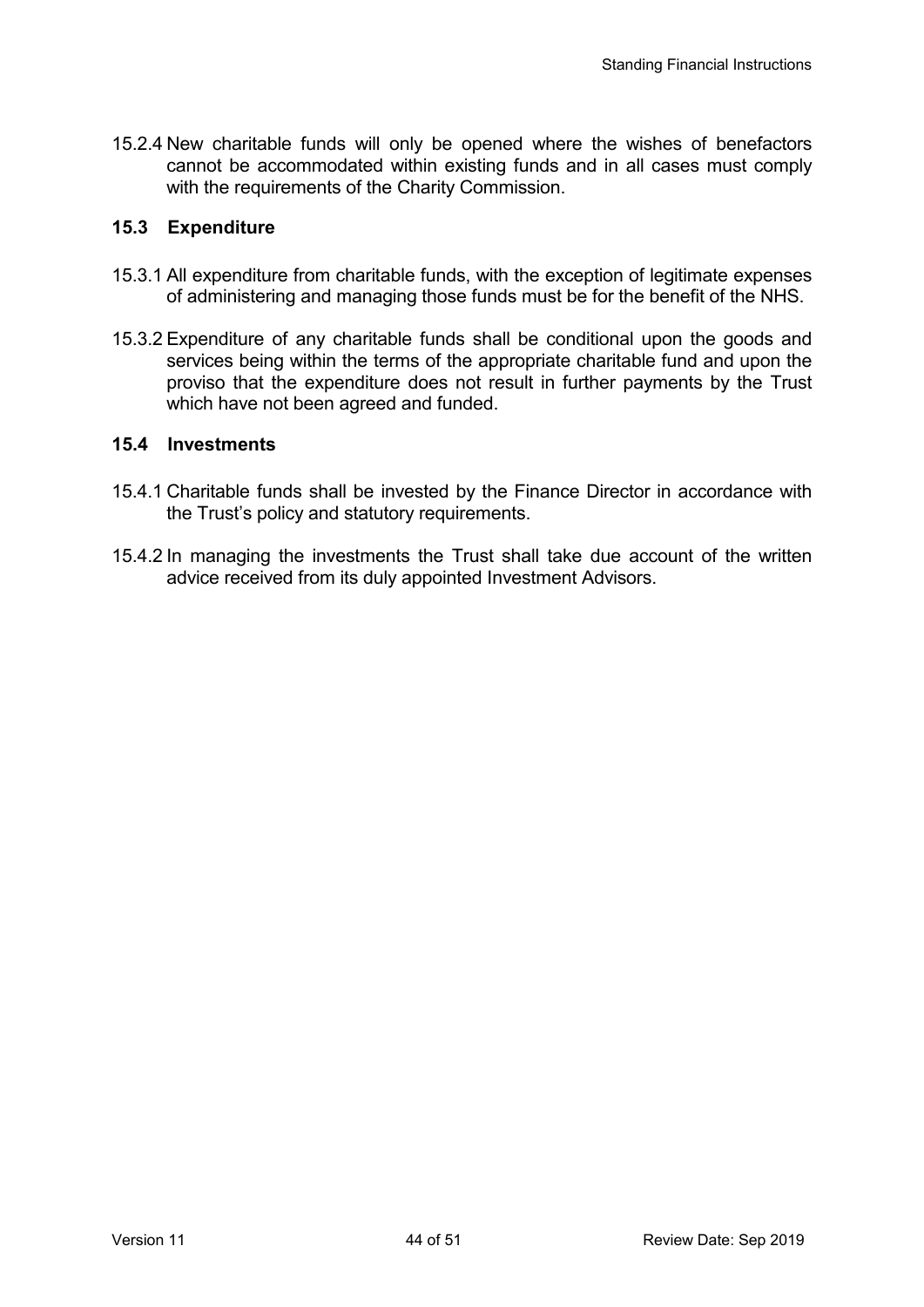# **16 ACCEPTANCE OF GIFTS BY STAFF**

16.1 The Finance Director shall ensure that all staff are made aware of the Trust policy on acceptance of gifts and other benefits in kind by staff. This policy should follow the guidance contained in the *Department of Health* Standards of Business Conduct for NHS Staff.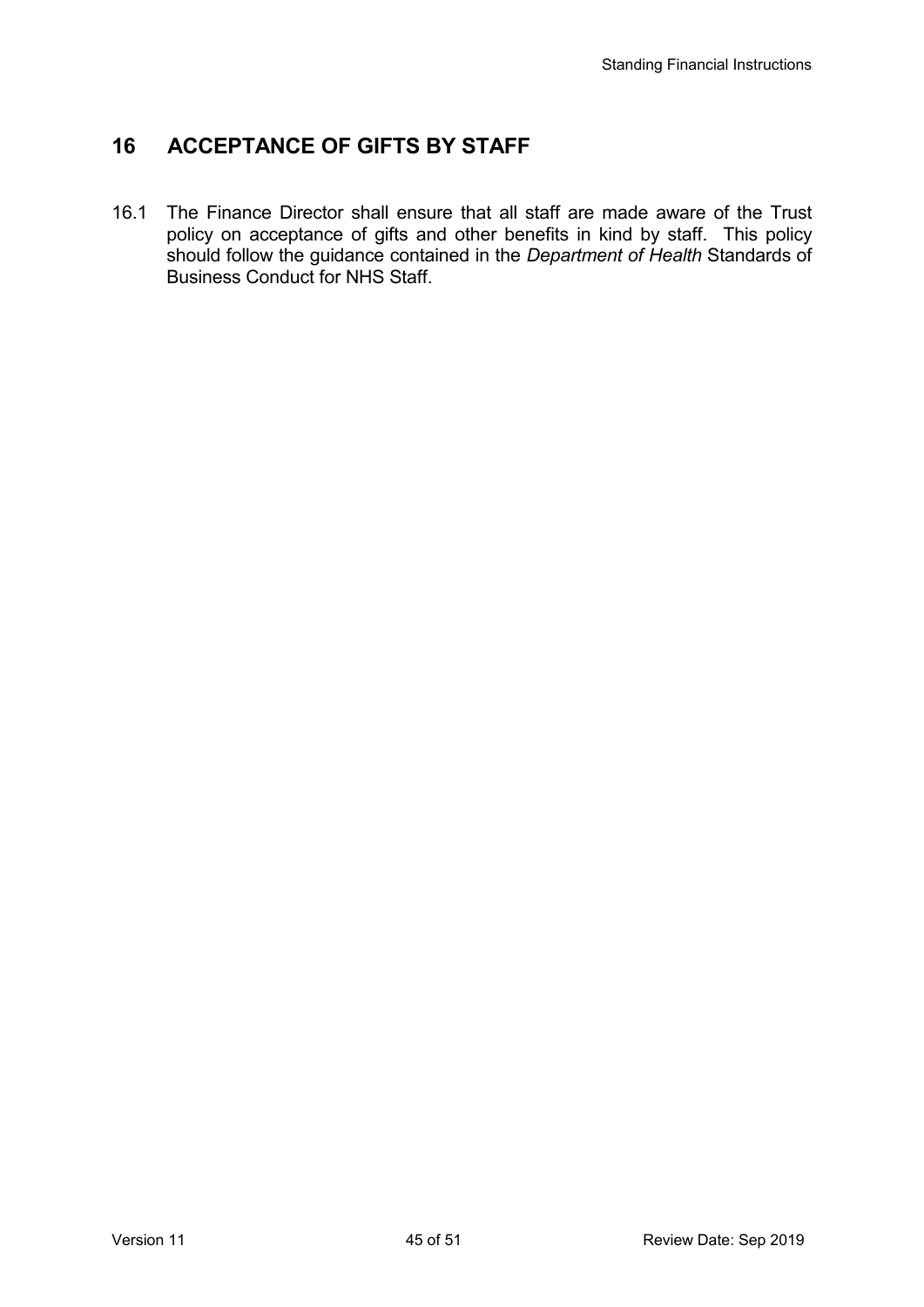# **17 RETENTION OF DOCUMENTS**

- 17.1 The Chief Executive shall be responsible for maintaining archives for all documents required to be retained in accordance with Department of Health guidelines "Records Management: NHS Code of Practice" (currently product numbers 270422/1 & 291514/2).
- 17.2 The documents held in archives shall be capable of retrieval by authorised persons.
- 17.3 All the above shall be in compliance with the requirements of the Freedom of Information act and the Trusts policy for document management and retention.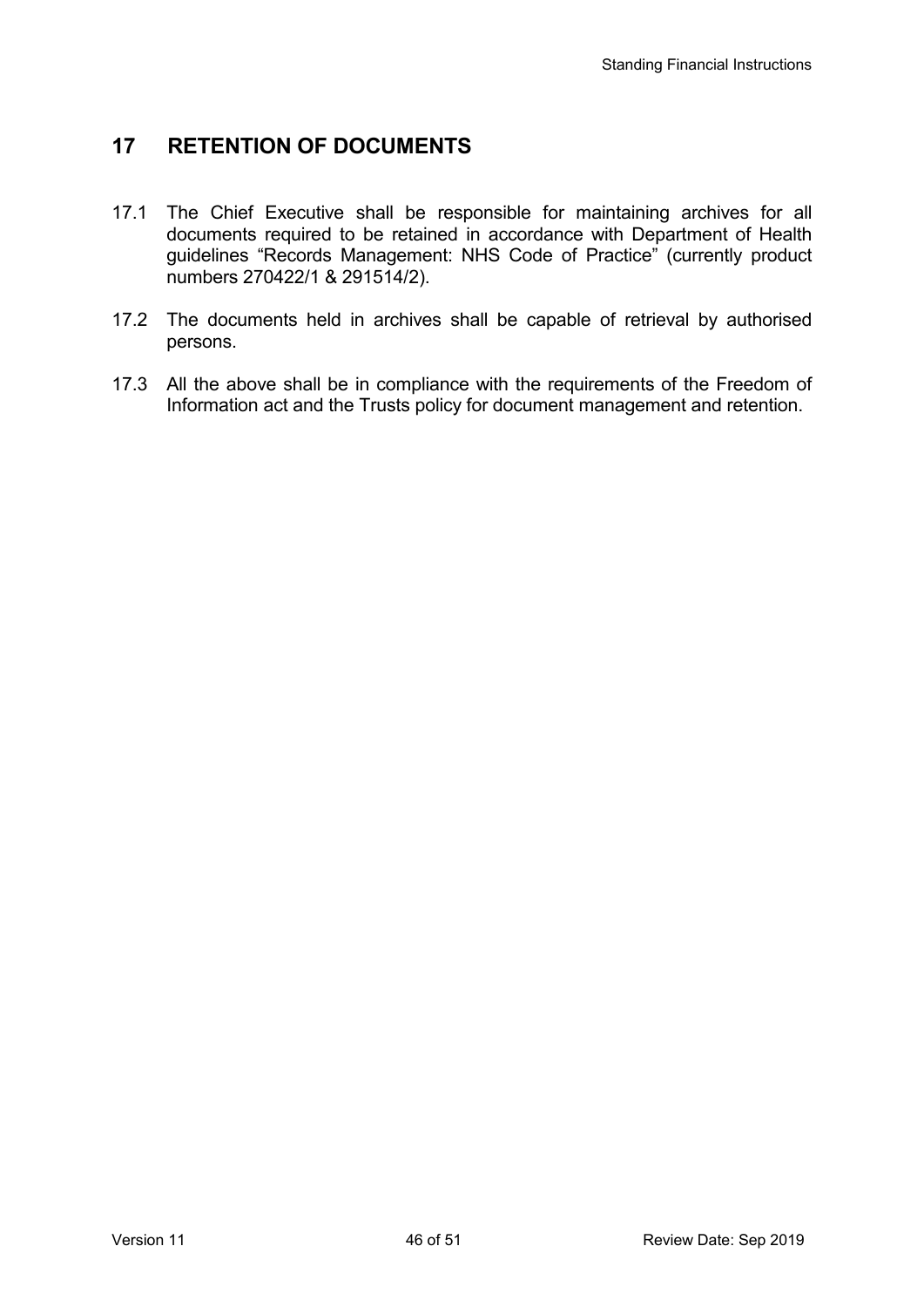## **18 RISK MANAGEMENT AND INSURANCE**

- 18.1 The Chief Executive shall ensure that the Trust has a programme of risk management, in accordance with the terms of the licence issued by NHS Improvement. This programme will be approved and monitored by the Board of Directors.
- 18.2 The programme of risk management shall include:
	- a) a process for identifying and quantifying principal risks and potential liabilities, existing controls, additional controls as identified in the corporate risk register;
	- b) engendering among all levels of staff a positive attitude towards the control of risk as described in the Trust Risk Management Strategy;
	- c) management processes to ensure all significant risks and potential liabilities are addressed including effective systems of internal control, cost effective insurance cover, and decisions on the acceptable level of retained risk;
	- d) contingency plans to offset the impact of adverse events;
	- e) review arrangements including; external audit, internal audit, clinical audit, health and safety review;
	- f) monitor progress against the standards for better health;
	- g) receive and review annual plan at Board of Directors.

 The existence, integration and evaluation of the above elements will assist in providing a basis to make a statement on the effectiveness of internal control within the Annual Report and Accounts as required by the guidance issued by NHS Improvement.

18.3 The Board of Directors shall review the insurance arrangements for the Trust.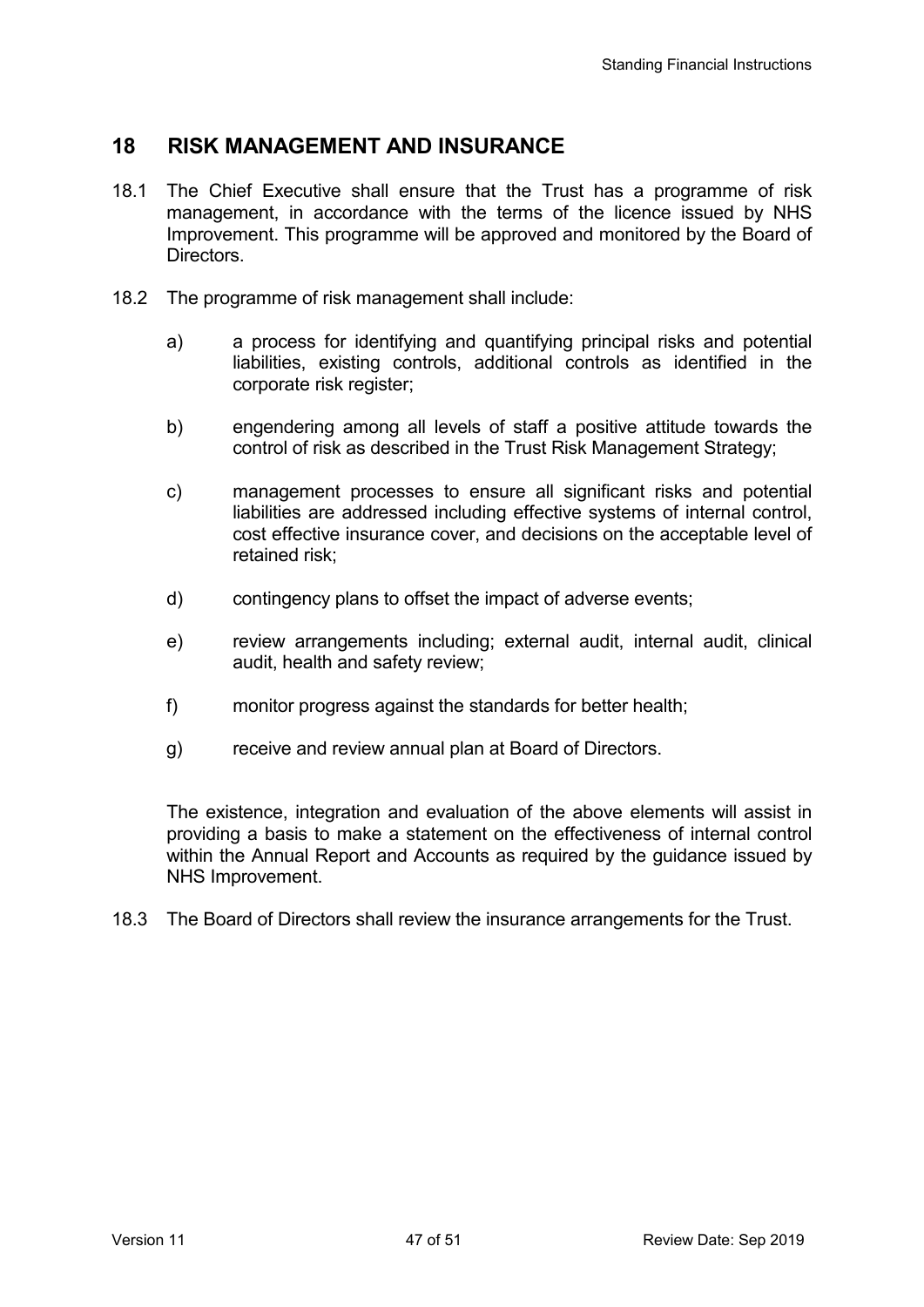## **Appendix one.**

# **Intermediate And Small Capital Schemes Tendering Procedure**

### **Invitation To Tender**

- 1. All invitations to tender on a formal competitive basis shall state that no tender will be considered for acceptance unless submitted in either:
	- a. a plain, sealed package bearing a pre-printed label supplied by the Trust (or bearing the word 'Tender' followed by the subject to which it relates and the latest date and time for the receipt of such tender); or
	- b. In a special envelope supplied by the Trust to prospective tenderers and the tender envelopes/packages shall not bear any names or marks indicating the sender.
- 2. Every tender for goods, materials, manufactured articles supplies as part of a works contract and services shall embody such of the main contract conditions as may be appropriate in accordance with the contract forms.
- 3. Every tender for building and engineering works, shall embody or be in the terms of the current edition of the appropriate Joint Contracts Tribunal (JCT) or other E.C.C. (Procure 21+) standard forms of contract amended to comply with the "Strategic framework for the efficient management of healthcare estates and facilities". When the content of the works is primarily engineering, tenders shall embody or be in the terms of the General Conditions of Contract recommended by the Institutions of Mechanical Engineers and the Association of Consulting Engineers (Form MF1) or, in the case of civil engineering work, the General Conditions of Contract recommended by the Institution of Civil Engineers. The standard documents should be amended to comply with the Strategic framework for the efficient management of healthcare estates and facilities and, in minor respects, to cover special features of individual projects.
- 4. Every tender for goods, materials, services (including consultancy services) or disposals shall embody such of the NHS Standard Contract Conditions as are applicable. Every tenderer must have given or give a written undertaking not to engage in collusive tendering or other restrictive practice.
- 5. When tenders are invited the Deputy Director of Planning will forward a list of the prospective tenderers to the Chief Executive or an officer nominated by them showing the closing time and date(s) for each. In the instance that these tenders are not in relation to the Capital Design Team, then the Chief Operating Officer will forward the list accordingly.

## **Receipt, Safe Custody And Record Of Formal Tenders**

6. Formal competitive tenders shall be addressed to the Chief Executive.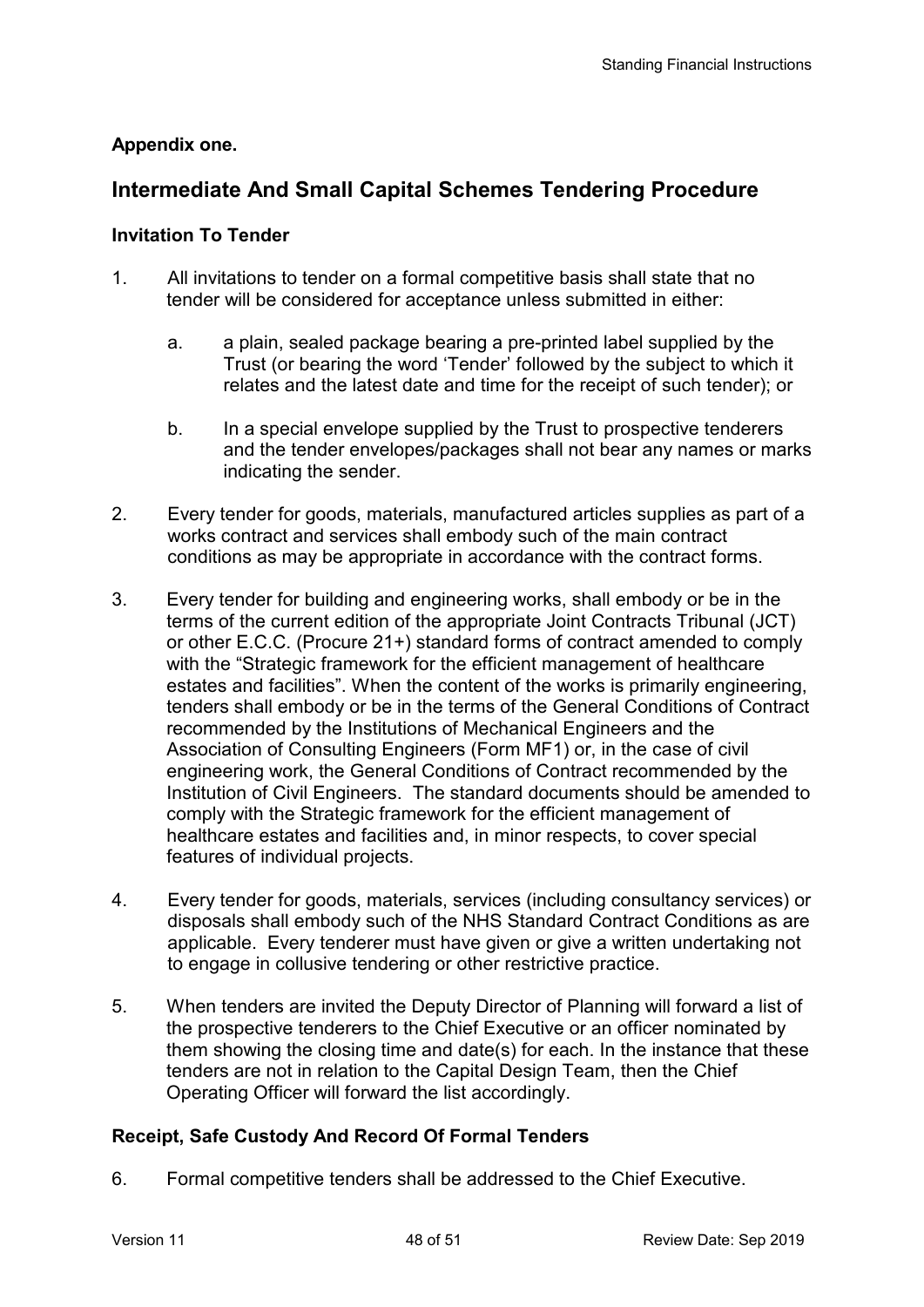- 7. The date and time of receipt of each tender shall be endorsed on the unopened tender envelope/package.
- 8. The Chief Executive shall designate an officer or officers, not from the originating department, to receive tenders on his behalf and to be responsible for their endorsement and safe custody until the time appointed for their opening, and for the records maintained in accordance with the following.

## **Opening Formal Tenders**

- 9. As soon as practical after the date and time stated as being the latest time for the receipt of tenders they shall be opened in the presence of two members of the Directors group or of one member and one officer from those nominated by the Chief Executive and not from the originating department.
- 10. Every tender received shall be endorsed with the date of opening and signed by two of those present at the opening.
- 11. A permanent record shall be maintained to show for each set of competitive tender invitations despatched:
	- a. the names of firms/individuals invited;
	- b. the names of and the number of firms/individuals from which tenders have been received;
	- c. the total price(s) tendered;
	- d. closing date and time;
	- e. date and time of opening;

The record shall be signed by the persons present at the opening.

- 12. Except as in Section 13 below, a record shall be maintained of all price alterations on tenders, i.e. where a price has apparently been altered, and the final price shown shall be recorded. Every price alteration appearing on a tender and the record should be initialled by two of those present at the opening.
- 13. A report shall be made on the record if, on any one tender, price alterations are so numerous as to render the procedure at Section 12 unreasonable.

## **Admissibility And Acceptance Of Formal Tenders**

14. In considering which tender to accept, if any, the designated officers shall have regard to whether value for money will be obtained by the Trust and whether the number of tenders received provides adequate competition. In cases of doubt they shall consult the Chief Executive.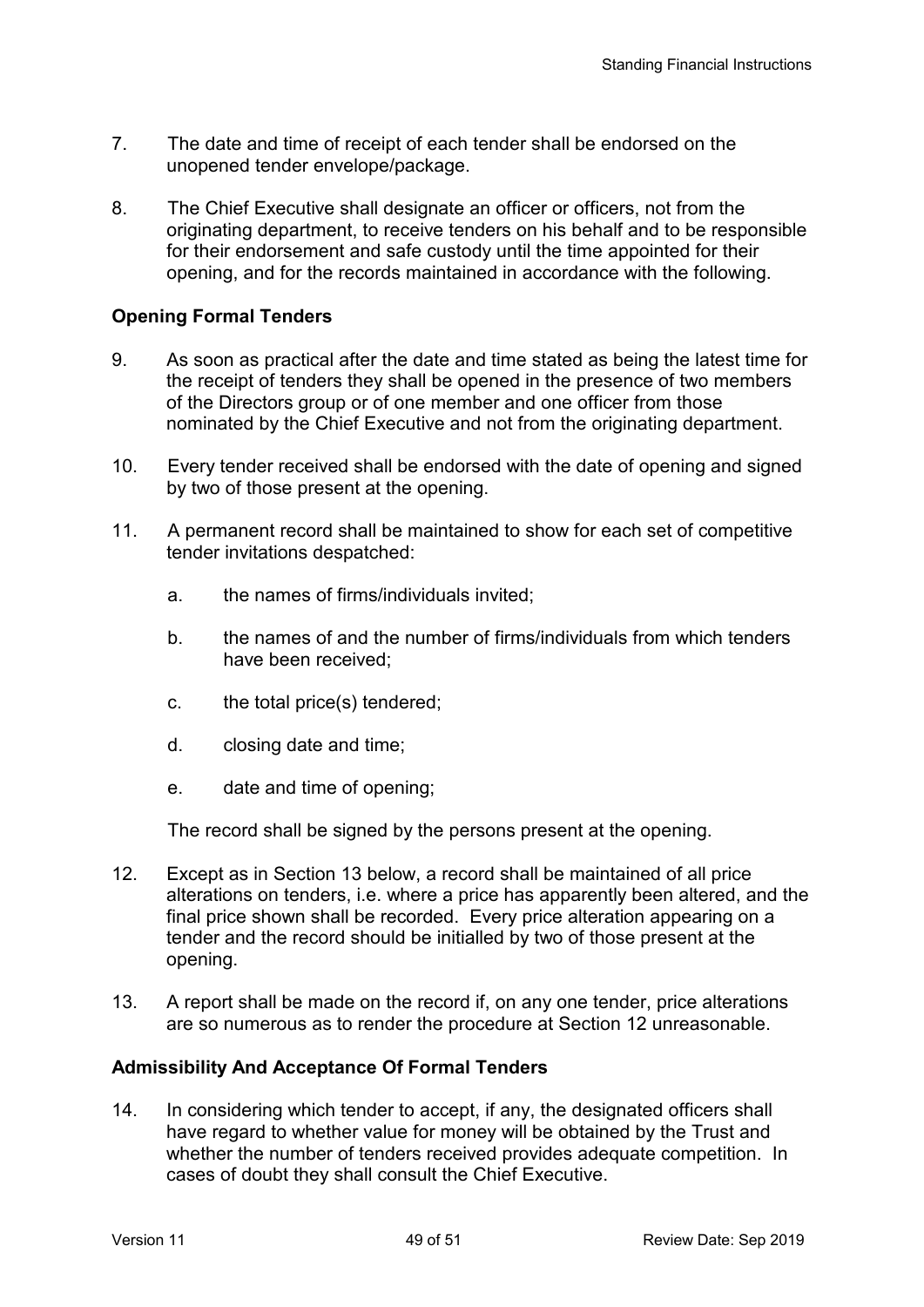- 15. Tenders received after the due time and date may be considered only if the Chief Executive or nominated officer decides that there are exceptional circumstances, e.g. where significant financial, technical or delivery advantages would accrue, and is satisfied that there is no reason to doubt the bona fides of the tenders concerned. The Chief Executive or nominated officer shall decide whether such tenders are admissible and whether retendering is desirable. Re-tendering may be limited to those tenders reasonably in the field of consideration in the original competition. If the tender is accepted the late arrival of the tender should be reported to the Board at its next meeting.
- 16. Technically late tenders (i.e. those despatched in good time but delayed through no fault of the tenderer) may be regarded as having arrived in due time.
- 17. In complete tenders (i.e. those from which information necessary for the adjudication of the tender is missing) and amended tenders (i.e. those amended by the tenderer upon his own initiative either orally or in writing after the due time for receipt) should be dealt with in the same way as late tenders.
- 18. Where examination of tenders reveals errors which would affect the tender figure, the tenderer is to be given details of such errors and afforded the opportunity of confirming of withdrawing his offer.
- 19. Necessary discussions with a tenderer of the contents of his tender, in order to elucidate technical or other points before the award of a contract, need not disqualify the tender.
- 20. While decisions as to the admissibility of late, incomplete, or amended tenders are under consideration and while re-tenders are being obtained, the tender documents shall be kept strictly confidential and held in safe custody by the designated officer.
- 21. Where only one tender/quotation is received the Trust shall, as far as practicable, ensure that the price to be paid is fair and reasonable.
- 22. The most economically advantageous tender/quotation if payment is to be made by the Trust or the highest if payment is to be received by the Trust shall be accepted unless there are good and sufficient reasons to the contrary and such reasons shall be set out in a permanent record.
- 23. All Tenders should be treated as confidential and should be retained for inspection.